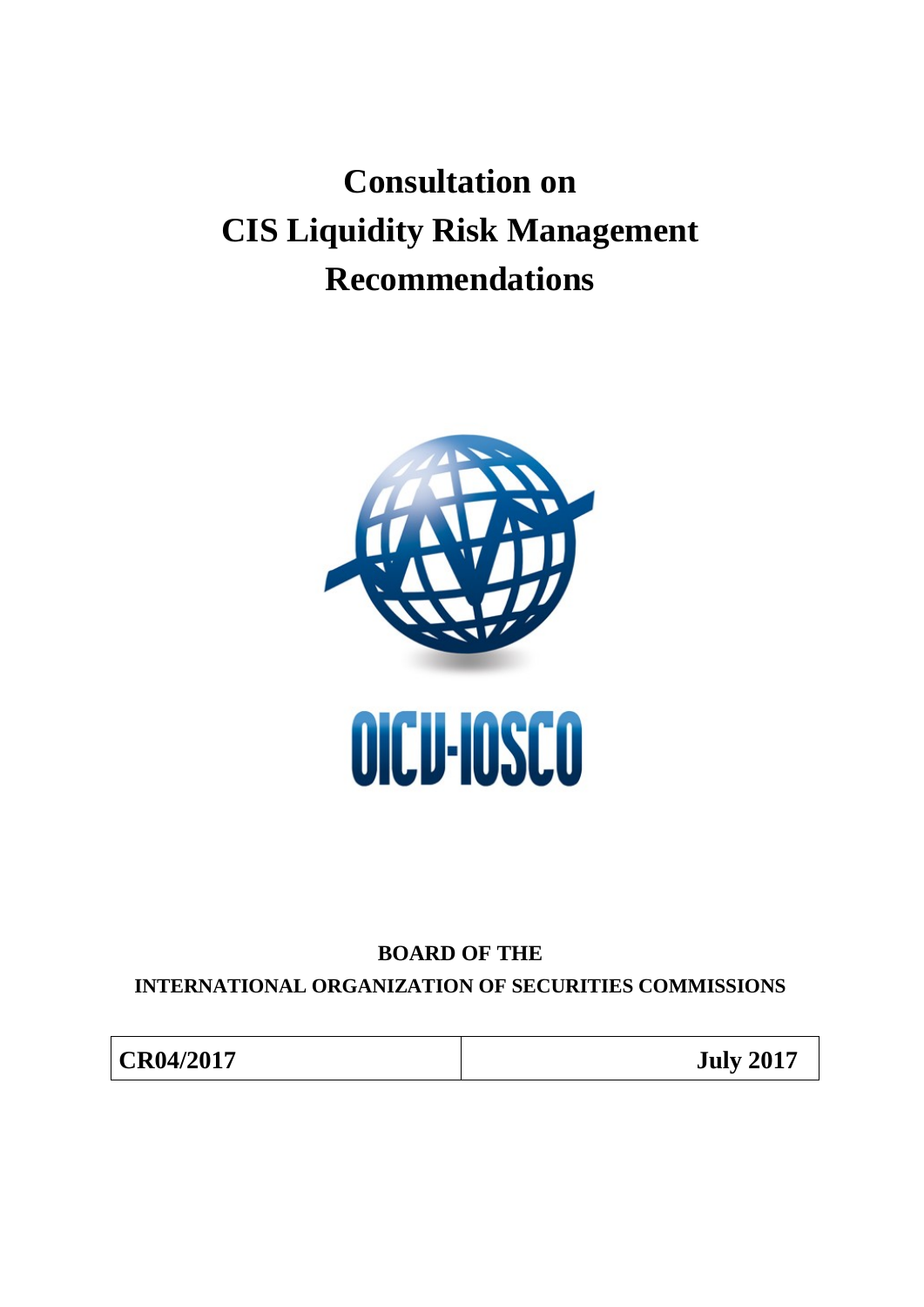Copies of publications are available from: The International Organization of Securities Commissions website [www.iosco.org](file://dc/common/IOSCO%20Publications/Template%20Documents/www.iosco.org)

© *International Organization of Securities Commissions 2017. All rights reserved. Brief excerpts may be reproduced or translated provided the source is stated.*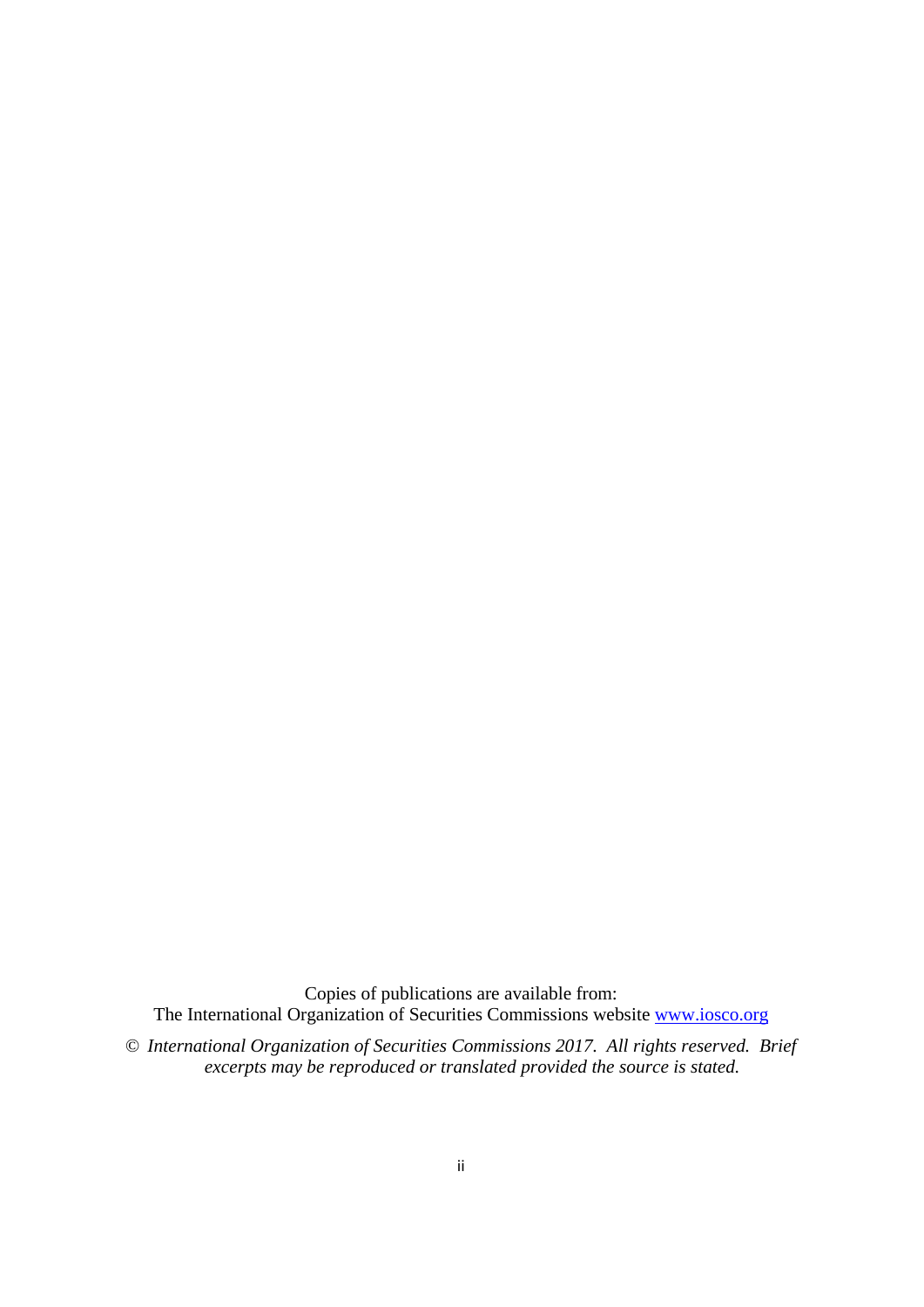### **Foreword**

In 2013, the Board of the International Organization of Securities Commissions ('IOSCO') published a Report which contained *Principles of Liquidity Risk Management for Collective Investment Schemes* ('2013 Liquidity Report') against which both the industry and authorities were asked to assess the quality of regulation and industry practices concerning liquidity risk management of collective investment schemes ('CIS').<sup>[1](#page-2-0)</sup>

The 2013 Liquidity Report took into account the lessons learned from the financial crisis of 2007-10 and reflected the level of common approach among member jurisdictions having responded to those events. The 2013 Liquidity Report was designed as a practical guide for authorities and industry practitioners and focused, for the most part, on the liquidity risk management of open-ended CIS.<sup>[2](#page-2-1)</sup> They were addressed to the entity/entities responsible for the overall operation of the CIS. It was recognized that implementation may vary from jurisdiction to jurisdiction, depending on local conditions and circumstances.

Since then, IOSCO has actively engaged with the Financial Stability Board ('FSB') in their analysis of the potential systemic risks arising in relation to the liquidity risk management of CIS, among other matters. The FSB, on January 12, 2017, issued recommendations as to how the residual risks arising should be addressed.<sup>[3](#page-2-2)</sup> Eight of its nine recommendations relating to liquidity are addressed to IOSCO.<sup>[4](#page-2-3)</sup> In addition, a number of member jurisdictions have conducted further significant work either on updating their own regulatory framework or guidance with regard to liquidity risk management of CIS.[5](#page-2-4)

<span id="page-2-0"></span> 1 IOSCO, *Principles on Liquidity Risk Management for Collective Investment Schemes*, Final Report, Report of the Board of IOSCO, March 2013, available at: <https://www.iosco.org/library/pubdocs/pdf/IOSCOPD405.pdf>

<span id="page-2-2"></span><sup>3</sup> FSB, *Policy Recommendations to Address Structural Vulnerabilities from Asset Management Activities* ('FSB Policy Recommendations'), January 12, 2017, available at: [http://www.fsb.org/wp-content/uploads/FSB-Policy-Recommendations-on-Asset-Management-Structural-](http://www.fsb.org/wp-content/uploads/FSB-Policy-Recommendations-on-Asset-Management-Structural-Vulnerabilities.pdf)[Vulnerabilities.pdf](http://www.fsb.org/wp-content/uploads/FSB-Policy-Recommendations-on-Asset-Management-Structural-Vulnerabilities.pdf) .

<span id="page-2-3"></span><sup>4</sup> The seven recommendations relevant to liquidity which are addressed by the proposals being consulted on here are Recommendations 2-8 of the FSB Policy Recommendations. Regarding Recommendation 1 of the FSB Policy Recommendations, please see the IOSCO June 2016 Statement on 'Priorities Regarding Data Gaps in the Asset Management Industry', available at: <https://www.iosco.org/library/pubdocs/pdf/IOSCOPD533.pdf>

• French AMF, *Public consultation by the AMF on the terms for implementing gates in UCITS and AIFs,*  Dec 2016, available at:

[http://www.amf-france.org/en\\_US/Publications/Consultations-](http://www.amf-france.org/en_US/Publications/Consultations-publiques/Archives.html?docId=workspace%3A%2F%2FSpacesStore%2F49e6bd83-3397-4ae4-bcc7-35975b6e9dcc)

[publiques/Archives.html?docId=workspace%3A%2F%2FSpacesStore%2F49e6bd83-3397-4ae4-bcc7-](http://www.amf-france.org/en_US/Publications/Consultations-publiques/Archives.html?docId=workspace%3A%2F%2FSpacesStore%2F49e6bd83-3397-4ae4-bcc7-35975b6e9dcc) [35975b6e9dcc](http://www.amf-france.org/en_US/Publications/Consultations-publiques/Archives.html?docId=workspace%3A%2F%2FSpacesStore%2F49e6bd83-3397-4ae4-bcc7-35975b6e9dcc) 

<span id="page-2-1"></span><sup>&</sup>lt;sup>2</sup> By open-ended CIS, in this document we mean a registered/authorised/public CIS which provides redemption rights to its investors from its assets, based on the net asset value of the CIS, on a regular periodic basis during its lifetime - in many cases on a daily basis, although this can be less frequently.

<span id="page-2-4"></span><sup>5</sup> See for example:

<sup>•</sup> Financial Conduct Authority, *Liquidity Management for Investment Firms: Good Practice*, Feb 2016, available at[: https://www.fca.org.uk/news/liquidity-management-for-investment-firms-good-practice](https://www.fca.org.uk/news/liquidity-management-for-investment-firms-good-practice)

<sup>•</sup> French AMF, *Guide to the Use of Stress Tests as Part of Risk Management within Asset Management Companies,* Aug 2016, available at: [http://www.amf-france.org/en\\_US/Actualites/Communiques-de](http://www.amf-france.org/en_US/Actualites/Communiques-de-presse/AMF/annee-2016.html?docId=workspace%3A%2F%2FSpacesStore%2F08cf82bc-2b26-4251-b7d6-a901f1c2217f)[presse/AMF/annee-2016.html?docId=workspace%3A%2F%2FSpacesStore%2F08cf82bc-2b26-4251](http://www.amf-france.org/en_US/Actualites/Communiques-de-presse/AMF/annee-2016.html?docId=workspace%3A%2F%2FSpacesStore%2F08cf82bc-2b26-4251-b7d6-a901f1c2217f) [b7d6-a901f1c2217f](http://www.amf-france.org/en_US/Actualites/Communiques-de-presse/AMF/annee-2016.html?docId=workspace%3A%2F%2FSpacesStore%2F08cf82bc-2b26-4251-b7d6-a901f1c2217f)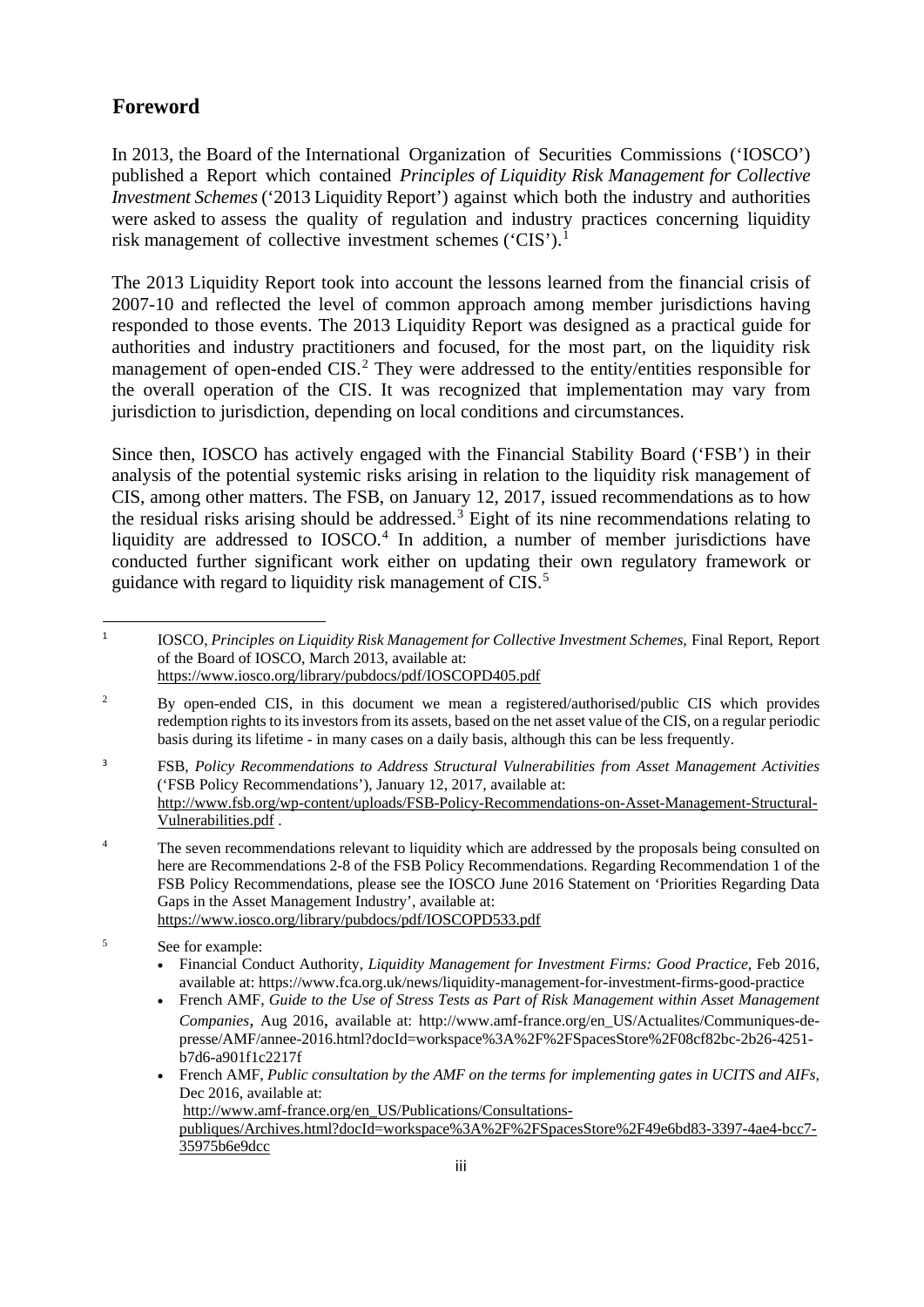Reducing systemic risk is one of the three objectives of IOSCO. This forms part of the work of IOSCO to develop, implement and promote adherence to internationally recognized and consistent standards of regulation, oversight and enforcement. Principle Six of the IOSCO Principles and Objectives states that each regulator should "… *have or contribute to a process to monitor, mitigate and manage systemic risk, appropriate to its mandate.*"

The FSB's recommendations are addressed to the relevant authorities. By taking forward the liquidity issues addressed to it, the present consultation constitutes a first step in IOSCO's response to the recommendations that the FSB has turned to IOSCO to provide further guidance on.

To this end, IOSCO wishes to build further on the overall approach previously set out in the 2013 Liquidity Report taking into account the financial stability focus emphasized in the FSB Recommendations but also encompassing investor protection considerations. IOSCO proposes to re-affirm and enhance the guidance set out in the 2013 Liquidity Report as proposed in this consultation on *Recommendations of Liquidity Risk Management for Collective Investment Schemes* ('2017 Liquidity Recommendations').

Effective liquidity risk management is important to safeguard the interests and fair treatment of investors, and maintain the orderliness and robustness of CIS and markets. The revisions to the text are intended to supplement the approach set out in the 2013 Liquidity Report with additional recommendations and more detailed guidance to uphold these objectives by addressing the particular issues highlighted in the recommendations of the FSB. The topics covered in this consultation include disclosure to investors, achieving alignment between asset portfolio and redemptions terms, availability and effectiveness of liquidity risk management tools and fund level stress testing. Furthermore, as part of this supplement to the 2013 Liquidity Report, IOSCO is providing an additional chapter detailing recommendations around contingency planning. IOSCO is also consulting on issues relating to exchange traded funds (ETFs).<sup>[6](#page-3-0)</sup> Questions relating to possible gaps in data to support optimal supervision are not dealt with here as IOSCO will consider those questions separately. [7](#page-3-1)

 $\overline{a}$ 

<sup>•</sup> Hong Kong SFC, *Circular to Management Companies of SFC-authorised Funds on Liquidity Risk Management*, July 2016, available at:

<http://www.sfc.hk/edistributionWeb/gateway/EN/circular/doc?refNo=16EC29>

<sup>•</sup> Ontario Securities Commission, *OSC Staff Notice 81-727 Report on Staff's Continuous Disclosure Review of Mutual Fund Practices Relating to Portfolio* Liquidity, June 2015, available at: [http://www.osc.gov.on.ca/documents/en/Securities-Category8/ni\\_20150625\\_81-727\\_portfolio](http://www.osc.gov.on.ca/documents/en/Securities-Category8/ni_20150625_81-727_portfolio-liquidity.pdf)[liquidity.pdf](http://www.osc.gov.on.ca/documents/en/Securities-Category8/ni_20150625_81-727_portfolio-liquidity.pdf) 

<sup>•</sup> Romania ASF, *Methodology for the Stress Test on Romanian Open-end and Closed-end Investment Funds,* July 2016 (yet to be published)

<sup>•</sup> US SEC, *Investment Company Liquidity Risk Management Programs, Investment Company Act Release No. 32315,* Oct. 2016, available at: <https://www.sec.gov/rules/final/2016/33-10233.pdf>

<sup>•</sup> US SEC, *Investment Company Reporting Modernization, Investment Company Act Release No. 32314,*  Oct 2016, available at[: https://www.sec.gov/rules/final/2016/33-10231.pdf](https://www.sec.gov/rules/final/2016/33-10231.pdf) 

<sup>•</sup> US SEC, *Investment Company Swing Pricing, Investment Company Act Release No. 32316,* Oct 2016, available at[: https://www.sec.gov/rules/final/2016/33-10234.pdf](https://www.sec.gov/rules/final/2016/33-10234.pdf)

<span id="page-3-0"></span><sup>&</sup>lt;sup>6</sup> In June 2013, the IOSCO Board published a report, 'Principles for the Regulation of Exchange Traded Funds', which contains nine principles intended to guide the regulation of ETFs and foster industry best practices, available at:<http://www.iosco.org/library/pubdocs/pdf/IOSCOPD414.pdf>

<span id="page-3-1"></span><sup>&</sup>lt;sup>7</sup> Statement on IOSCO's Priorities Regarding Data Gaps in the Asset Management Industry June 2016, available at: <https://www.iosco.org/library/pubdocs/pdf/IOSCOPD533.pdf>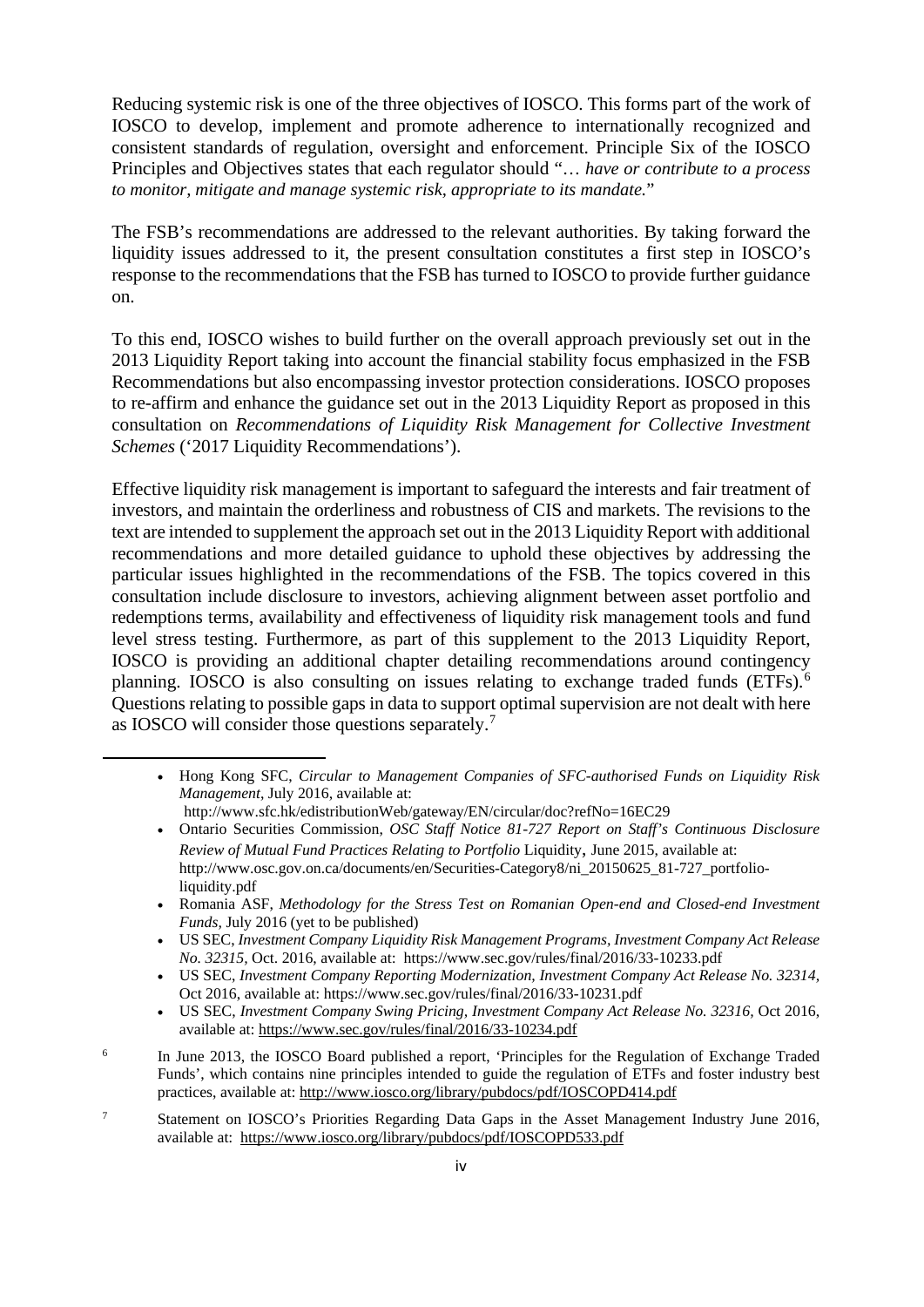IOSCO expects that authorities will actively promote the implementation by responsible entities of the 2017 Liquidity Recommendations. However, as noted in the 2013 Liquidity Report, when the recommendations are being implemented, they have to be transposed within the context of the specific legal structures prevailing in each jurisdiction. Hence, the implementation of the proposed recommendations may vary from jurisdiction to jurisdiction, depending on local conditions and circumstances. Following adoption of the proposed recommendations and once a period of time for initial implementation has passed (e.g. 2-3 years), IOSCO intends to assess implementation across the relevant jurisdictions.

IOSCO is simultaneously publishing for comment a consultation report titled *Open-ended Fund Liquidity and Risk Management – Good Practices and Issues for Consideration* ('Good Practices Document') which provides practical information on measures that may be taken to address liquidity risk management. Topics covered include: ensuring consistency between a fund's redemption terms and its investment strategy; liquidity risk management tools; and stress testing. When implementing the 2017 Recommendations, these good practices provide responsible entities with a useful reference point against which to assess whether their own practices follow a similar approach, or to the extent that they vary, whether they can achieve similar outcomes, and furthermore assist with evolving the most effective approach to the responsible management of liquidity.

#### **How to Submit Comments**

Comments may be submitted by one of the following two methods **on or before Monday 18 September 2017**. To help us process and review your comments more efficiently, please only use one method.

**Important:** All comments will be made available publicly, unless anonymity is specifically requested. Comments will be converted to PDF format and posted on the IOSCO website. Personal identifying information will not be edited from submissions.

- **Email •** Send comments to [consultation-04-2017@iosco.org.](mailto:consultation-04-2017@iosco.org)
	- The subject line of your message must indicate *CIS Liquidity Risk Management Recommendations.*
	- If you attach a document, indicate the software used (e.g., Microsoft WORD, ASCII text, etc.) to create the attachment.
	- Do not submit attachments as HTML, PDF, GIFG, TIFF, PIF, ZIP or EXE files.
- **Paper**

Send three copies of your comment letter to:

Shane Worner, International Organization of Securities Commissions (IOSCO), Calle Oquendo 12 28006 Madrid Spain

Your comment letter should indicate prominently that it is a "*Comment on CIS Liquidity Risk Management Recommendations*".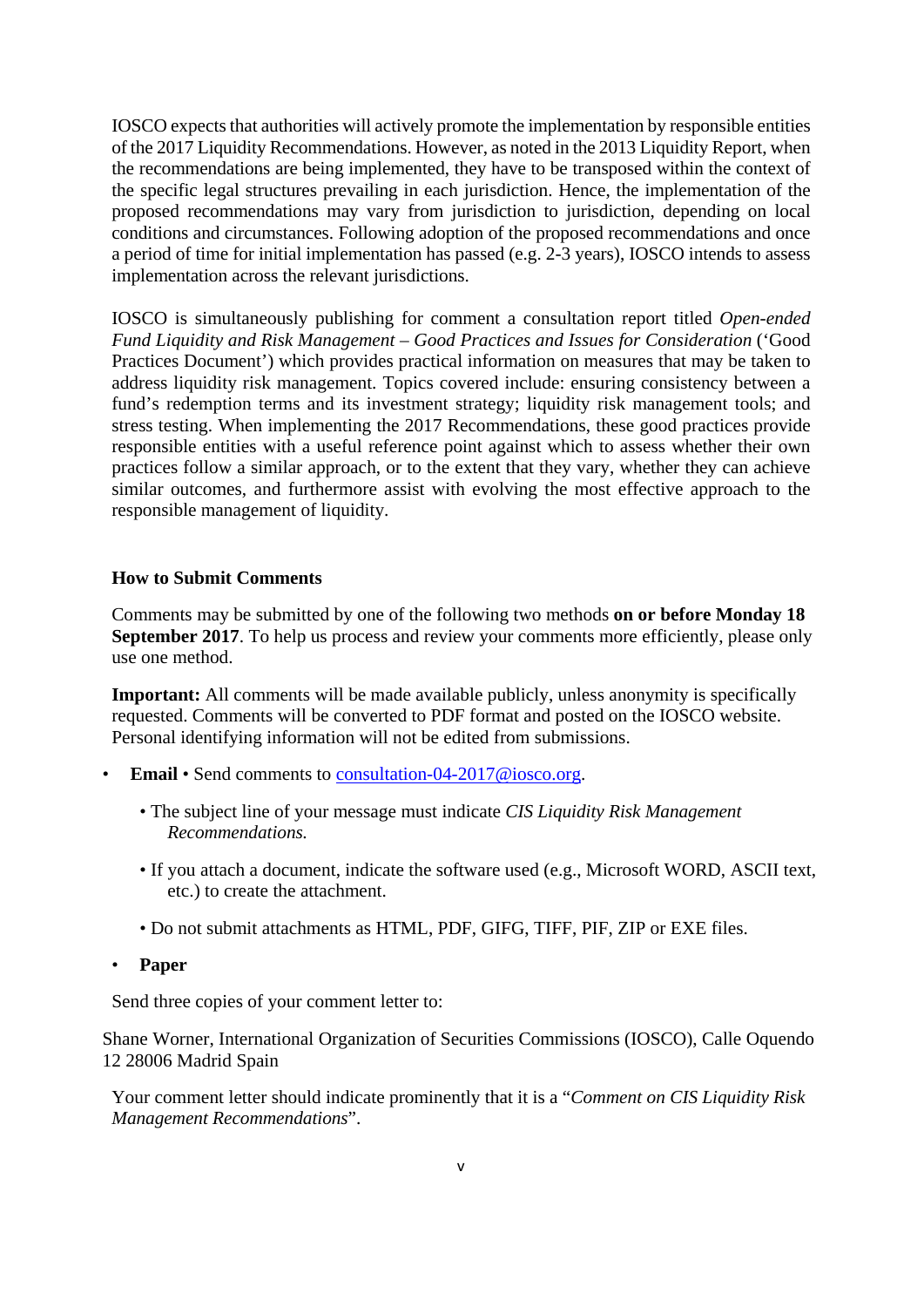# **Contents**

| <b>Chapter</b> |                                                      | Page |
|----------------|------------------------------------------------------|------|
| 1              | <b>Executive Summary</b>                             |      |
| $\overline{2}$ | <b>Why Supplement the 2013 Liquidity Report?</b>     | 4    |
| 3              | The Proposed Additional Guidance and Recommendations | 9    |
|                | <b>Appendices</b>                                    | 20   |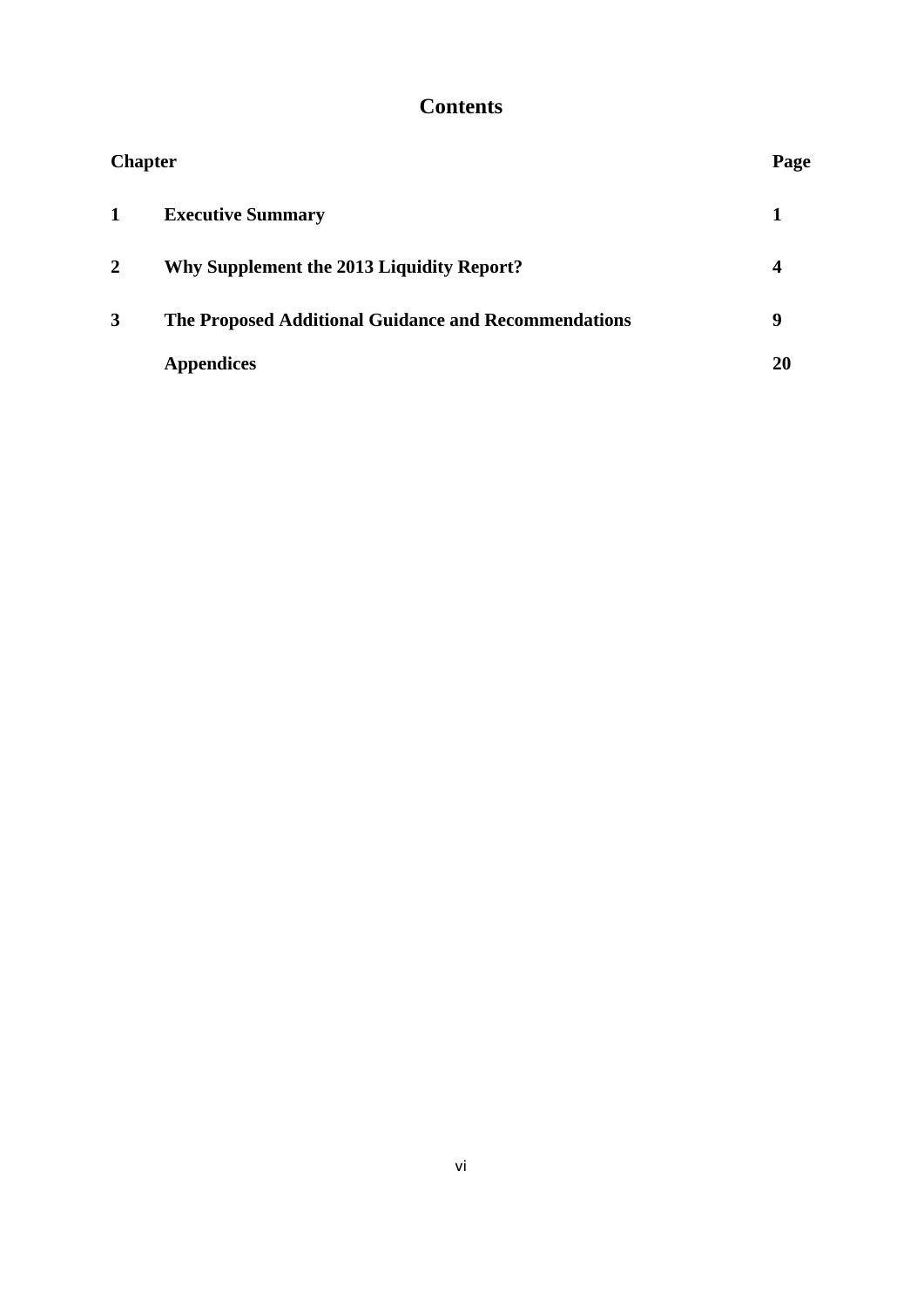# **Chapter 1: Executive Summary**

IOSCO has published *Principles of Liquidity Risk Management for Collective Investment Schemes* ('2013 Liquidity Report') and, separately, *Principles on the Suspension of Redemptions*[8](#page-6-0) ('2012 Suspension Report') and *Principles on the Valuation of Collective Investment Schemes* ('2013 Valuation Report'). [9](#page-6-1) While covering a broader range of matters, those three reports provide an overall framework for the management of liquidity in openended CIS, and are particularly relevant to those CIS offering investors the ability to frequently redeem units/shares.

In early 2017 the FSB made a number of recommendations to further address "structural" vulnerabilities in the asset management sector, including CIS. The FSB has identified four key structural vulnerabilities linked to the CIS sector that it believes present potential financial stability risks.<sup>[10](#page-6-2)</sup> The potential for liquidity mismatch between CIS investments and redemption terms and conditions for open-ended CIS units/shares is one of those vulnerabilities.

From an investors' protection perspective, effective liquidity risk management is also important to safeguard the interests and fair treatment of investors, and maintain the robustness of funds and market integrity. In response, therefore, IOSCO intends to put its framework for the liquidity risk management of CIS on an enhanced footing, by re-issuing and enhancing its 2013 guidance as *Recommendations of Liquidity Risk Management for Collective Investment Schemes* (2017 Liquidity Recommendations). IOSCO believes that the approaches already set out in the 2013 Liquidity Report are appropriately formulated and therefore is not re-opening the existing text for consultation, except in so far as the existing text might need to be adjusted for consistency with the proposed additional text.

In the 2017 Liquidity Recommendations, IOSCO proposes to include one additional chapter detailing recommendations related to contingency planning. IOSCO also proposes to consult on the potential significance of ETFs in this context to determine whether there are any additional matters to be dealt with in that regard.

In addition, IOSCO wishes to consult on the following supplements to the 2013 Liquidity Report:

Recommendation  $3$ <sup>[11](#page-6-3)</sup> additional guidance on determining the appropriate dealing frequency for a CIS. This contributes to the response to FSB Recommendation  $3^{12}$  $3^{12}$  $3^{12}$ .

**.** 

<span id="page-6-0"></span><sup>8</sup> IOSCO, *Principles on Suspensions of Redemptions in Collective Investment Schemes*, Final Report, Report of the Board of IOSCO, January 2012, available at: <http://www.iosco.org/library/pubdocs/pdf/IOSCOPD367.pdf>

<span id="page-6-1"></span><sup>9</sup> IOSCO, *Principles for the Valuation of Collective Investment Schemes,* Final Report of the Board of IOSCO, May 2013, available at: [http://www.iosco.org/library/pubdocs/pdf/IOSCOPD413.pdf.](http://www.iosco.org/library/pubdocs/pdf/IOSCOPD413.pdf)

<span id="page-6-2"></span><sup>&</sup>lt;sup>10</sup> These are outlined in greater detail in section 2.1.

<span id="page-6-3"></span><sup>11</sup> "*The responsible entity should carefully determine a suitable dealing frequency for units in the CIS."*

<span id="page-6-4"></span><sup>&</sup>lt;sup>12</sup> FSB Recommendation 3: In order to reduce the likelihood of material liquidity mismatches arising from an open-ended fund's structure, authorities should have requirements or guidance stating that funds' assets and investment strategies should be consistent with the terms and conditions governing fund unit redemptions both at fund inception and on an ongoing basis (for new and existing funds), taking into account the expected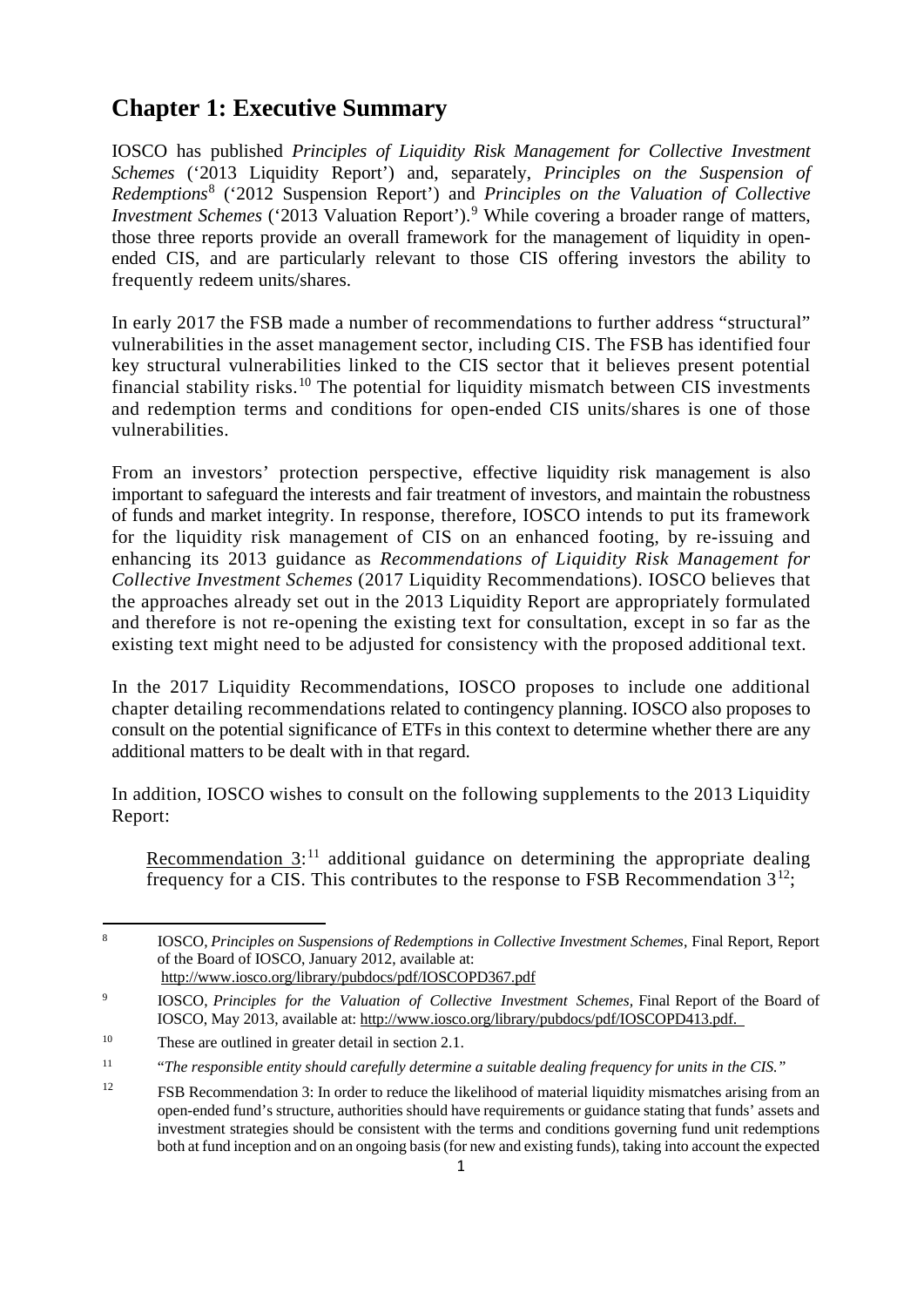Recommendation  $4$ <sup>:[13](#page-7-0)</sup> a substantial rewording of the current Recommendation  $4^{14}$  $4^{14}$  $4^{14}$ , elaborating on matters previously covered in the supporting guidance under Principle  $1<sup>15</sup>$  $1<sup>15</sup>$  $1<sup>15</sup>$  of the 2013 Liquidity Report, which sets out how to ensure the type of assets which a CIS is invested in are aligned with meeting the redemption expectations of the CIS investors as well as other liabilities. This reworded recommendation sets out that responsible entities should conduct a formalized risk review to decide what the appropriate design features should be, having regard to the anticipated liquidity of the assets the CIS would likely hold given its investment strategy. This contributes to the response to FSB Recommendation 3.

Recommendation 7:<sup>[16](#page-7-3)</sup> additional guidance on key design features to assist with increased transparency/disclosure in CIS with regard to liquidity risk. This responds to FSB Recommendation 2.<sup>[17](#page-7-4)</sup>

Recommendation  $12$ <sup>2</sup> additional guidance on maintaining the investment strategy as well as meeting redemptions in stressed market conditions. This contributes to the response to FSB Recommendations 3;

Recommendation  $13$ <sup>:[19](#page-7-6)</sup> additional guidance on how responsible entities can develop a strong understanding of the obligations and liabilities of a CIS and incorporate this in liquidity risk management. This contributes to the response to FSB Recommendation 3;

Recommendation  $14$ <sup>[20](#page-7-7)</sup> a substantial rewording to emphasize guidance on the

**.** 

liquidity of the assets and investor behaviour during normal and stressed market conditions. In this regard, IOSCO should review its existing guidance and, as appropriate, enhance it.

<span id="page-7-0"></span><sup>13</sup> "*The responsible entity should ensure that the CIS' dealing (subscription and redemption) arrangements are appropriate for its investment strategy and underlying assets throughout the entire product life cycle, starting at the product design phase."*

<span id="page-7-1"></span><sup>14</sup> *"Where permissible and appropriate for a particular CIS, and in the interests of investors, the responsible entity should include in the CIS's constitutional documents the ability to use specific tools or exceptional measures which could affect redemption rights."*

<span id="page-7-2"></span><sup>15 &</sup>quot;*The responsible entity should draw up an effective liquidity risk management process, compliant with local jurisdictional liquidity requirements.*"

<span id="page-7-3"></span><sup>16</sup> "*The responsible entity should ensure that liquidity risk and its liquidity risk management process are effectively disclosed to prospective investors*."

<span id="page-7-4"></span><sup>&</sup>lt;sup>17</sup> FSB Recommendation 2: Authorities should review existing investor disclosure requirements and determine the degree to which additional disclosures should be provided by open-ended funds to investors regarding fund liquidity risk, proportionate to the liquidity risks funds may pose from a financial stability perspective. Authorities should enhance existing investor disclosure requirements as appropriate to ensure that the required disclosures are of sufficient quality and frequency. In this regard, IOSCO should review its existing guidance and, as appropriate, enhance it.

<span id="page-7-5"></span><sup>18</sup> "*The liquidity risk management process should facilitate the ability of the responsible entity to identify an emerging liquidity shortage before it occurs."*

<span id="page-7-6"></span><sup>19</sup> "*The responsible entity should be able to incorporate relevant data and factors into its liquidity risk management process in order to create a robust and holistic view of the possible risks."*

<span id="page-7-7"></span><sup>20</sup> "*The responsible entity should conduct assessments of liquidity in different scenarios, including stressed situations.*"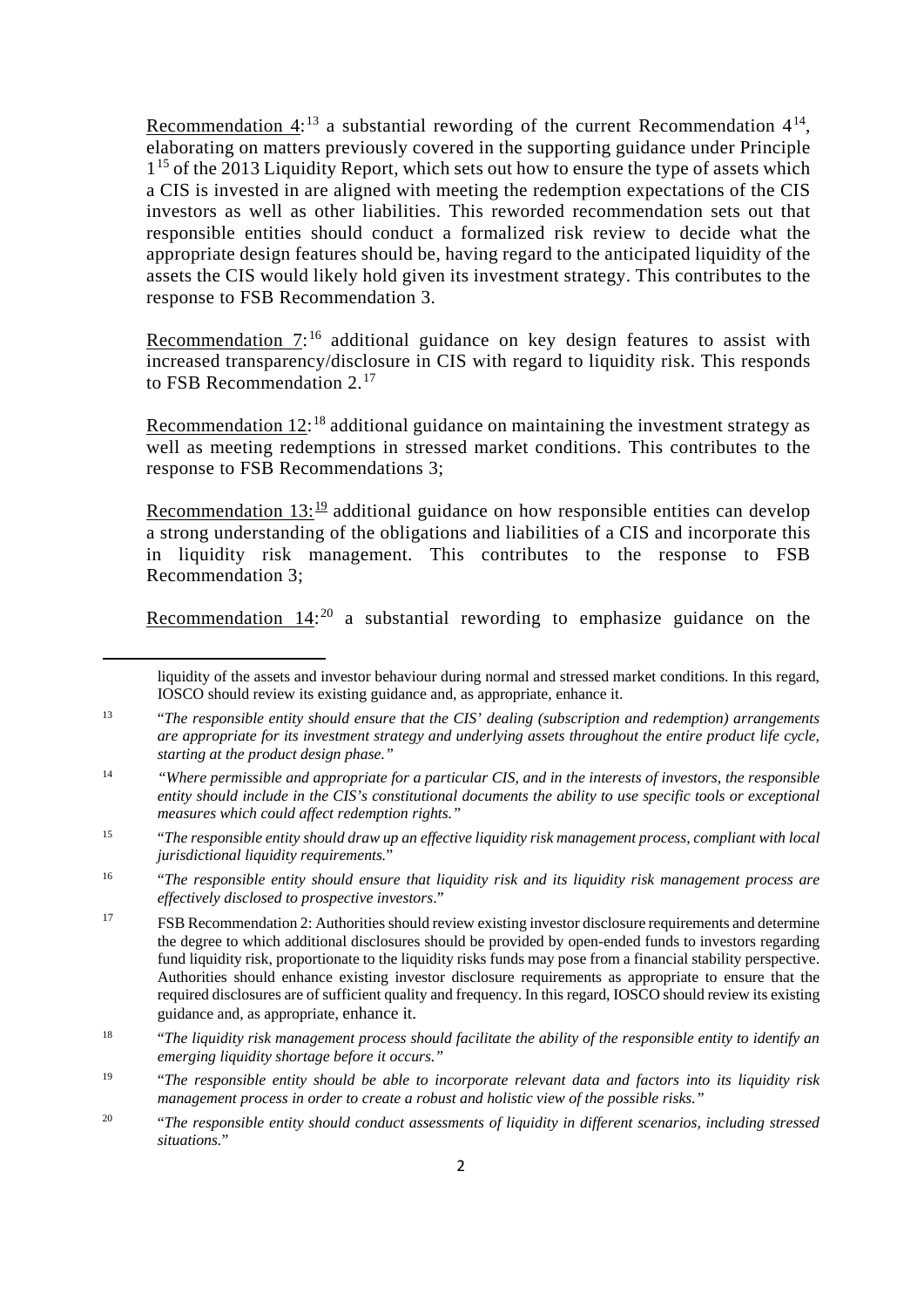organization and design of liquidity stress tests appropriate to CIS. This corresponds to FSB Recommendation  $6;^{21}$  $6;^{21}$  $6;^{21}$ 

Recommendation  $16$ <sup>[22](#page-8-1)</sup> a new recommendation which advocates appropriate periodic operational test(s) to test readiness to use additional liquidity management tools<sup>[23](#page-8-2)</sup>, with an aim of ensuring that these tool(s), if being applied, can be implemented in an orderly and prompt manner. This corresponds to FSB Recommendations  $4^{24}$  $4^{24}$  $4^{24}$  and  $7;^{25}$  $7;^{25}$  $7;^{25}$ 

Recommendation  $17$ <sup>[26](#page-8-5)</sup> a new recommendation which advocates the availability and, in appropriate circumstances, use of additional liquidity management tools to protect investors from unfair treatment and to prevent the CIS from diverging significantly from its' investment strategy. This new recommendation corresponds to FSB Recommendations  $5^{27}$  $5^{27}$  $5^{27}$  and  $8.^{28}$  $8.^{28}$  $8.^{28}$ 

*These supplements are designed to improve investor protection, enhance governance and management practices further as well as addressing the specific recommendations of the FSB.*

*Securities regulators should have mechanism to address, or contribute to address, crisis situations consistent with their jurisdictional legal and regulatory framework, having due regard to the costs and benefits of relevant actions.*

<span id="page-8-0"></span> $21$ <sup>21</sup> FSB Recommendation 6: Authorities should require and/or provide guidance on stress testing at the level of individual open-ended funds to support liquidity risk management to mitigate financial stability risk. The requirements and/or guidance should address the need for stress testing and how it could be done. In this regard, IOSCO should review its existing guidance and, as appropriate, enhance it.

<span id="page-8-1"></span><sup>22</sup> *"The responsible entity should put in place and periodically test contingency plans with an aim to ensure that any applicable liquidity management tools can be used where necessary, and if being activated, can be exercised in a prompt and orderly manner."* 

<span id="page-8-2"></span><sup>&</sup>lt;sup>23</sup> Additional liquidity management tools refer to tools not used as part of normal liquidity management but appropriate in certain stressed liquidity conditions for the CIS.

<span id="page-8-3"></span><sup>&</sup>lt;sup>24</sup> FSB Recommendation 4: Where appropriate, authorities should widen the availability of liquidity risk management tools to open-ended funds, and reduce barriers to the use of those tools to increase the likelihood that redemptions are met even under stressed market conditions. In this regard, IOSCO should review its existing guidance and, as appropriate, enhance it.

<span id="page-8-4"></span><sup>&</sup>lt;sup>25</sup> FSB Recommendation 7: Authorities should promote (through regulatory requirements or guidance) clear decision-making processes for open-ended funds' use of exceptional liquidity risk management tools, and the processes should be made transparent to investors and the relevant authorities. In this regard, IOSCO should review its existing guidance and, as appropriate, enhance it.

<span id="page-8-5"></span><sup>26</sup> "*The responsible entity should consider the implementation of additional liquidity management tools to the extent allowed by local law and regulation, when to do so will protect investors from unfair treatment, amongst other things, or prevent the CIS from diverging significantly from its investment strategy."*

<span id="page-8-6"></span><sup>&</sup>lt;sup>27</sup> FSB Recommendation 5: Authorities should make liquidity risk management tools available to open-ended funds to reduce first-mover advantage, where it may exist. Such tools may include swing pricing, redemption fees and other anti-dilution methods. In this regard, IOSCO should review its existing guidance and, as appropriate, enhance it.

<span id="page-8-7"></span><sup>&</sup>lt;sup>28</sup> FSB Recommendation 8: While asset managers have the primary responsibility to exercise exceptional liquidity risk management tools regarding the open-ended funds they manage, authorities should provide guidance on their use in stressed conditions. Where jurisdictions consider it appropriate, authorities should provide direction in extraordinary circumstances regarding open-ended funds' use of such liquidity risk management tools taking into account the costs and benefits of such action from a financial stability perspective. In this regard, IOSCO should review its existing guidance and, as appropriate, enhance it.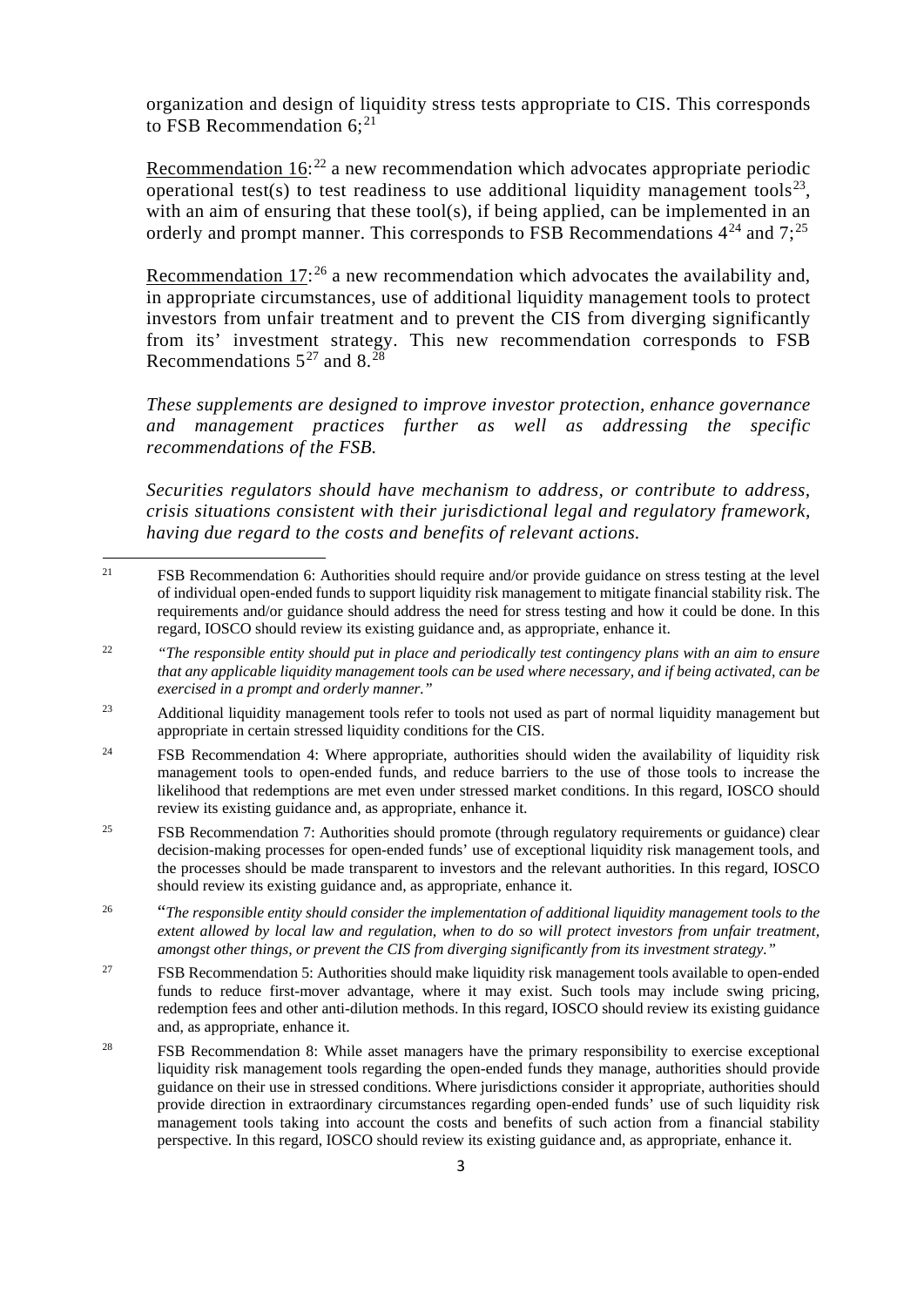# **Chapter 2: Why Supplement the 2013 Liquidity Report?**

# **2.1 Analysis of Systemic Risks**

While IOSCO affirms the overall appropriateness of the 2013 Liquidity Report, it is also part of the role of IOSCO to continue to identify and respond, as appropriate, to emerging risks. The environment in which CIS operate can be affected by a number of significant factors driving change, such as monetary policy, regulatory change, technological change and changes in market confidence. These factors can impact both market liquidity and the behavior of investors in stressed market conditions. A number of these factors may be at work in the current period.<sup>[29](#page-9-0)</sup> Nevertheless, evidence of a sustained effect on current market liquidity is not conclusive, as outlined by the IOSCO Committee 2 (C2) examination of liquidity in the secondary corporate bond markets.<sup>[30](#page-9-1)</sup> Market spreads remain healthy and CIS liquidity remains strong. However, even if such factors have not translated into an evident deterioration in market liquidity, they are evidence of the constantly changing market environment for which those responsible for managing CIS must be prepared. Securities regulators should have mechanism to address, or contribute to address, crisis situations consistent with their jurisdictional legal and regulatory framework, having due regard to the costs and benefits of relevant actions.

It is in that wider context that IOSCO has contributed to the work of the FSB in developing recommendations to address "structural" vulnerabilities from asset management activities. The fourteen recommendations which the FSB has developed seek to address four potential sources of systemic risk:

- i.liquidity mismatch between fund investments and redemption terms and conditions for open-ended fund units;
- ii.leverage within investment funds;
- iii.operational risk and challenges in transferring investment mandates in stressed conditions; and
- iv.securities lending activities of asset managers and funds.

Among these four "structural" vulnerabilities, the FSB has highlighted liquidity mismatch and leverage as key vulnerabilities. The FSB Recommendations for liquidity mismatch focus on open-ended funds (public and private, including exchange-traded funds (ETFs) but excluding money market funds (MMFs)). With this consultation, IOSCO wishes to respond to the liquidity mismatch recommendations as addressed to it by the FSB and to that end has formulated the proposals applicable to open-ended CIS being discussed here.

# **2.2 Key Challenges for Responsible Entities**

IOSCO has observed three particular challenges for responsible entities which it considers appropriate to highlight, and which are addressed within the additional recommendations and

<span id="page-9-0"></span><sup>29</sup> <sup>29</sup> IMF, *Global Financial Stability Report*, Chapter 2, 'Market Liquidity – Resilient or Fleeting?', Oct 2015, available at[: https://www.imf.org/External/Pubs/FT/GFSR/2015/02/pdf/c2\\_v2.pdf](https://www.imf.org/External/Pubs/FT/GFSR/2015/02/pdf/c2_v2.pdf)

<span id="page-9-1"></span><sup>&</sup>lt;sup>30</sup> IOSCO C2 did not find substantial evidence showing that liquidity in the secondary corporate bond markets has deteriorated markedly from historic norms for non-crisis periods, available at: <https://www.iosco.org/library/pubdocs/pdf/IOSCOPD537.pdf>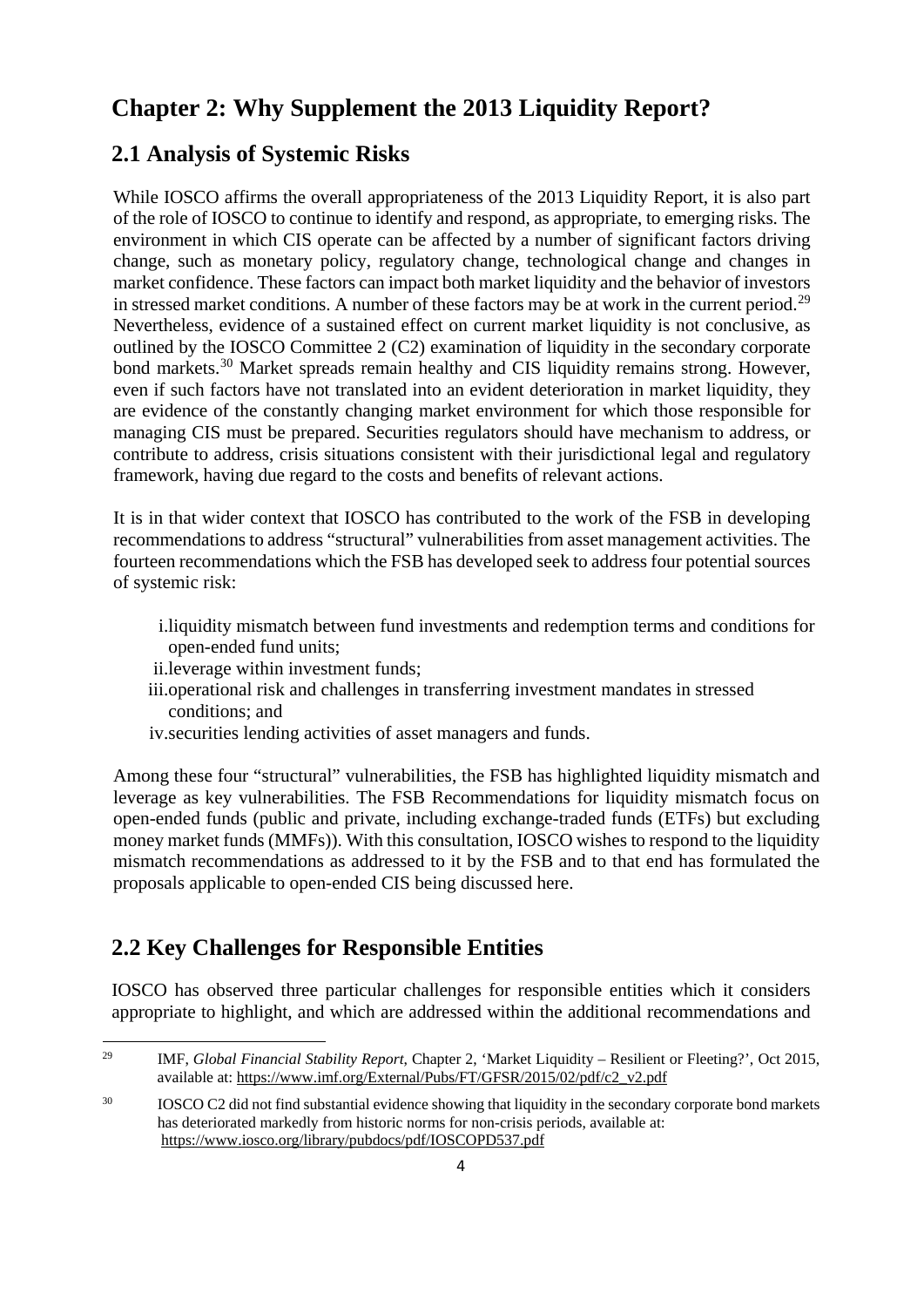guidance:

*Firstly*, with regard to the pre-launch design process, most open-ended CIS offer regular, if not daily, dealing. When responsible entities consider daily dealing appropriate, it is particularly important that other design features of the CIS should be sufficiently robust to ensure alignment of the daily dealing feature with the liquidity of assets of the CIS.

*Secondly*, even where a prudent liquidity management strategy is in place, it remains important to test that liquidity risk management strategy. Stress testing recommendations can be particularly useful to a CIS in evaluating its liquidity risk, its capacity to respond to liquidity risks, as well as validating and supporting a good liquidity risk management strategy.

*Thirdly*, under certain circumstances, CIS may be allowed to limit redemption rights, if permitted by applicable law and regulation, by the use of various additional liquidity management tools. However, an ability to limit, defer or suspend redemption rights, if permitted by applicable law and regulation, should not be seen as freeing the responsible entities from their duty to endeavor faithfully to meet redemption demand in an orderly fashion. Such additional liquidity management tools may be relied on in liquidity management planning, but only in instances of stressed market conditions where to do otherwise could lead to management of the CIS which is not in the best interest of investors or lead to undermining of the investment strategy. Where there is an expectation that additional liquidity management tools can be proportionate to deal with stressed market conditions, there needs also to be a strong level of assurance that the CIS can actually implement such options in an orderly, prompt and transparent manner. While the implementation of additional liquidity management tools may potentially pose reputational risk to the responsible entity or the CIS, such risk can be mitigated through effective investor communication and putting in place sound contingency plans. Therefore, IOSCO, in producing additional recommendations and guidance around additional liquidity management tools, is encouraging authorities to promote clear decision making processes and planning for CIS implementation of such tools.

### **2.3 Consultation on Proposed 2017 Liquidity Recommendations**

Attached to this consultation document (Appendix A) is the full text of the proposed 2017 Liquidity Recommendations.

IOSCO is asking a number of questions in this consultation concerning specific proposed changes as detailed at the relevant point in this consultation paper. Furthermore, IOSCO is setting out below some questions regarding the Good Practices Document, and one general question regarding the scope of the 2017 Liquidity Recommendations. It is also asking some questions specific to ETFs in section 2.4.2.

Question 1

The 2013 Liquidity Report related to open-ended CIS and where determined by the responsible entity, to some closed-ended CIS. Should the proposed text laid out below apply also to the same range of CIS? Should certain CIS or types of CISs be excluded from any particular requirements, or be subject to a different requirement, because of their investment strategies, ownership concentrations, redemption policies, or some other factor that makes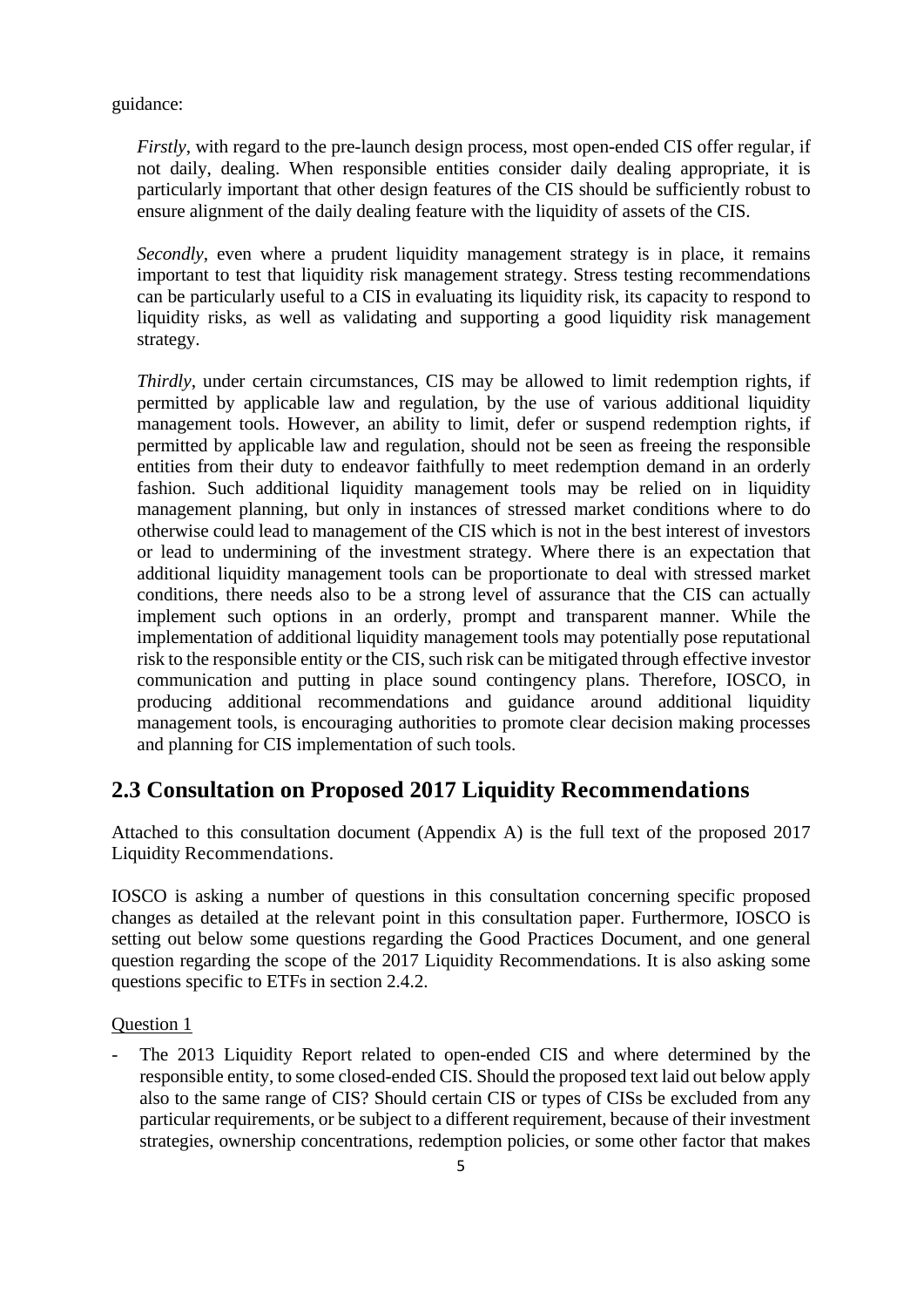them more or less prone to liquidity risk?

#### **Good Practices Document**

#### Question 2

- Do respondents agree with the general considerations around liquidity risk management? Are there other issues that should be included?

### Question 3

Does the Good Practices Document cover the key considerations regarding liquidity risk management tools, including their use in normal and stressed scenarios? Are there other issues that should be considered? Are there other key tools that should be included? Do you agree with the pros and cons in regards to the use of each tool? Are there other pros and cons that should be considered?

### Question 4

- Do you agree with the general considerations regarding stress testing? Are there other issues that should be included?

### **2.4 Exchange-Traded Funds (ETFs)**

The majority of this IOSCO consultation seeks to improve investor protection, enhance governance and management practices as well as addressing the specific recommendations of the FSB. However, the additional issue arises as to whether measures to mitigate liquidity mismatch may require tailoring to address the specific characteristics of ETFs. Therefore, IOSCO wishes to outline below a number of issues and questions specific to ETFs.

### **2.4.1 ETFs Background**

Certain ETFs track the performance of an index and, in order to achieve this, they purchase components of the index. Indices can deliver exposure which relate to (amongst others) different markets, sectors, industries, stocks, commodities and currencies. Some ETFs may pursue "active" strategies in that they do not passively track an index but rather the entity responsible for managing the portfolio has discretion in relation to portfolio holdings in pursuance of a specified investment objective.

ETFs can be structured as either physical or synthetic. A physical ETF has a portfolio consisting of physical securities included in the underlying index in appropriate portions or a portfolio that is representative of the underlying index. A physical ETF may also use derivative instruments, but mainly for ancillary purposes (e.g. currency hedging). Conversely, an ETF which implements a synthetic structure will seek to generate a return primarily through the use of derivatives. Typically, the synthetic ETF will enter into a swap agreement whereby it will receive the return of its underlying index from a swap counterparty in exchange for paying out an agreed return to the swap counterparty. Some synthetic ETFs may use futures to track an index.

ETFs cover a range of asset classes, with equity ETFs being the largest ETF category, followed by bond ETFs which have grown significantly in recent years. Other asset classes, such as commodities or currencies, are also represented within the ETF universe. ETFs may also cover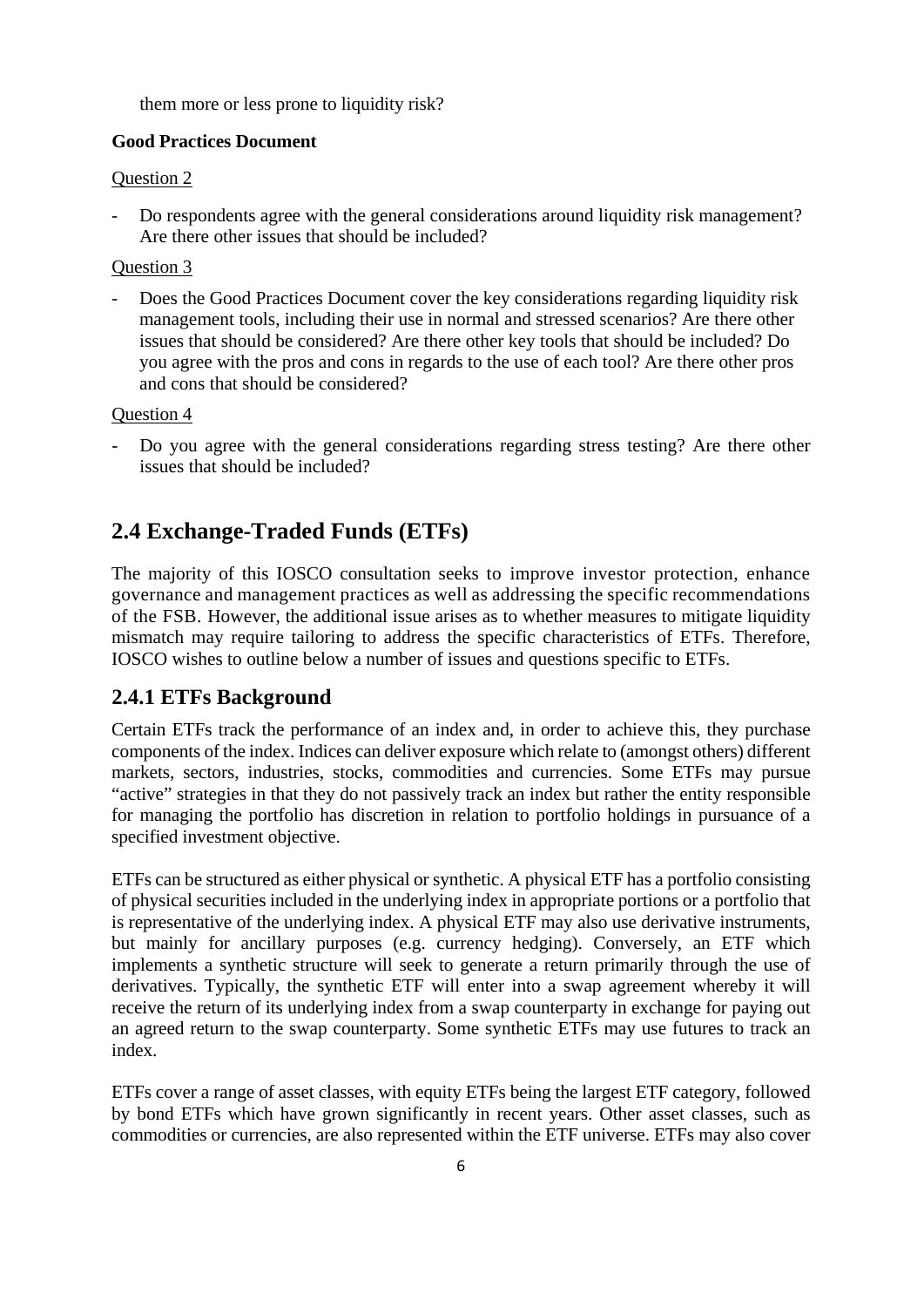more sophisticated strategies, such as smart beta or absolute returns, whilst some ETFs have extended their offers to leveraged exposure or hedge, via for example inverse ETFs, which provide short exposure to an index.

Shares in ETFs can only be subscribed or redeemed directly from the ETF by institutional investors (broker-dealers) known as "Authorised Participants" (the process of placing deals directly with the ETF is known as primary market trading). ETF shares are created when an Authorised Participant provides a specific basket of securities or other assets, or cash to the ETF in return for the issue of new ETF shares. Once the Authorised Participant subscribes for shares in the ETF, it can either hold onto these shares or trade them in the secondary market either on the exchange or OTC market to other investors. In the secondary market (whether on the exchange or OTC market), ETF shares are traded throughout the day at market prices determined by supply and demand, which may or may not reflect the intraday indicative NAV (iNAV) per unit of the ETF. Authorised Participants do not receive direct compensation from an ETF for transacting in shares and have no legal obligation to create or redeem ETF shares. Authorised Participants have no duty to provide liquidity.<sup>[31](#page-12-0)</sup> Furthermore, through the arbitrage activity in the secondary market facilitated by the transparency of the ETF's portfolio, Authorised Participants can realise profits from any premiums or discounts between the intraday price of the ETF and its NAV and in turn, such mechanism can enable ETF units to be traded at a price which moves in line with the NAV of the underlying securities portfolio. Authorised Participants provide the only channel through which new shares are issued and existing (or surplus) shares are redeemed by other market participants, who lack direct access to the primary market.

The process of subscription for shares in an ETF, which necessarily requires the ETF to increase market exposure, can be achieved in one of two ways -- through subscription on an in-kind basis or through payment of cash. The subscription processes will be different but they will both seek to achieve the same result – increase of exposure by acquisition of, typically, a basket of index constituents. The redemption of shares in an ETF involves the opposite process.

Where an ETF's dealing model requires in-kind creation and redemption, the ETF will receive a specified basket of securities and other assets from the Authorised Participant. The ETF does not therefore, need to deploy cash to purchase securities in the market in order to issue shares as it receives them from the Authorised Participant. Similarly, upon redemption, the ETF delivers to the redeeming Authorised Participant a basket of securities or other assets. In this way, the process of in-kind creation and redemption can, to a certain extent, mitigate liquidity concerns by reducing the ETF's need to deploy cash to purchase assets in the market or to receive cash by selling assets in the market. Where the ETF's dealing model is cash based, the ETF will need to purchase or sell the securities and other assets in the underlying market. In either case, the costs that the ETF experiences as a result of creation or redemption transactions are typically borne by the Authorised Participant. Some or all of these costs may, in turn, be built into the spread quoted by the Authorised Participant on the secondary market and so the net asset value of the ETF's shares should not be adversely affected by the primary market's dealing costs.

### **2.4.2 ETFs – Issues and Questions**

 $\overline{a}$ 

ETFs appear to present the following distinctive potential issues:

<span id="page-12-0"></span><sup>&</sup>lt;sup>31</sup> However, ETFs can act on an agent or principal-based model as liquidity providers on the secondary market.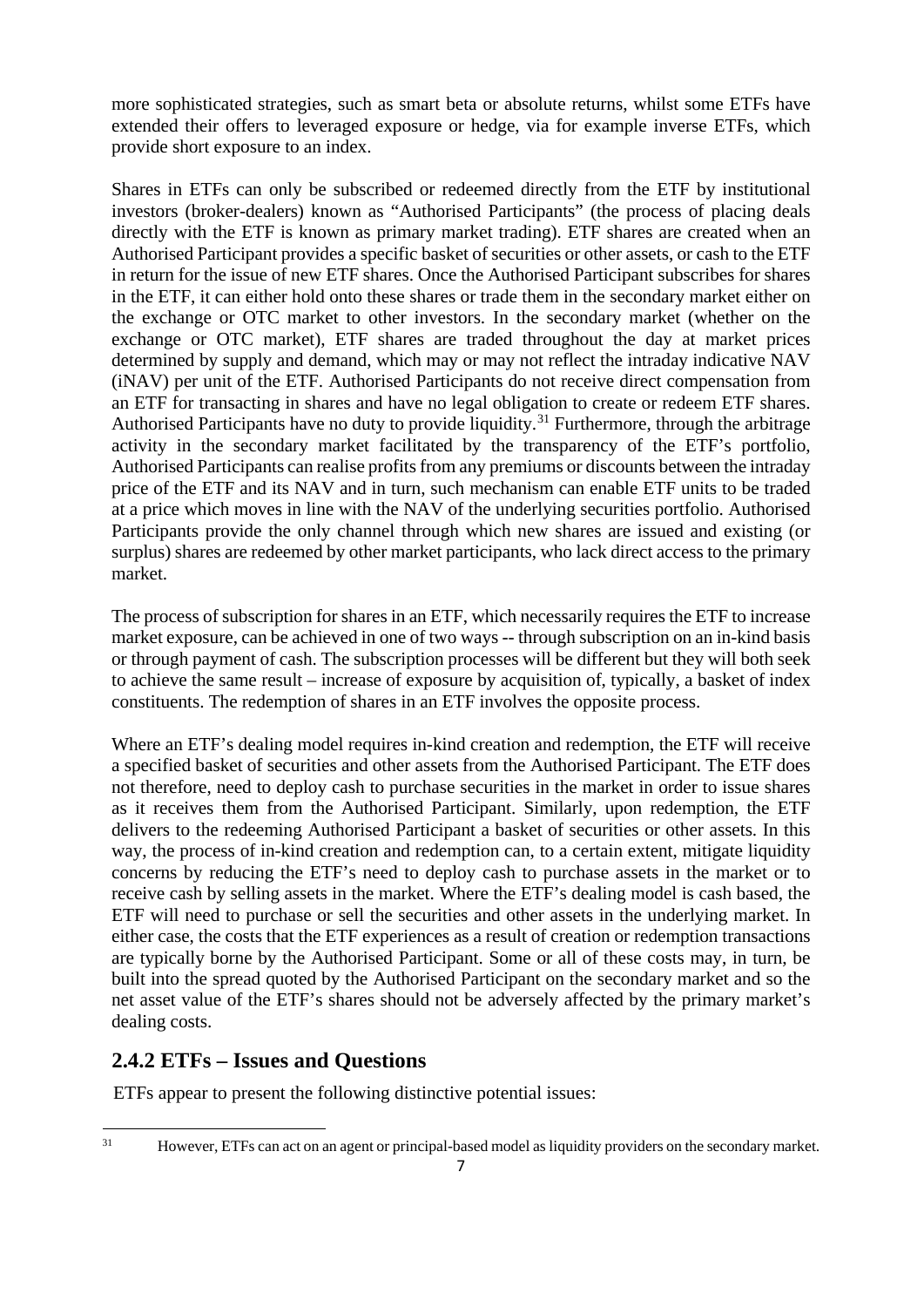- For in-kind redemptions, transferring illiquid or less liquid instruments to redeeming Authorised Participants could result in a liquidity cost to the Authorised Participants or other market participants, which could increase the cost of their participation and interfere with their role in the ETF arbitrage mechanism, resulting in ETF shares trading at increased bid-ask spreads and/or a premium or discount to net asset value and ultimately impact investors. Declining liquidity in an ETF's basket assets also could affect the ability of an Authorised Participant or other market participants to readily assemble the basket for purchases of creation units and to sell securities received upon redemption of creation units;
- while, ETF portfolio structures are generally considered insulated from investor redemption pressure, significant selling of ETF shares by investors on secondary markets could lead to significant redemptions from the underlying fund via the operation of the Authorised Participant mechanism. This would seem heightened in the case of an ETF cash-based dealing model;
- the cessation, even temporarily, of Authorised Participants arbitrage operation could lead to potentially significant discrepancies between ETF share prices and the value of the underlying securities; and
- the lack of contingency arrangements to provide liquidity to secondary market investors in the event of market stress.

The mechanisms involved in portfolio construction and maintenance in ETFs can be complex and there may also be other distinctive risks arising from the operation of the typical mechanisms of ETFs.

There are a number of questions outlined below specifically concerning ETFs which seek views on whether IOSCO should do further work on ETFs with respect to liquidity issues:

### Question 5

- Should ETFs be subject to different liquidity requirements than other CIS?
	- a) If not, should ETFs be included within the scope of the 2017 Liquidity Recommendations?

(i) If yes, are changes needed to be brought to the 2017 Liquidity Recommendations to reflect ETFs specificities? Which ones?

(ii) If not, please explain why ETFs should not be included within the scope of the 2017 Liquidity Recommendations if they have partly similar liquidity issues as other CIS.

b) If ETFs should be subject to different liquidity requirements than other CIS, what should they be?

### Question 6

- Are there key liquidity related issues specifically regarding ETFs?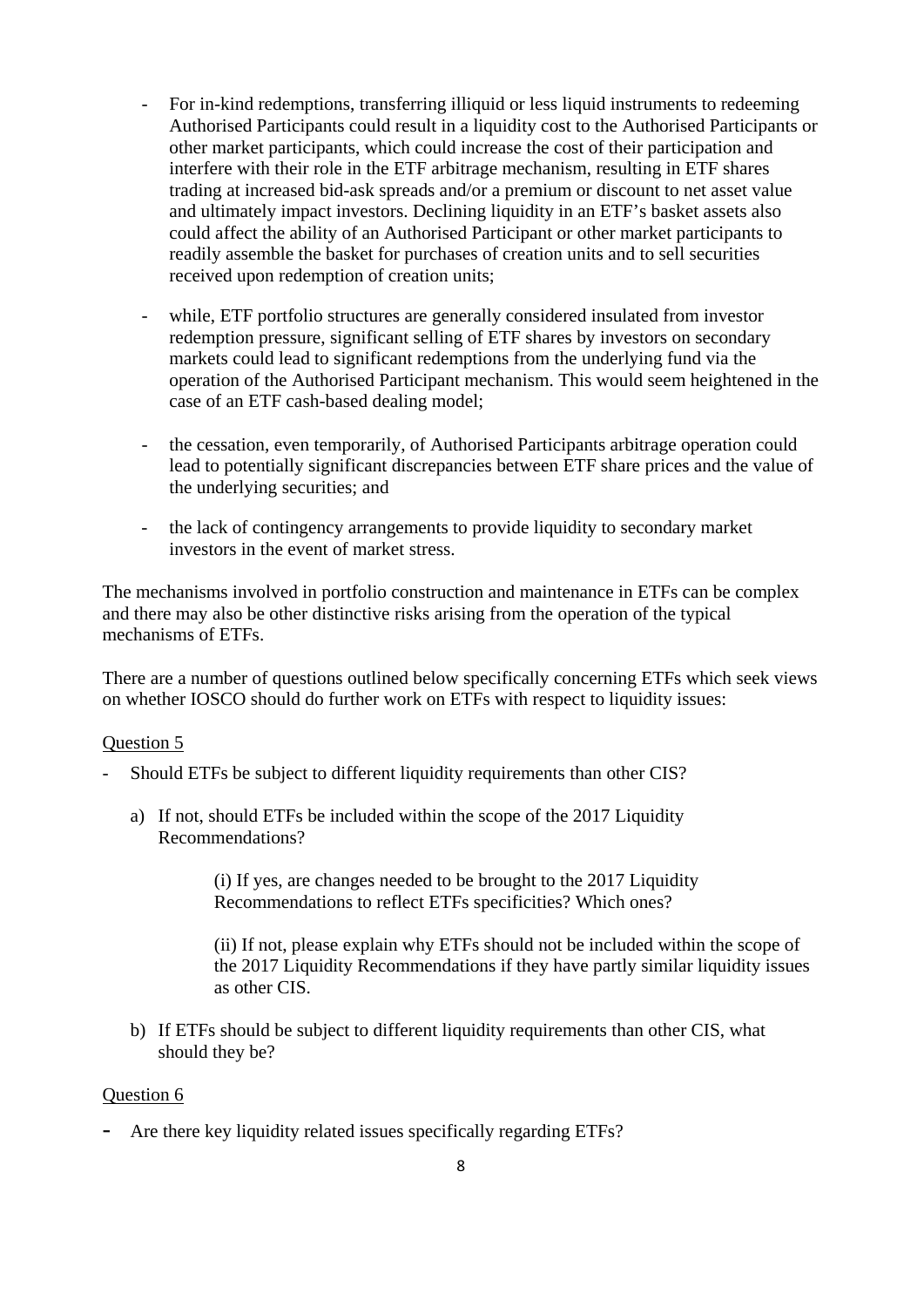# **Chapter 3: The Proposed Additional Guidance and Recommendations**

In this chapter, IOSCO sets out the additional supporting guidance which it proposes to provide to develop and enhance the existing framework which it set out originally in the 2013 Liquidity Report. It will then outline the proposed additional recommendations.

### **3.1 Existing Recommendations**

### **Recommendation 3**

### **The responsible entity should carefully determine a suitable dealing frequency for units in the CIS**

Under the above recommendation, it is proposed to add the following additional guidance:

*"Deciding that a CIS should be open-ended and the terms on which it is open-ended (to the extent the applicable law and regulation allows such discretion) is a significant design decision to be made. Often responsible entities may be subject to market pressure to provide very frequent dealing options when designing open-ended CIS even when they wish to invest in assets which are, or are likely to become, less liquid. Responsible entities should give due consideration to the structure of the fund and the appropriateness of the dealing frequency having regard to the target investor base, the investment strategy and objectives and also the expected liquidity of the assets. The investment strategy and objectives should be designed to give strong assurance that redemptions can be met in both normal and reasonably foreseeable (i.e. extreme but plausible) stressed market conditions."*

### **Recommendation 4**

It is proposed to replace existing Recommendation 4 with the following, noting that text not in italics is retained from the previous Recommendation 4:

### *"The responsible entity should ensure that the CIS' dealing (subscription and redemption) arrangements are appropriate for its investment strategy and underlying assets throughout the entire product life cycle, starting at the product design phase*

*The initial design of a CIS presents an opportunity to put arrangements in place to underpin effective liquidity risk management. CIS should be designed so as to facilitate redemption objectives and other commitments being met and, if that cannot be done in a particular situation, the situation being managed in a prudent and orderly fashion which is in the best interest of investors.*

*As part of the initial design process for open-ended CIS, a documented assessment should be conducted of the liquidity risks likely to face the CIS, having regard to its proposed investment strategy, its target investors (as available to the responsible entity) and the assets and instruments it is intended to invest in. The assessment should set out why the relevant design features of the proposed CIS constitute an appropriate structure within which to manage*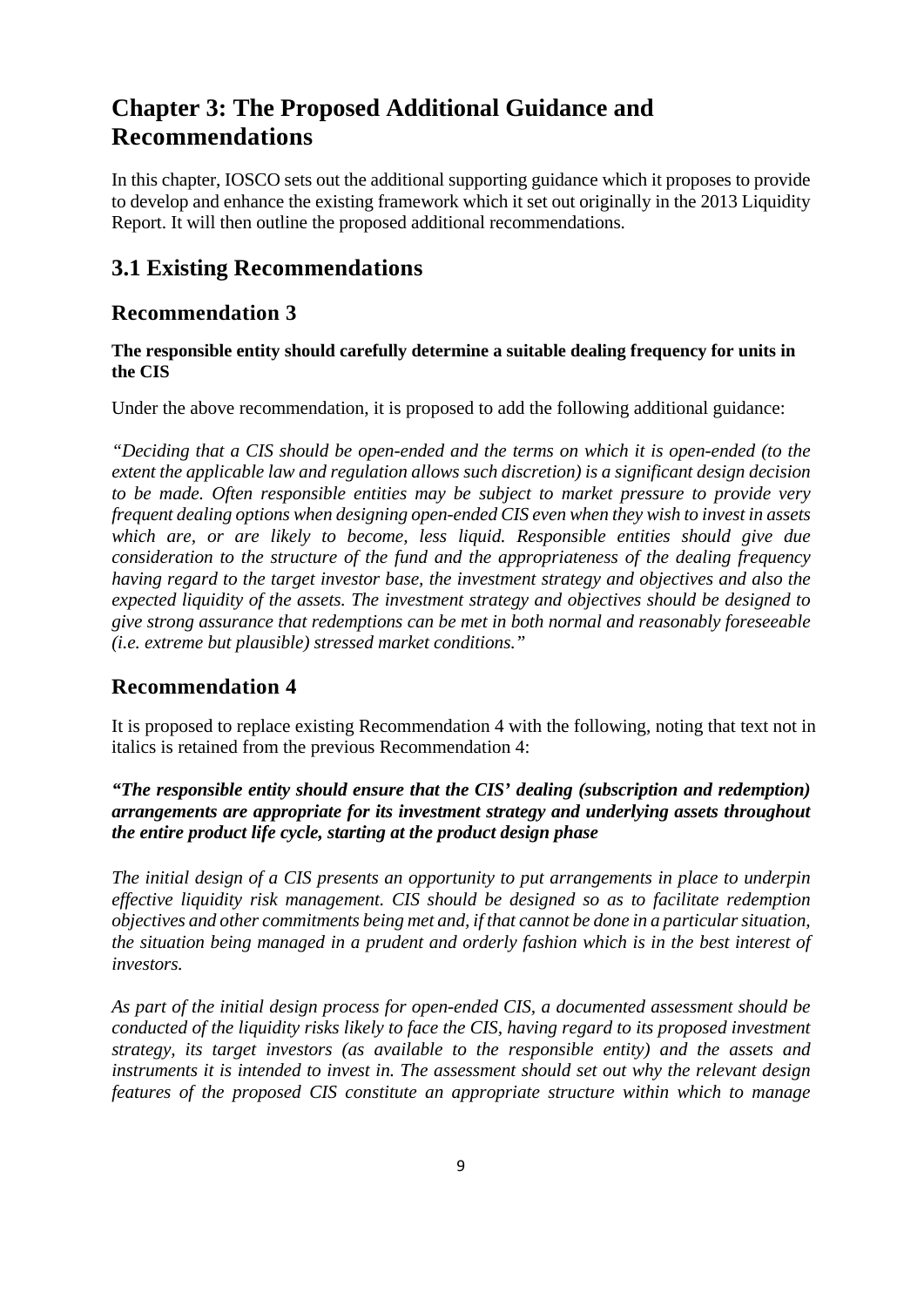*liquidity risk in both normal and reasonably foreseeable stressed market conditions.[32](#page-15-0) This should include consideration as to the quality of information about the investor base which is made available by different distribution channels for the CIS.*

*Given the importance of design decisions, the assessment should be subject to an internal approval process at a senior management and/or board level within the responsible entity where it can be reviewed and updated on an ongoing basis from both portfolio management and risk management perspectives.* 

#### *Liquidity Risk Management Practices - Liabilities*

*There should be due regard in the design process, based on market knowledge and other information reasonably available to the responsible entities, to the likely risk appetite of target investors. As such, responsible entities should seek to engage with constituent elements of the distribution chain to take reasonable steps to improve their understanding of the underlying type of investors and the behavioural characteristics associated with such relevant types of investors.* 

#### *Liquidity Risk Management Practices - Assets*

*In carrying out the design phase process, there should be due regard to the current and historical liquidity of the assets and instruments to be invested in, and where applicable, to the impact of limits which could be set, including limits on illiquid assets, concentration of assets, individual counterparty risk, CIS size, trading, limits on time allowed to correct unintended limit breaches and any other limits which could be imposed.*

#### *Liquidity Risk Redemption-constraining 'Additional Liquidity Management Tools'*

*Having completed the design phase analysis of liquidity of the proposed assets, the characteristics of target investors and the features of every-day liquidity management practices, the responsible entity should consider in the design of the CIS an appropriate range of additional liquidity management tools for managing redemptions to assist in the management of stressed market conditions, subject to applicable law and regulation and any regulatory requirements and provided it is in the best interest of unit-holders within the CIS.*

The responsible entity should consider the appropriateness of tools and additional measures for their CIS, taking into account the nature of assets held by the CIS and its investor base.

Tools and additional measures should only be used where fair treatment of investors is not compromised, and where permitted by the law and regulation applicable to the CIS.

Examples of tools which may be permissible in certain jurisdictions would include: exit charges, limited redemption restrictions, gates, dilution levies, in specie transfers, <sup>[33](#page-15-1)</sup> lock-up periods, side letters which limit redemption rights or notice periods. Some of these tools (e.g.

<span id="page-15-0"></span><sup>&</sup>lt;sup>32</sup> In particular, having open-ended structures, especially those offering frequent (e.g. daily) redemptions for CIS investing in illiquid assets such as infrastructure or real estate, would need a justification through such documented assessment. For further details, please see boxes 1 and 3 of the IOSCO 2017 'Open-ended Fund Liquidity and Risk Management – Good Practices and Issues for Consideration'.

<span id="page-15-1"></span><sup>33</sup> Retail investors should generally not be required to accept *in specie* transfers when they wish to redeem part or all of their investments.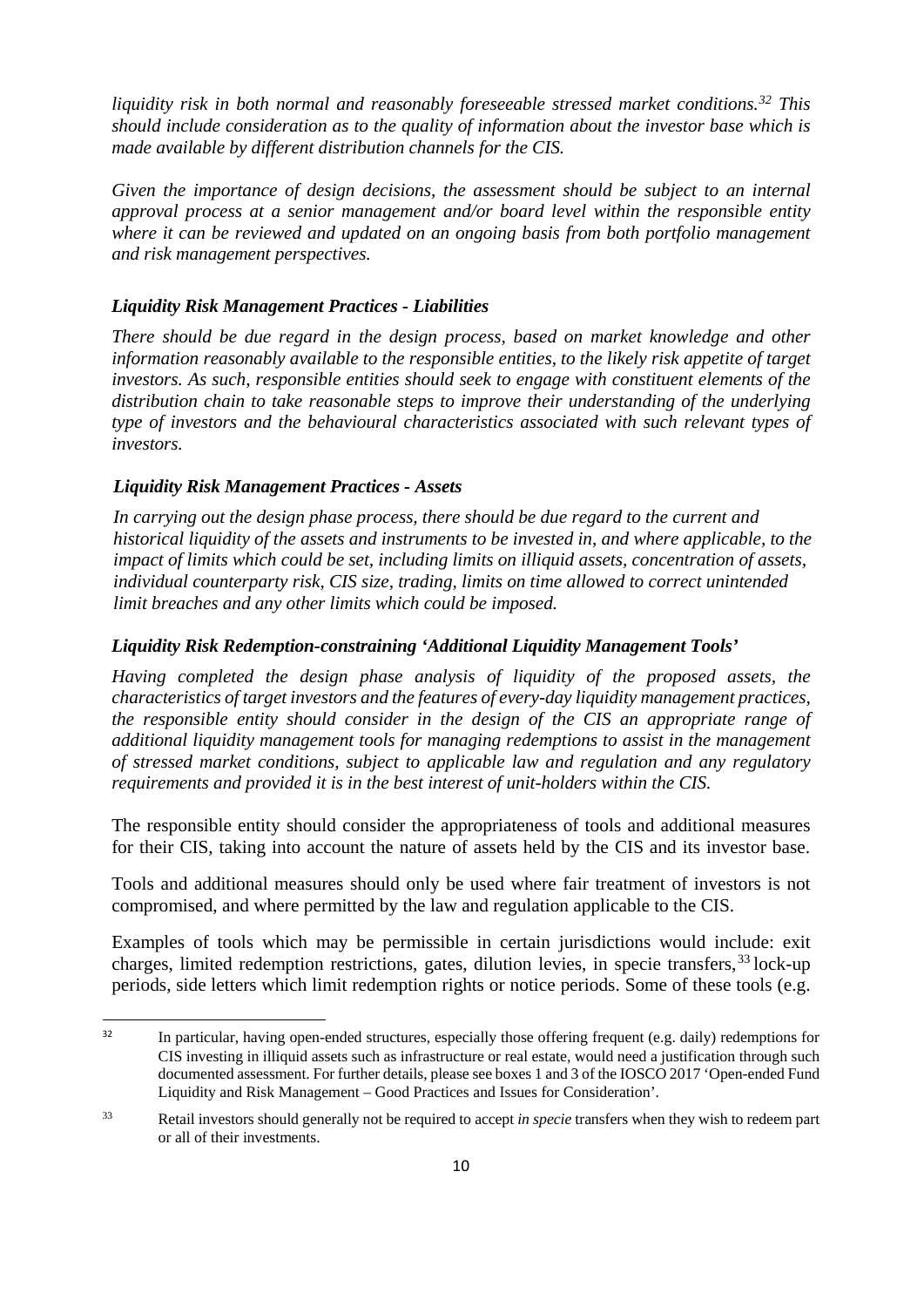notice periods) may be built-in to the CIS's dealing policy, but others may be contingent (e.g. a limit to redemptions met the same day only if redemption requests exceed a certain percentage of the NAV).

Additional measures include side pockets<sup>[34](#page-16-0)</sup> or suspensions. CIS's should not be managed in such a way that the investment strategy relies on the availability of these measures, should liquidity problems be experienced."

With regard to the above draft additional recommendations and guidance, the following question is being asked:

### Question 7

Does this guidance on the design phase process capture the best of current good practices in the design of CIS?

### **Recommendation 7**

### **The responsible entity should ensure that liquidity risk and its liquidity risk management process are effectively disclosed to investors and prospective investors**

Under the above amended recommendation, $35$  it is proposed to add the following additional guidance:

"*The relevant disclosures concerning liquidity of the CIS should be properly designed taking into account the nature of the assets the CIS intends to invest in and the degree of sophistication of the investor profile.* 

*Disclosures concerning liquidity have the potential to provide investors with information to determine whether their liquidity risk appetite matches the liquidity risk profile of the CIS. In particular, such disclosure is most likely to be beneficial where the CIS is invested in assets or instruments which have a record of significantly varying liquidity across the financial cycle or where there is insufficient historical evidence[36](#page-16-2) to assess whether liquidity will vary significantly across the financial cycle.*

*Additional disclosure requirements to investors may include one or more of the following:*

• *A clear 'liquidity risk' assessment in the initial offering documentation for the CIS setting out an assessment of the likely liquidity risk positioning of the CIS, including for example, the liquidity risks associated with the relevant market(s), sector(s), and/or asset class(es) invested in by the CIS;*

<span id="page-16-0"></span>**<sup>.</sup>** <sup>34</sup> In some jurisdictions, side pockets may be considered to be 'normal tools' rather than 'additional measures' for certain types of CIS. Their creation and use in this manner is generally not suitable for CIS offered to retail investors because illiquid or hard to value assets are not normally suitable for retail investors.

<span id="page-16-1"></span> $35$  The original Recommendation  $7 -$  "The responsible entity should ensure that liquidity risk and its liquidity risk management process are effectively disclosed to prospective investors."

<span id="page-16-2"></span><sup>&</sup>lt;sup>36</sup> For example, where a particular asset has only come into existence in recent times, and therefore does not provide a sufficient period of historical evidence. A further example includes where an asset is primarily traded off market, and thus does not provide sufficient historical evidence of performance.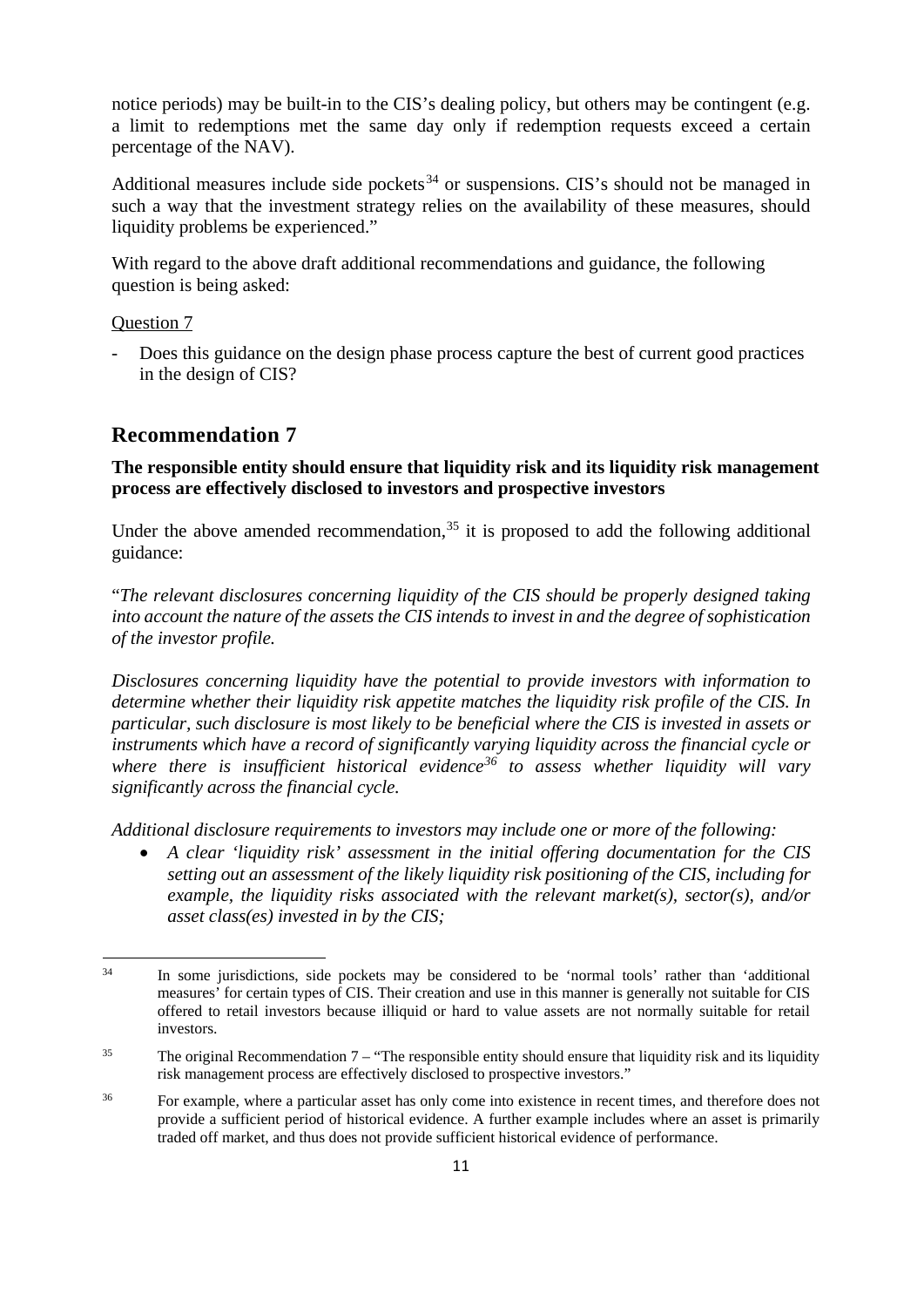- *A commitment in the initial offering documentation to provide to investors on a periodic basis and where appropriate, on an aggregate basis, information regarding the investment portfolios of the CIS that may allow investors to assess the liquidity risk attached to the CIS e.g. holdings of various asset classes/types of securities, detailed holdings of individual securities;*
- *Disclosure in the CIS offering documents of the general approach the CIS will take in dealing with situations where it is under liquidity pressure from a heightened level of net redemption requests.*

*The disclosure of the liquidity of assets to investors may be transparently done by profiling the projected or actual asset portfolio/asset class(es) which the CIS is currently or expected to invest in. At the time of the launch of the CIS, disclosure of liquidity in the offering documents can be focused on the types of prospective assets targeted by the investment strategy. Thereafter it can be disclosed or reported based on the actual investment strategy and/or assets and instruments held by the CIS. While disclosure regarding liquidity should be balanced against maintaining confidentiality where this is in the interests of investors, sufficient detail should be disclosed to make investors aware of material liquidity risks.* 

*Where additional liquidity management tools (see Recommendation 17) are included in the design of a CIS, the details of how such liquidity management tools would operate, which groups and/or committees with designated responsibility would exercise their activation (and how) and what the activation of such tools would mean for investors should be set out for potential investors in the initial offering documentation. Furthermore, the CIS should explain why it considers these additional liquidity management tools to be appropriate in the relevant circumstances, and how the mechanisms of such tools have been designed to be fair to all investors. The liquidity management process and the liquidity management tools that may be employed by the CIS should be appropriately disclosed in the CIS's offering documents."*

### Question 8

- Does Recommendation 7 capture appropriate additional liquidity disclosures?

### **Recommendation 12**

### **The liquidity risk management process should facilitate the ability of the responsible entity to identify an emerging liquidity shortage before it occurs**

Under the above recommendation, it is proposed to add the following additional text:

*"During stressed market conditions, the responsible entity should ensure that the interests of investors are safeguarded and CIS investors are being treated fairly.[37](#page-17-0) As such, the responsible entity should seek to maintain the investment strategy and attempt to maintain alignment between the funds' investment strategy and its liquidity profile taking into account investors' best interests, including ensuring that remaining investors are not left with a disproportionate share of potentially illiquid assets. One such step could involve the monitoring and management of large redemptions by investors to the extent reasonably practicable."*

<span id="page-17-0"></span><sup>&</sup>lt;sup>37</sup> Of relevance is the 'IOSCO Principles for the Valuation of Collective Investment Schemes', May 2013, available at[: http://www.iosco.org/library/pubdocs/pdf/IOSCOPD413.pdf](http://www.iosco.org/library/pubdocs/pdf/IOSCOPD413.pdf)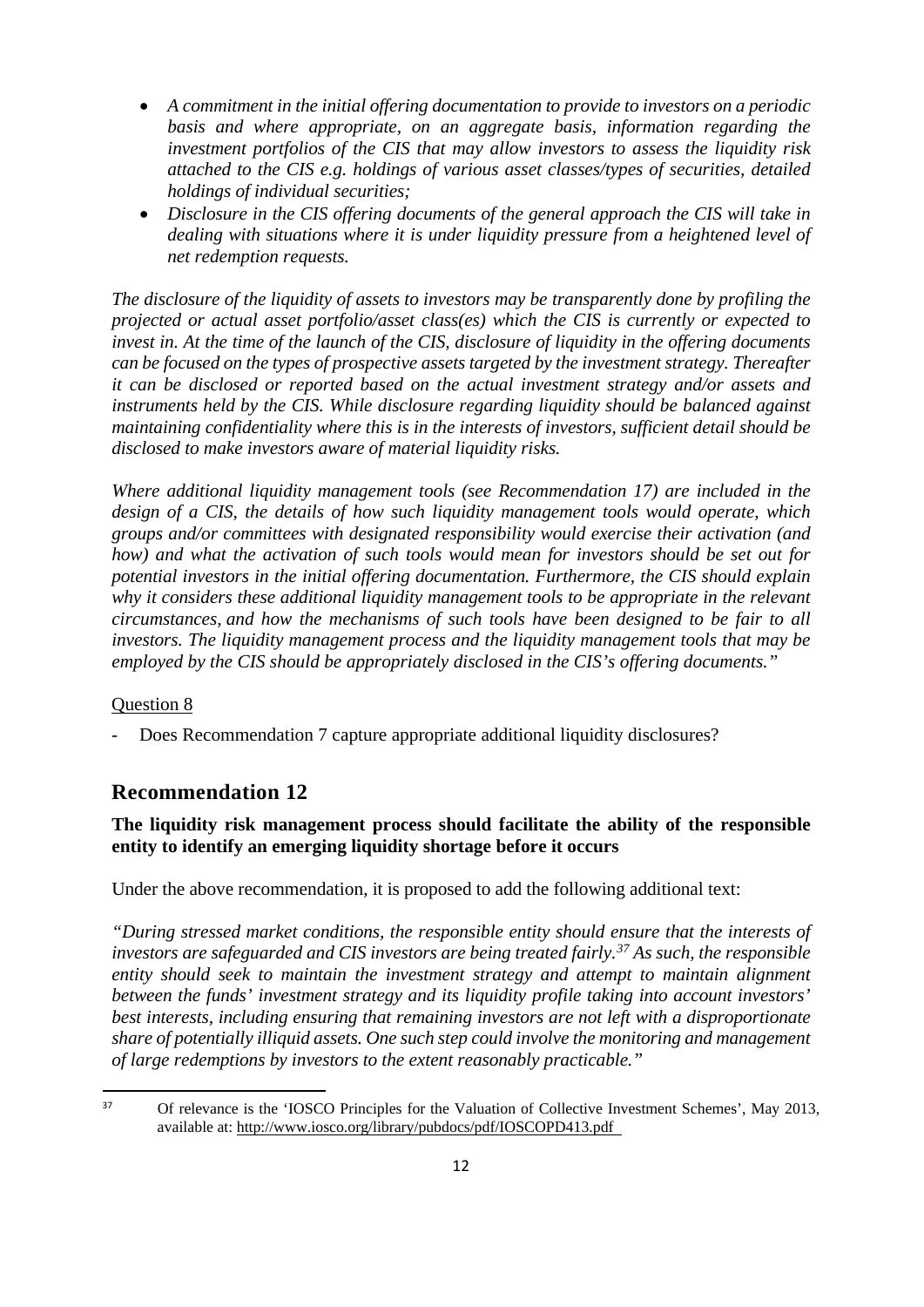#### Question 9

Should additional wording be included in Recommendation 12 concerning how responsible entities should proceed when faced with the need to sell assets to the extent that might lead the CIS to vary from its investment strategy?

### **Recommendation 13**

### **The responsible entity should be able to incorporate relevant data and factors into its liquidity risk management process in order to create a robust and holistic view of the possible risks**

It is proposed to replace existing guidance under Recommendation 13 with the following language, noting that text not in italics is retained from the previous Recommendation 13:

*"*In performing the liquidity risk management process, the responsible entity should consider quantitative and qualitative factors to seek to ensure that in all but exceptional circumstances the CIS can meet its liabilities as they fall due.

Key information should be taken into account which, where known or available or subject to sensible estimate, could improve the capability to predict liquidity risk. Consistent and verifiable statistical methods can be used to generate data and scenarios where appropriate – scenarios can relate to the behavior of investors and/or the CIS assets.<sup>[38](#page-18-0)</sup>

*One of the key challenges in liquidity management is taking appropriate account of the uncertainty in future investor behavior both in normal market conditions and, in particular, in stressed markets. The more that a responsible entity knows about its investor base, the better able it will be to anticipate future behavior and to plan accordingly for this. While acknowledging that there are operational hurdles[39](#page-18-1) that impede responsible entities from accessing information, such entities should make reasonable efforts to understand their investor base. This involves at least considering the marketing and distribution channels of the CIS, and analyzing the historical redemption patterns of different types of investors.* 

*As large and unexpected redemptions are a key source of liquidity risk, in combination with other data, for example historical fund flows, this investor information would allow estimates of the pattern(s) of subscriptions and redemptions and identification of realistic stress scenarios when performing the liquidity assessment by the responsible entity, such as a sudden withdrawal by investors (especially institutional investors) holding a significant portion of the funds to meet their own liquidity requirements, or a pattern of withdrawal by a category/type of investors to be identified.*

*This investor base knowledge could include investor profiles of the various types of investors which may allow the responsible entity to understand why investors are investing in the CIS, their risk appetite and in what circumstances they may wish to redeem. The responsible entity* 

<span id="page-18-0"></span> $38$ <sup>38</sup> For example, the responsible entity may consider whether publicity about the relatively poor performance of a CIS compared to its peer group might lead to an increase in redemption requests and/or a decrease in new subscriptions.

<span id="page-18-1"></span><sup>&</sup>lt;sup>39</sup> Examples of operational hurdles include third party distribution channels (e.g. use of platforms) and the use of nominee structures.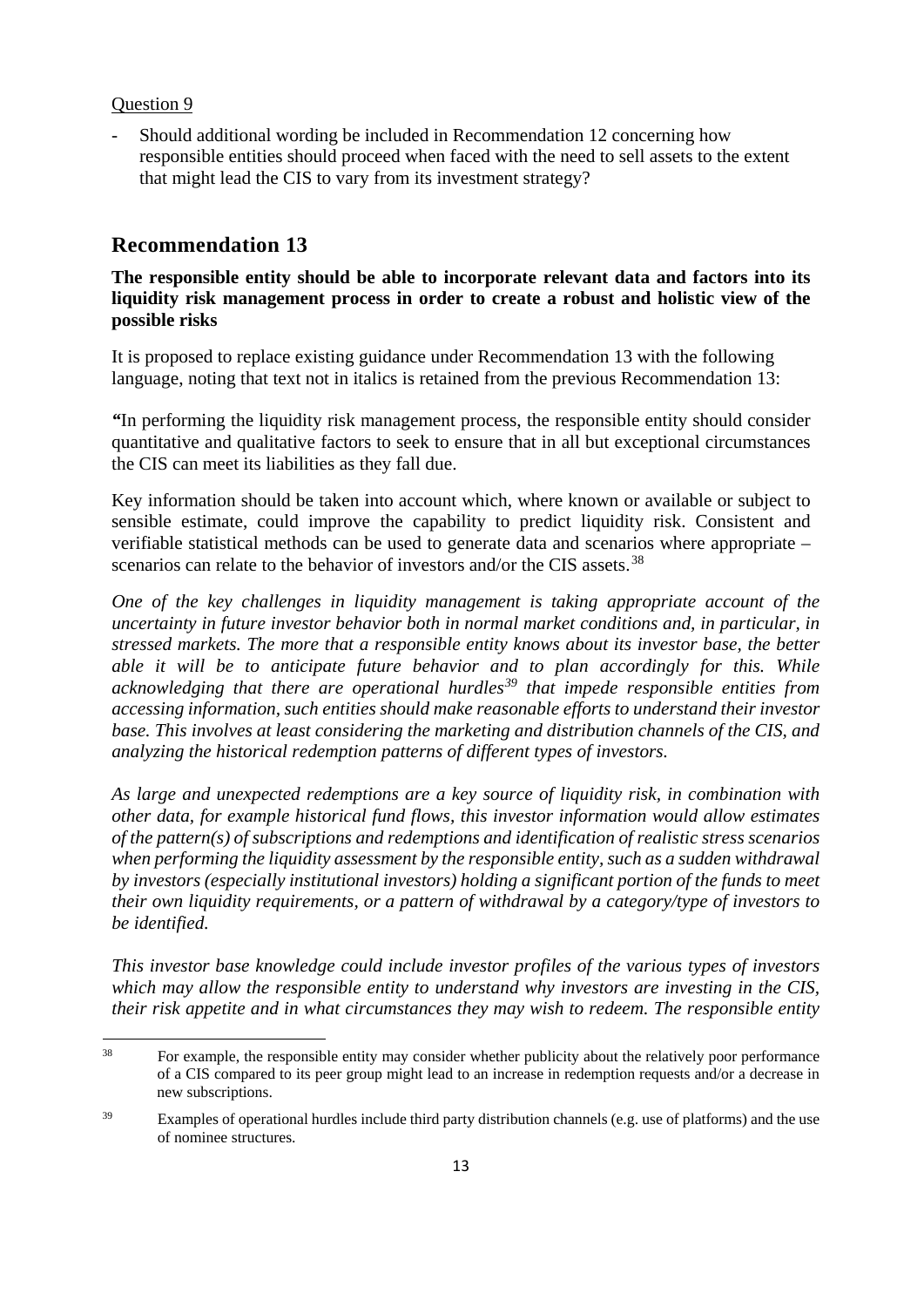*should conduct assessments of the characteristics of the investor base in a CIS, analyse the potential impact that these characteristics have on the level of redemptions under different scenarios and take this into account in liquidity management for the CIS.* 

*Data on liabilities such as collateral needs and potential margin calls, should be assessed alongside potential redemption demands.*

Where possible, responsible entities should interact with relevant intermediaries to secure prenotification about removal from a "best-buy" list or similar.

While ensuring the fair treatment of all investors, and no preferential disclosure to select investors, [40](#page-19-0) a responsible entity could keep up-to-date with investors who have a large unit-holding in the CIS regarding whether they intend to make significant redemptions. However, this should be done in a way that avoids any conflicts of interest between the responsible entity and such investors - that cannot be properly managed - from arising."

Question 10

- Does the proposed additional guidance under Recommendation 13 constitute the appropriate approach for a CIS to assess its redemption obligations and liabilities? If not, what else would you suggest?

### **Recommendation 14**

It is proposed to replace existing Recommendation  $14<sup>41</sup>$  $14<sup>41</sup>$  $14<sup>41</sup>$  with:

### *"The responsible entity should conduct ongoing liquidity assessments in different scenarios, which could include fund level stress testing, in line with regulatory guidance.*

*Stress testing can assess how the liquidity profile of, or redemption levels of, a CIS can change when faced with various stressed events and market situations. It is an important component of a responsible entity's liquidity risk management process. Stress testing should support and strengthen the ability of the responsible entities in managing liquidity risk appropriately in the best interests of investors. Specifically, stress testing can be used by responsible entities to assess the liquidity characteristics of the CIS's assets relative to the CIS's anticipated redemption flows under stressed market conditions and to tailor the CIS's asset composition, liquidity risk management, and contingency planning accordingly. Stress testing can enable responsible entities to pre-empt and respond promptly to the threat of a liquidity or redemption shock.*

*Given the diversity of the CIS universe, stress testing arrangements, as further set out below, should be appropriate for the size, investment strategy, underlying assets and investor profile of the CIS, taking into account other relevant market and regulatory factors.[42](#page-19-2) For instance,*

<span id="page-19-0"></span> $\Delta$ 0 Certain jurisdictions may permit investment funds to enter into different contractual arrangements with different investors.

<span id="page-19-1"></span><sup>&</sup>lt;sup>41</sup> The original Recommendation  $14 -$  "The responsible entity should conduct assessments of liquidity in different scenarios, including stressed situations."

<span id="page-19-2"></span><sup>&</sup>lt;sup>42</sup> For example, stress testing would be more important and relevant to CIS with less liquid underlying assets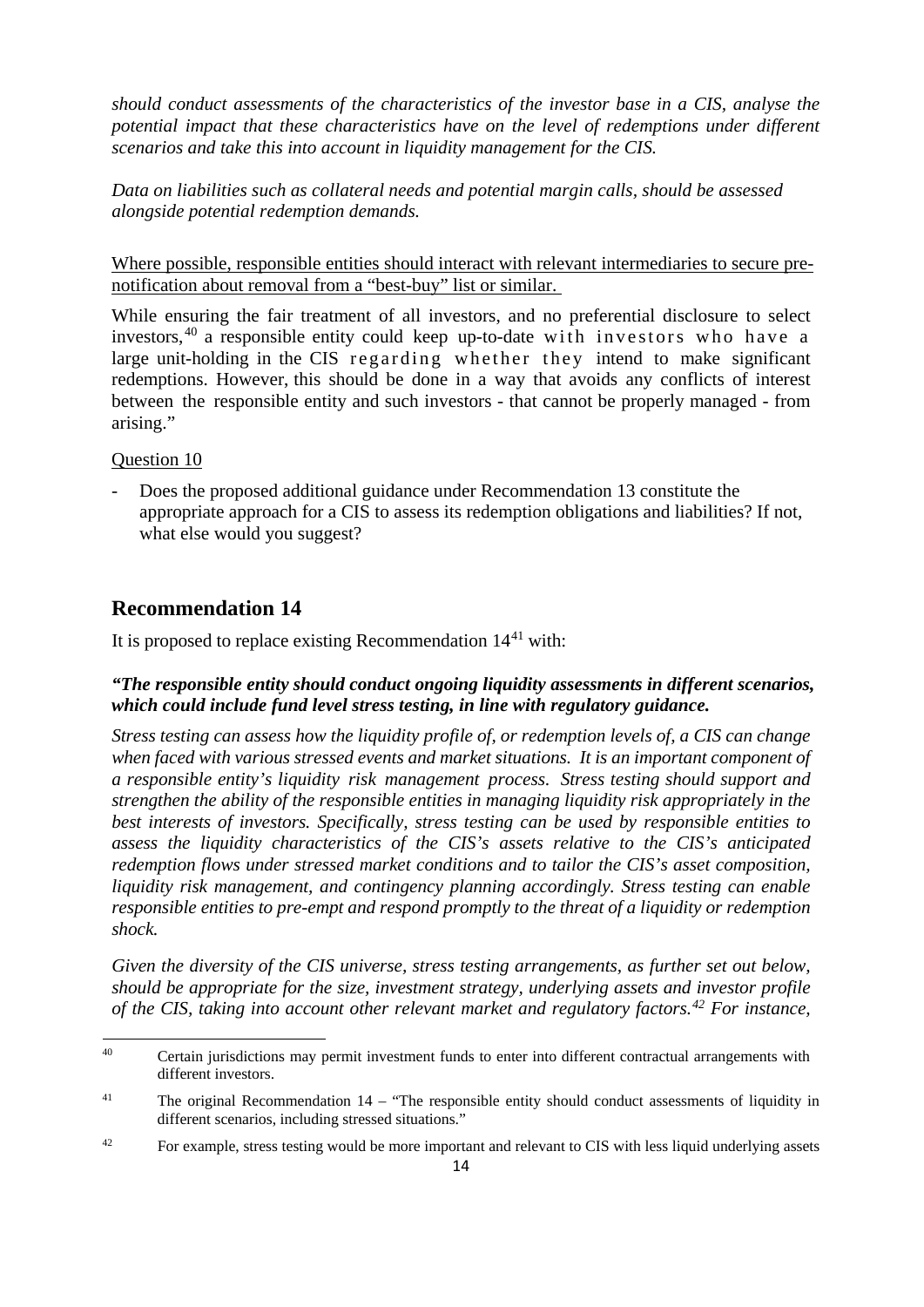*fund level stress tests may not be required where this would be disproportionate taking into account the size, investment strategy, nature of the underlying assets and investor profile of the CIS.*

*Stress testing should be supported by strong and effective governance. In particular, the performance and oversight of stress testing should be sufficiently independent from the portfolio management function. Responsible entities should maintain appropriate documentation of stress testing and should be able to provide the relevant information to authorities upon request.*

*Appropriate stress testing should be carried out based on normal and stressed scenarios (for example, atypical redemption requests). Scenarios should include backward-looking historical scenarios and forward looking hypothetical scenarios, and could be based on parameters calculated using statistical techniques or concrete stress events.* 

*Stress testing should be based on reliable and up-to-date information. Stress testing scenarios should be appropriate to the CIS. For example, the responsible entity could analyze the number of days that it would take to sell assets and meet liabilities in the stressed scenarios simulated, taking into account where practical and appropriate the expected behavior of other market participants (e.g. the behavior of other CIS managed by the same responsible entity) in the same conditions, any known inter-fund relationships such as inter-fund lending arrangements, and any actions the responsible entity would take (e.g. imposition of contingent liquidity management tools). In respect of collateral, stress testing could be used to demonstrate that the quantity of liquid assets is sufficient to meet settlement of margin calls on derivatives positions.*

*Responsible entities could also conduct stress testing related to other market risks and factors. For example, it may be appropriate to assess the impact of a credit rating downgrade of a security held by the CIS as one factor, as such a downgrade can affect the security's liquidity and that of the CIS. Reputational risk from a problem with another aspect of the responsible entity's business, or problems experienced in a similar CIS run by another entity, could also cause unexpected redemption requests.*

*It is also useful to conduct stress tests which start from the assumption that the responsible entity has been obliged to implement additional liquidity management tools, which then identifies situations where this might occur and which works through the consequence of operating in those situations. This approach has the potential to improve the understanding of the circumstances in which the CIS may need to resort to additional measures, but it may not be appropriate for all CIS.* 

*Feedback from any real situations experienced ("back-testing") should be used to improve the quality of output from future stress testing.*

*Stress testing results have the potential to contribute, as appropriate, into all stages of the CIS's product life cycle, including in the product design stage when determining the dealing and distribution arrangements and asset composition, and in performing investment and liquidity risk management (e.g. in calibrating holdings of liquid assets and other investments, and the use of different liquidity risk management tools and contingency planning) on an ongoing basis.*

 $\overline{a}$ 

and open-ended CIS with daily dealing arrangements.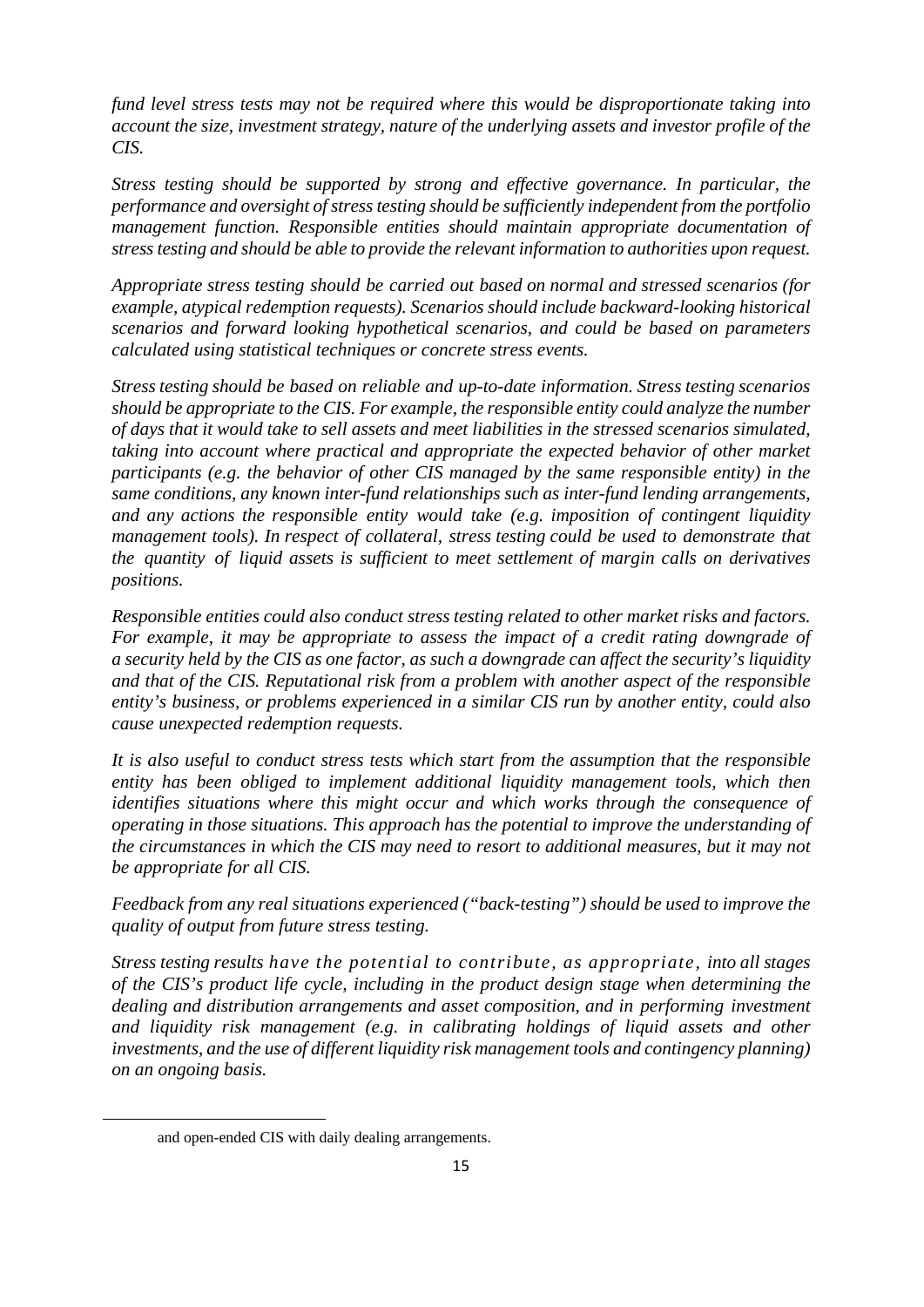*Stress testing should be carried out at a frequency relevant to the specific CIS, especially in anticipation of reasonably foreseeable stressed market conditions to which the CIS would be sensitive."*

### Question 11

Are there procedures or practices that responsible entities currently use to implement their stress tests which have been found to be particularly informative to responsible entities and which are not consistent with or included in the approach set out here? If so, please provide examples.

### Question 12

- Are there procedures or practices that responsible entities have not found to be particularly useful which the proposed approach to liquidity stress testing would encourage and why?

### Question 13

- Is the proposed approach to the design and operation of stress testing processes realistic and does it deal with the key issues?

### Question 14

- Does the proposed additional guidance under Recommendations 3, 7 and 12 add effectively to the available guidance?

### Question 15

- Does Recommendation 14 capture the best of current good practices in stress testing?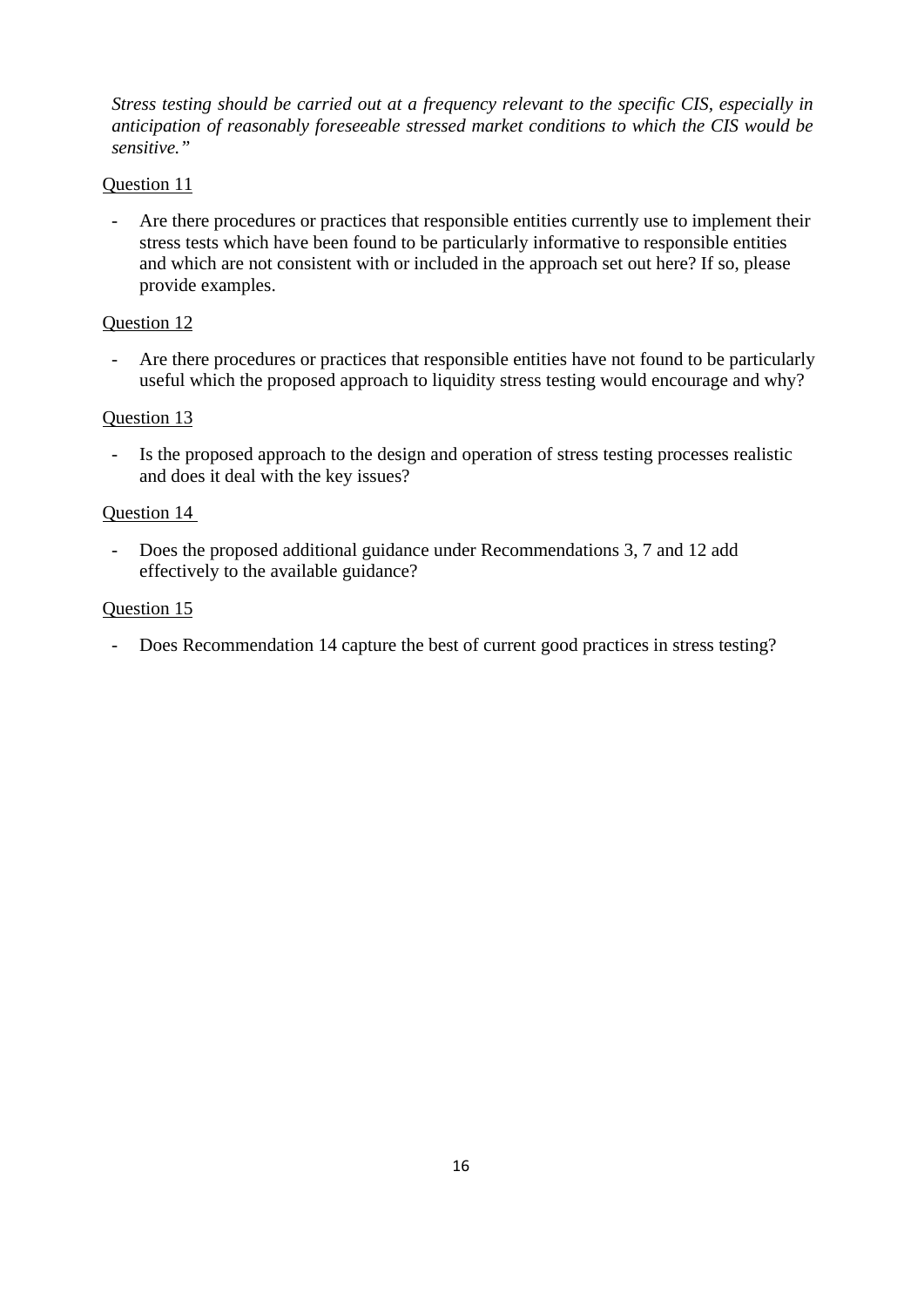### **3.2 New Recommendation**

It is proposed to add the following additional recommendations and chapters:

# *"Contingency Planning Recommendations*

### *Recommendation 16*

*The responsible entity should put in place and periodically test contingency plans with an aim to ensure that any applicable liquidity management tools can be used where necessary, and if being activated, can be exercised in a prompt and orderly manner*

*The testing of operational capacity should be such that to the extent possible and on a reasonable basis, the CIS can use all liquidity management tools, including in stressed market conditions, that will allow for the continued orderly management of the CIS and maintain investor confidence in the management of the CIS.* 

*Having included the appropriate mechanisms in the design of the CIS, the responsible entities should engage in sufficient contingency planning to ensure that any additional liquidity management tool that the CIS can use under applicable law and regulation can be exercised in a prompt and orderly manner. To this end, the responsible entities should plan for such events having regard to whether:* 

- *a) the operational capacity exists to implement and unwind any such tools in a transparent, fair and orderly manner to the best interest of investors;*
- *b) in those jurisdictions where relevant, the operational capacity continues to exist to exercise such tools at short notice if required by a relevant authority to do so;*
- *c) the legal basis for the exercise of every tool disclosed in the CIS documentation continues to be assured by the responsible entity to the satisfaction of the relevant decision makers;*
- *d) the escalation process for the implementation of any such tools can be conducted in a prompt and orderly manner;*
- *e) there continues to be procedural clarity as to who is responsible for initiating consideration of and deciding on the exercise any such tools;*
- *f) there are policies in place as to when the tools will be actively considered and that these policies are documented, clear, accessible to relevant decision makers, continue to be aligned with the nature of the CIS and to be understood clearly by relevant decision makers. These policies should take into account applicable law and regulation and be sufficiently detailed to make the governance of and responsibility for the relevant decisions clear;*
- *g) the capacity exists to keep investors and relevant authorities well informed promptly of developments and, if needed in that jurisdiction, all necessary information should be provided at short notice to seek consent from relevant authorities for the use of such tools.*

*Through such a procedure, responsible entities will establish a reasonable level of internal assurance regarding the policies and procedures in place for triggering and applying such additional liquidity management tools."*

### Question 16

- Does the recommendation add up to an effective testing procedure which will lead to the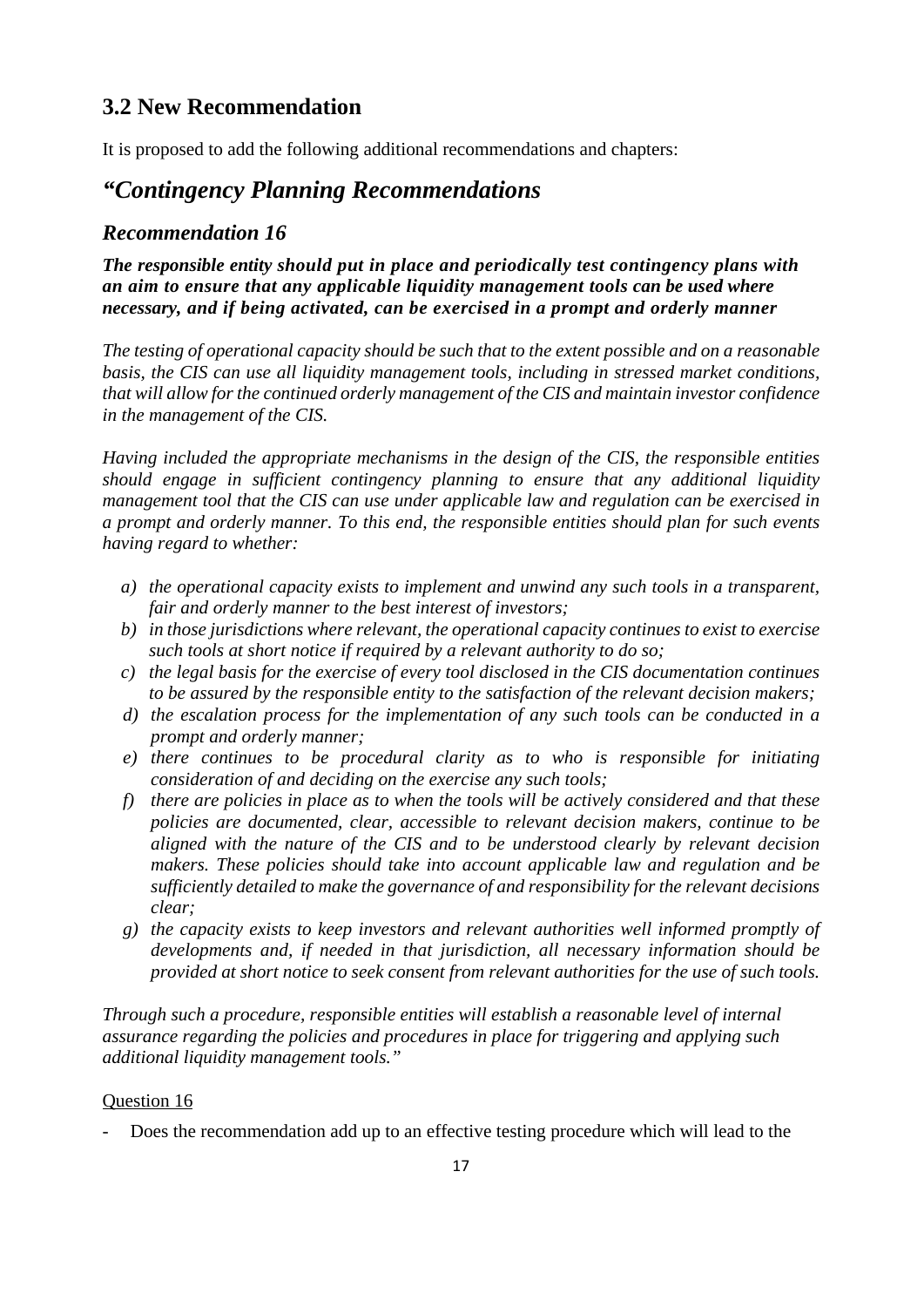smooth triggering of applicable liquidity management tools when appropriate?

#### Question 17

- Other than those examples listed above, are there any additional scope and/or aspect that you consider necessary and appropriate to be included as part of the contingency plan for an effective implementation of liquidity management tools by CIS/responsible entities?

### *"Recommendation 17*

*The responsible entity should consider the implementation of additional liquidity management tools to the extent allowed by local law and regulation, in order to protect investors from unfair treatment, amongst other things, or prevent the CIS from diverging significantly from its investment strategy* 

*Additional liquidity risk management tools, provided that such tools are permitted in the relevant jurisdiction and contained within the CIS constitutional document, can provide valuable assistance in the management of stressed market conditions. There are a number of considerations, related to the specific market conditions and the characteristics of the fund and its investors, to be taken into account when assessing whether to use these tools.* 

*In-kind redemptions and in-specie redemptions facilitate the exit of investors from the CIS without the responsible entity having to liquidate the assets or to deplete cash held by the CIS in order to fulfil their redemptions. A key issue when assessing the use of these tools is the nature of the investors in the CIS e.g. whether the investors are retail or institutional. The use of in-kind redemptions and in-specie redemptions may not be practical or appropriate for retail investors, especially if the assets are considered relatively illiquid (e.g. real estate, infrastructure).*

*Anti-dilution levies and swing pricing also aim to ensure that investors remaining in the CIS do not incur the costs of redeeming investors. These tools may be considered particularly appropriate where the fund invests in assets where investors may perceive an advantage in redeeming first. By ensuring that costs of transactions required to meet redemption requests are borne by the redeeming investors, these tools provide assurance to remaining investors and remove a potential incentive for investors to redeem. There are a number of factors which the responsible entity should be mindful in relation to these tools: what the disclosure should be to investors of the conditions which would trigger the use of such tools; the complexities in producing a calculation mechanism; the difficulties in accurately providing for anti-dilution levies to reflect the market impact of the redemption in the redemption price.*

*Several additional liquidity management tools have the effect of slowing down the rate at which requests for redemption are paid and providing flexibility for responsible entities to complete portfolio sales required to meet these requests. Assessment of which additional tools are suitable and effective entails consideration of the specific scenario that has led to stressed market conditions, the degree of visibility the responsible entity has on the time required to liquidate assets and whether use of the tool is permitted by local law and regulation. Where the responsible entity is confident that required asset sales can be completed within a set timeframe, the implementation of extended notice/settlement periods and variable notice periods could be considered. Redemption gates and limits on withdrawals have a similar effect of slowing down the rate of redemptions, while retaining a commitment to meet redemption requests within a certain timeframe. In cases where stressed markets have resulted in illiquidity and valuation*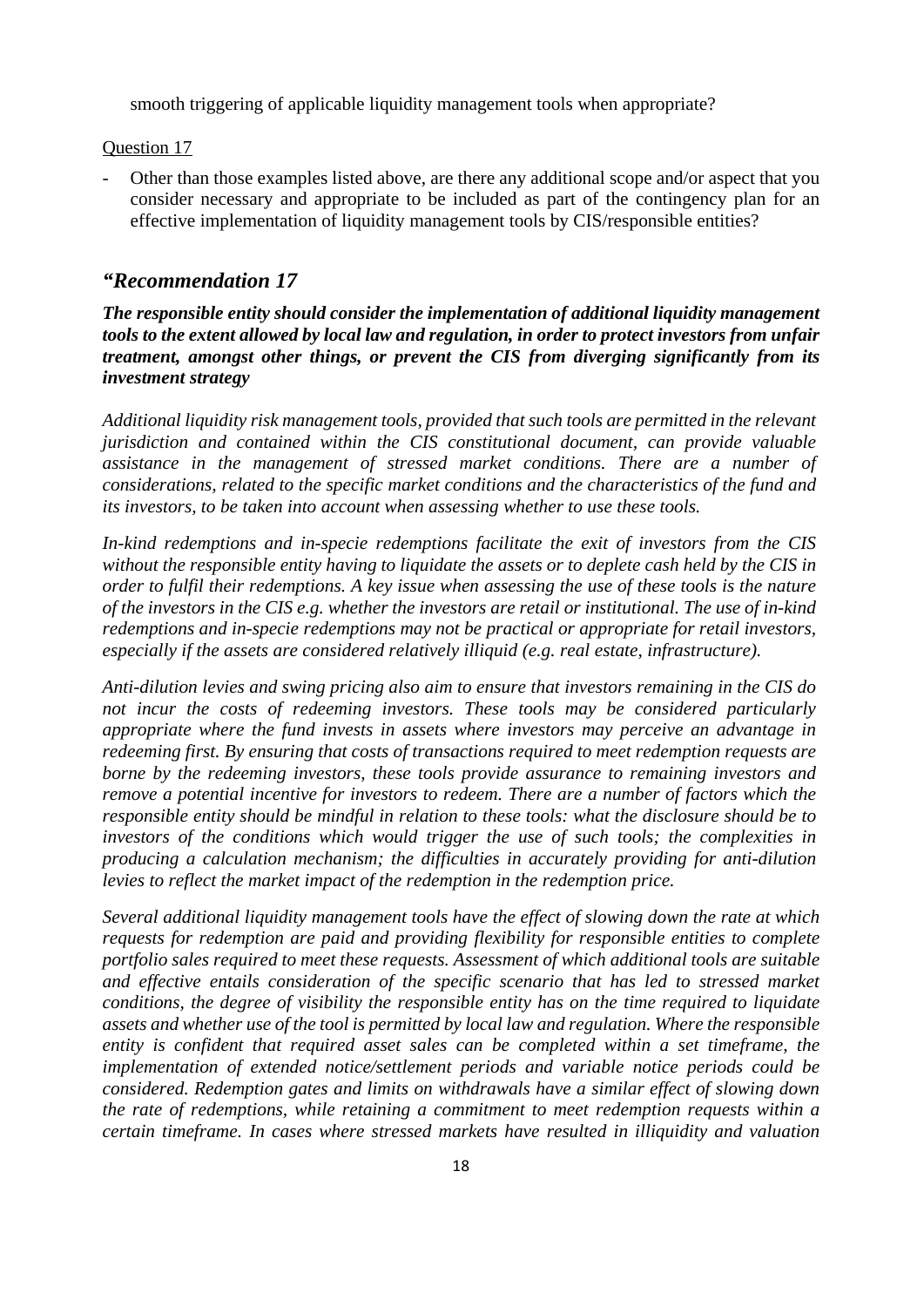*concerns in specific portfolio assets (e.g. a specific asset class), side-pockets[43](#page-24-0) could be implemented to transfer those assets from the CIS portfolio. Suspension of redemptions is a tool that provides for a delay in paying out redemptions and limits a run on the CIS. Suspension can be particularly useful in cases where the responsible entity requires an extended period to liquidate assets or has limited visibility on the timing of asset sales or is reluctant to accept a significant discount to normal market prices.[44](#page-24-1) Redemption gates and limits on withdrawals can also be considered for use in these cases."*

#### Question 18

How do existing CIS envision transitioning to Recommendation 17?

<span id="page-24-0"></span> $\overline{43}$ See Footnote [34].

<span id="page-24-1"></span><sup>44</sup> The IOSCO 2012 Principles on Suspension of Redemptions outline that "The fact of suspension in one CIS, or a small group of CIS, increases concerns about further suspensions and may thus lead to disinvestments/withdrawals in other CIS possibly causing further CIS suspensions…. The suspension may not only directly impact the investor but, depending upon the scale of the CIS, also may have indirect macroeconomic or market-wide implications".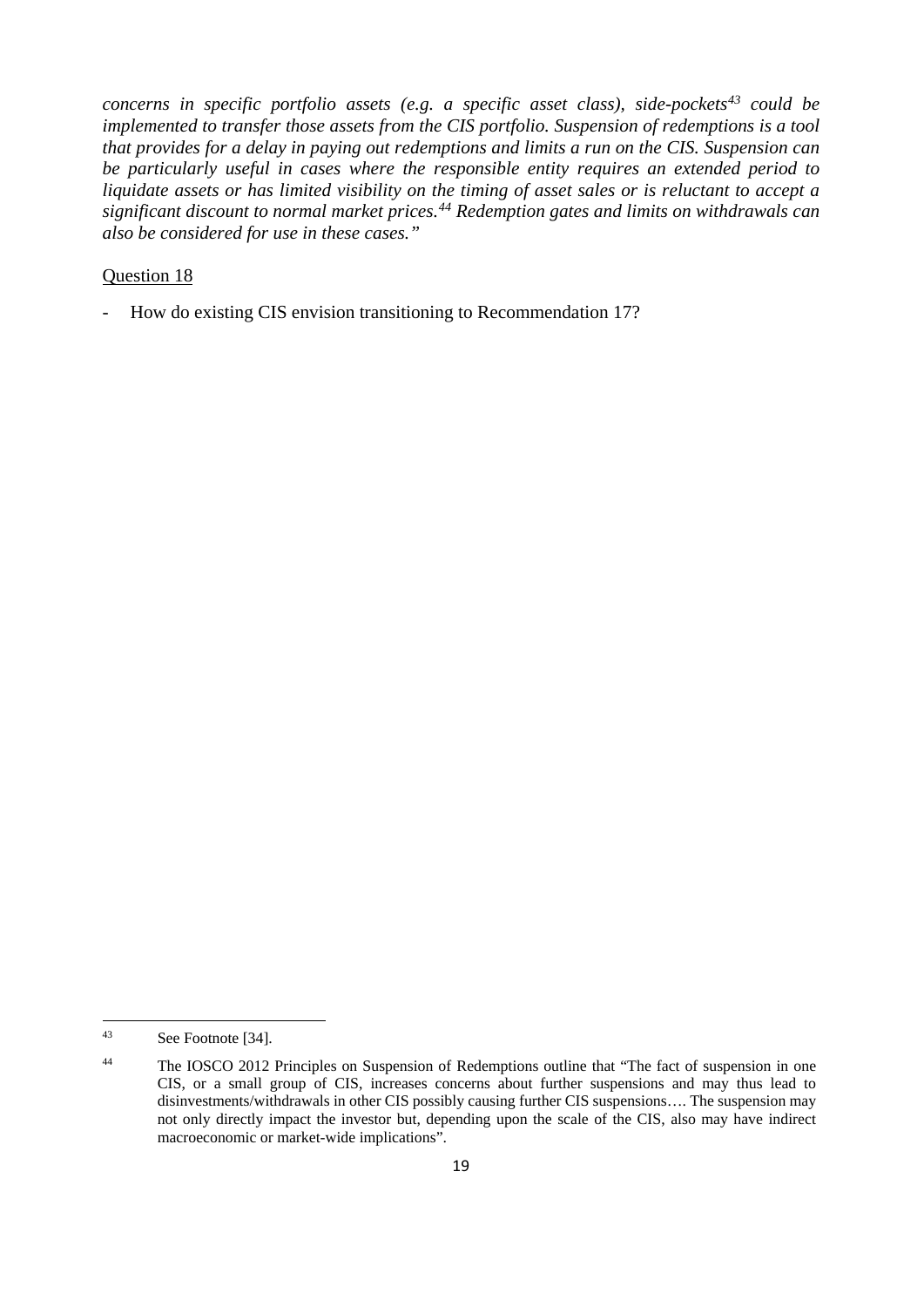# **Appendices**

# **Appendix A.**

# **IOSCO Proposed 2017 Liquidity Recommendations**

The text below presents the proposed IOSCO 2017 Liquidity Recommendations, with additions to the 2013 Liquidity Report outlined in italics.

# **The CIS Design Process Recommendations**

### *Recommendation 1*

### **The responsible entity should draw up an effective liquidity risk management process, compliant with local jurisdictional liquidity requirements**

The liquidity risk management process, and its operation, is the fundamental basis of liquidity control within the CIS. The remainder of this section expands on some of the factors that must be taken into account as part of this process. The liquidity risk management process forms one part of the broader total risk management process. Risk management generally relies on strong and effective governance.

Some jurisdictions have an explicit definition of liquidity and set requirements on the "amount" of liquidity certain types of, or all, CIS must have at all times (for example, by a hard requirement on the percentage of the CIS that must be held in liquid instruments; or in the case of certain money market CIS, indirectly through detailed rules on what type of instrument and the proportions that can be held by the CIS).

When considering creating a new CIS, the responsible entity must be able to (demonstrate that they can) comply with the relevant explicit or principle-based local liquidity requirements that will apply to the CIS.<sup>[45](#page-25-0)</sup>

The liquidity risk management process, while proportionate, needs to be able to be effective in varied market conditions. Where the CIS is likely to be at a greater risk of liquidity problems, the responsible entity should construct (and perform) a more rigorous liquidity risk management process. Examples of CIS in this category include, but are not limited to, those with a high proportion of illiquid assets and/or a narrow investor base.

The responsible entity should fully consider the liquidity of the types of instruments in which the CIS's assets will be invested, at an appropriate level of granularity, [46](#page-25-1) and should seek to ensure that, taking account of the CIS's portfolio as a whole, these are consistent with the CIS's ability to comply with its redemption obligations or other liabilities.

<span id="page-25-0"></span><sup>&</sup>lt;sup>45</sup> The remainder of the recommendations in this document should be interpreted in that context. For example, in the case where a certain percentage of the CIS's assets must be kept in certain types of liquid instruments, the responsible entity's systems should be appropriate to ensure that percentage is adhered to at all times.

<span id="page-25-1"></span><sup>&</sup>lt;sup>46</sup> Consideration at the level of the asset class may not be sufficiently granular - for example, some equities can be liquid and some illiquid.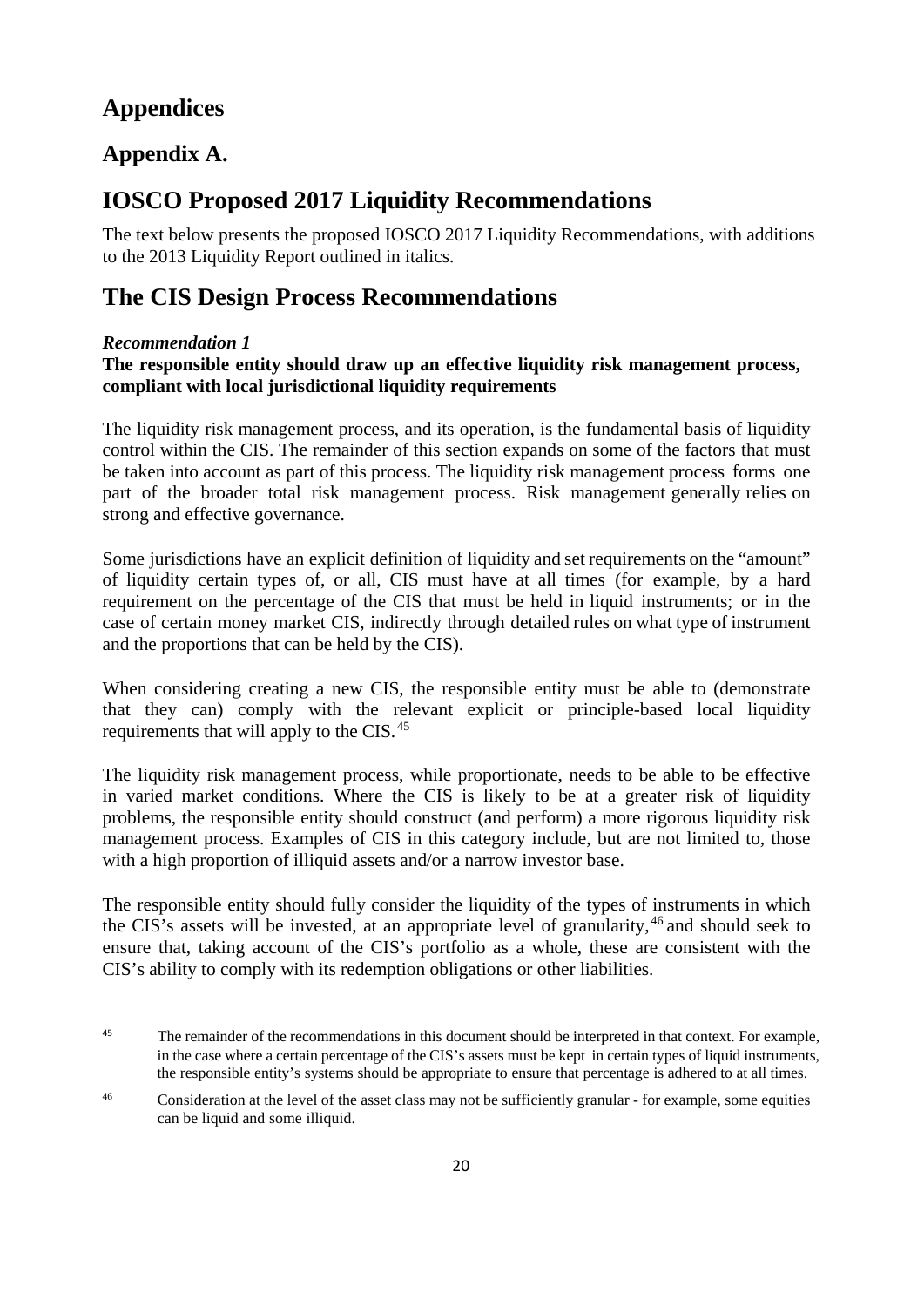A responsible entity does not need to construct a new process for each new CIS if it already operates a CIS with similar characteristics. However, it must ensure the process remains appropriate and relevant and sufficiently bespoke for any other CIS it is used for.

#### *Recommendation 2*

### **The responsible entity should set appropriate liquidity thresholds which are proportionate to the redemption obligations and liabilities of the CIS**

The responsible entity should set appropriate internal definitions and thresholds for the CIS's liquidity, which are in line with the principle of fair treatment of investors and the CIS's investment strategy. The thresholds should act as a signal to the responsible entity to carry out more extensive in-depth, quantitative and/or qualitative liquidity analysis as part of the risk management process (with the intention that the responsible entity would then take appropriate remedial steps if the analysis revealed vulnerabilities).

For example, a daily dealing CIS would be expected to have stricter liquidity requirements than a CIS sold on the basis that investors would not be expected to redeem before a set period expired; or a CIS that invested predominantly in real estate but promised frequent redemption rights to its investors might consider it appropriate to hold a relatively large stock of more liquid assets (which could be related to real estate) as well, because of the expected length of time it would take to dispose of physical properties in order to meet redemption requests.

A responsible entity could place stricter internal thresholds on liquidity than its local regulatory requirements.

It should be remembered that investor redemptions are not the only source of liquidity demand on a CIS (for example, margin calls from derivative counterparties).

### *Recommendation 3* **The responsible entity should carefully determine a suitable dealing frequency for units in the CIS**

Where there is not a specified local requirement, the responsible entity should ensure that they set a dealing frequency for units in the CIS which is realistic and appropriate for its investment objectives and approach, taking account of its liquidity risk management process, and allowing redemptions to be processed effectively.

*Deciding that a CIS should be open-ended and the terms on which it is open-ended (to the extent the applicable law and regulation allows such discretion) is a significant design decision to be made. Often responsible entities may be subject to market pressure to provide very frequent dealing options when designing open-ended CIS even when they wish to invest in assets which are, or are likely to become, less liquid. Responsible entities should give due consideration to the structure of the fund and the appropriateness of the dealing frequency having regard to the target investor base, the investment strategy and objectives and also the expected liquidity of the assets. The investment strategy and objectives should be designed to give strong assurance that redemptions can be met in both normal and reasonably foreseeable (i.e. extreme but plausible) stressed market conditions.*

The ability to gain certain tax treatment for a CIS, or to access a wider market for distribution,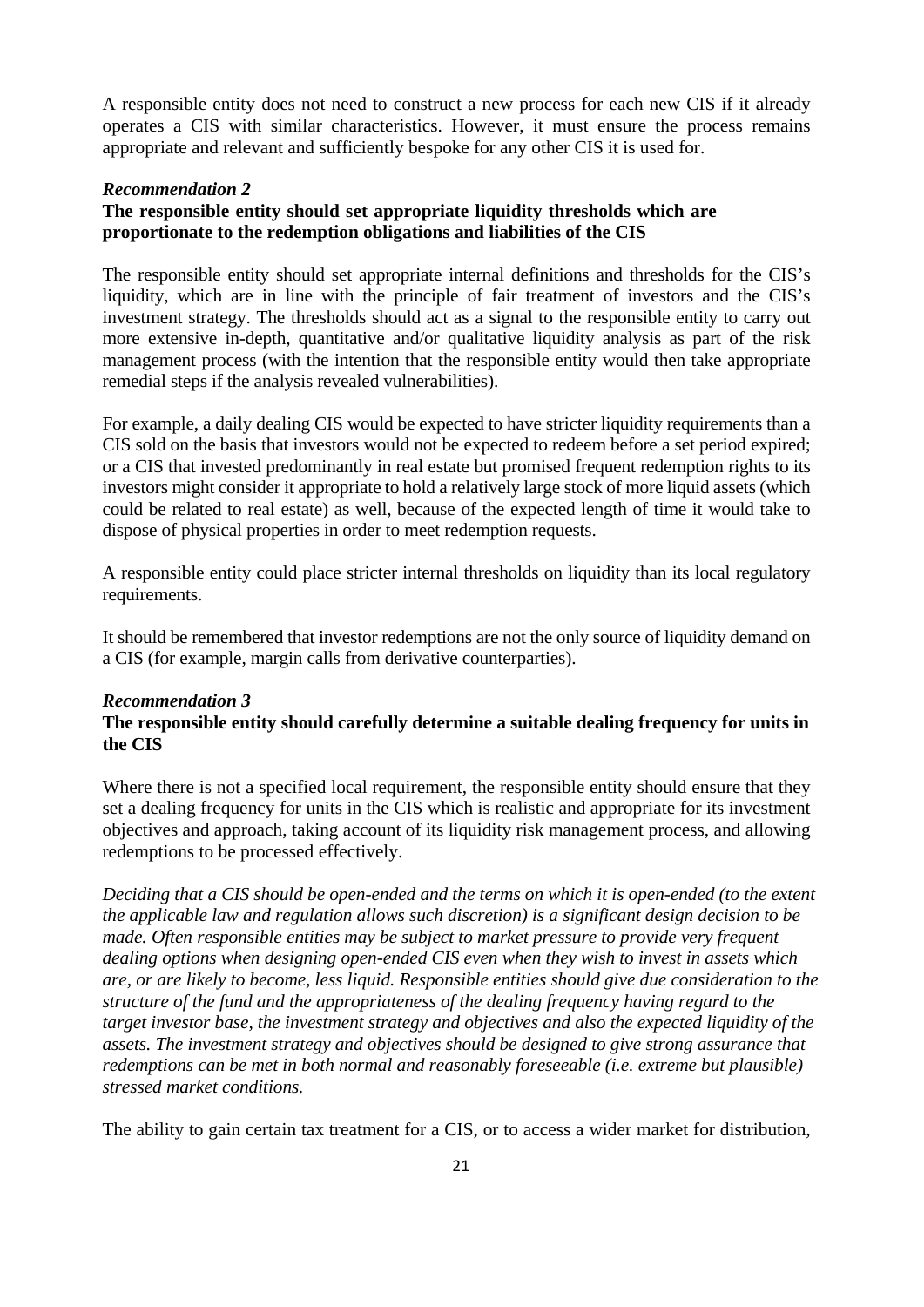should not lead responsible entities to set a more frequent dealing frequency for units in the CIS than is appropriate.

### *Recommendation 4*

*The responsible entity should ensure that the CIS' dealing (subscription and redemption) arrangements are appropriate for its investment strategy and underlying assets throughout the entire product life cycle, starting at the product design phase* 

*The initial design of a CIS presents an opportunity to put arrangements in place to underpin effective liquidity risk management. CIS should be designed so as to facilitate redemption objectives and other commitments being met and, if that cannot be done in a particular situation, the situation being managed in a prudent and orderly fashion which is in the best interest of investors.*

*As part of the initial design process for open-ended CIS, a documented assessment should be conducted of the liquidity risks likely to face the CIS, having regard to its proposed investment strategy, its target investors (as available to the responsible entity) and the assets and instruments it is intended to invest in. The assessment should set out why the relevant design features of the proposed CIS constitute an appropriate structure within which to manage liquidity risk in both normal and reasonably foreseeable stressed market conditions.[47](#page-27-0) This should include consideration as to the quality of information about the investor base which is made available by different distribution channels for the CIS.*

*Given the importance of design decisions, the assessment should be subject to an internal approval process at a senior management and/or board level within the responsible entity where it can be reviewed and updated on an ongoing basis from both portfolio management and risk management perspectives.* 

### *Liquidity Risk Management Practices - Liabilities*

*There should be due regard in the design process, based on market knowledge and other information reasonably available to the responsible entities, to the likely risk appetite of target investors. As such, responsible entities should seek to engage with constituent elements of the distribution chain to take reasonable steps to improve their understanding of the underlying type of investors and the behavioural characteristics associated with such relevant types of investors.* 

### *Liquidity Risk Management Practices - Assets*

*In carrying out the design phase process, there should be due regard to the current and historical liquidity of the assets and instruments to be invested in, and where applicable, to the impact of limits which could be set, including limits on illiquid assets, concentration of assets, individual counterparty risk, CIS size, trading, limits on time allowed to correct unintended limit breaches and any other limits which could be imposed.* 

### *Liquidity Risk Redemption-constraining 'Additional Liquidity Management Tools'*

*Having completed the design phase analysis of liquidity of the proposed assets, the* 

<span id="page-27-0"></span><sup>&</sup>lt;sup>47</sup> In particular, having open-ended structures, especially those offering frequent (e.g. daily) redemptions for CIS investing in illiquid assets such as infrastructure or real estate, would need a justification through such documented assessment. For further details, please see boxes 1 and 3 of the IOSCO 2017 'Open-ended Fund Liquidity and Risk Management – Good Practices and Issues for Consideration'.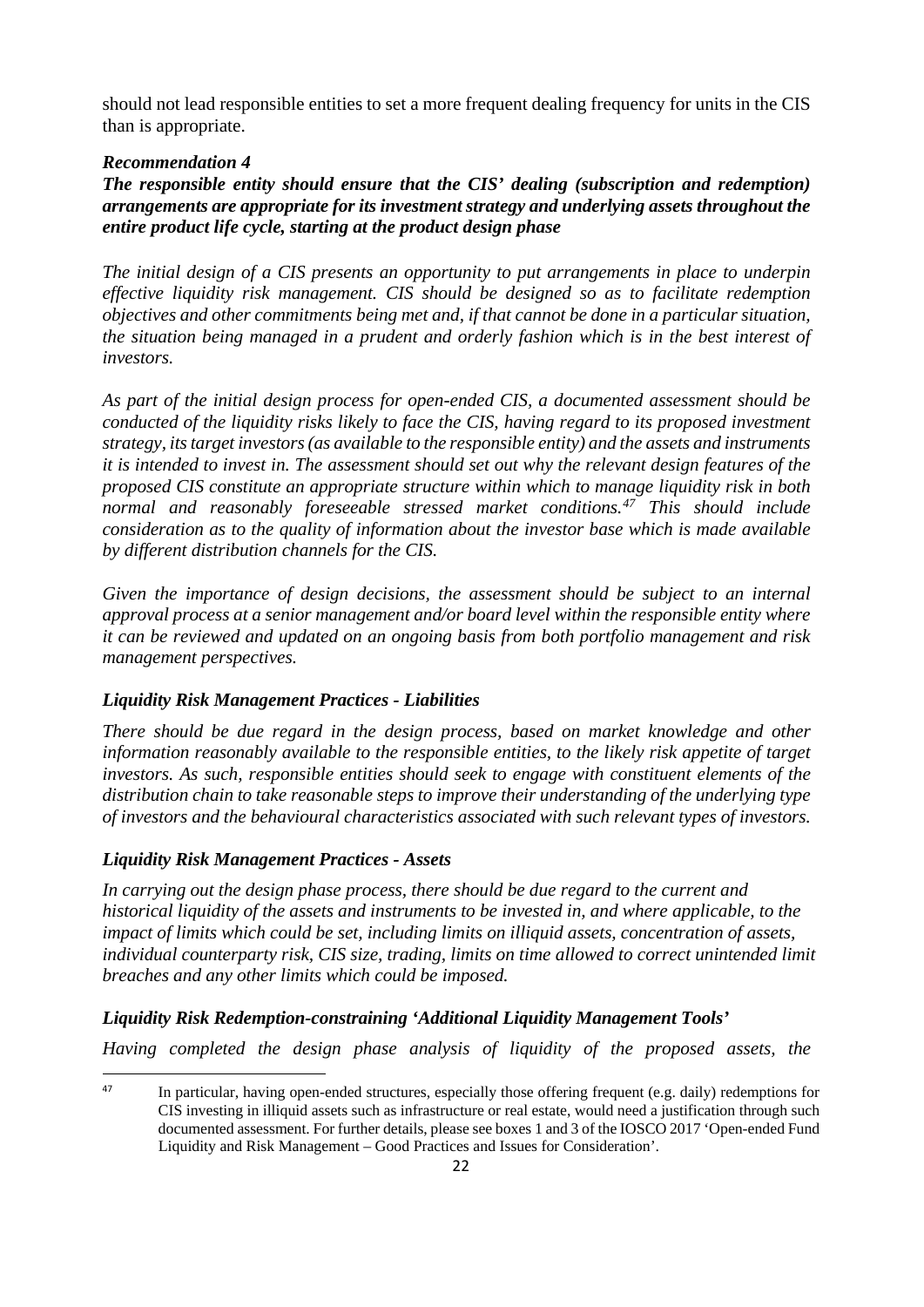*characteristics of target investors and the features of every-day liquidity management practices, the responsible entity should consider in the design of the CIS an appropriate range of additional liquidity management tools for managing redemptions to assist in the management of stressed market conditions, subject to applicable law and regulation and any regulatory requirements and provided it is in the best interest of unit-holders within the CIS.* 

The responsible entity should consider the appropriateness of tools and additional measures for their CIS, taking into account the nature of assets held by the CIS and its investor base.

Tools and additional measures should only be used where fair treatment of investors is not compromised, and where permitted by the law and regulation applicable to the CIS.

Examples of tools which may be permissible in certain jurisdictions would include: exit charges, limited redemption restrictions, gates, dilution levies, in specie transfers, [48](#page-28-0) lock-up periods, side letters which limit redemption rights or notice periods. Some of these tools (e.g. notice periods) may be built-in to the CIS's dealing policy, but others may be contingent (e.g. a limit to redemptions met the same day only if redemption requests exceed a certain percentage of the NAV).

Additional measures include side pockets<sup>[49](#page-28-1)</sup> or suspensions. CIS's should not be managed in such a way that the investment strategy relies on the availability of these measures, should liquidity problems be experienced.

#### *Recommendation 5* **The responsible entity should consider liquidity aspects related to its proposed distribution channels**

The responsible entity should consider how the planned marketing and distribution of the CIS are likely to affect its liquidity. This should also include consideration of market conditions when forecasting their expectations for the volume, type and distribution of investors, as well as the effectiveness of individual distribution channels.

In some jurisdictions, it is common for investors to hold their investments through aggregated nominee accounts, making it more difficult for the responsible entity to be fully aware of the make-up of the underlying investor base (for example, a holding of one million units in an aggregated account could represent a small number of investors each with large individual holdings, or many more investors each with a smaller number of units). In this situation a responsible entity should take all reasonable steps to obtain investor concentration information from nominees to assist its liquidity management (for example, via contractual arrangements).

#### *Recommendation 6*

**.** 

**The responsible entity should ensure that it will have access to, or can effectively estimate, relevant information for liquidity management**

<span id="page-28-0"></span><sup>48</sup> Retail investors should generally not be required to accept *in specie* transfers when they wish to redeem part or all of their investments.

<span id="page-28-1"></span><sup>&</sup>lt;sup>49</sup> In some jurisdictions, side pockets may be considered to be 'normal tools' rather than 'additional measures' for certain types of CIS. Their creation and use in this manner is generally not suitable for CIS offered to retail investors because illiquid or hard to value assets are not normally suitable for retail investors.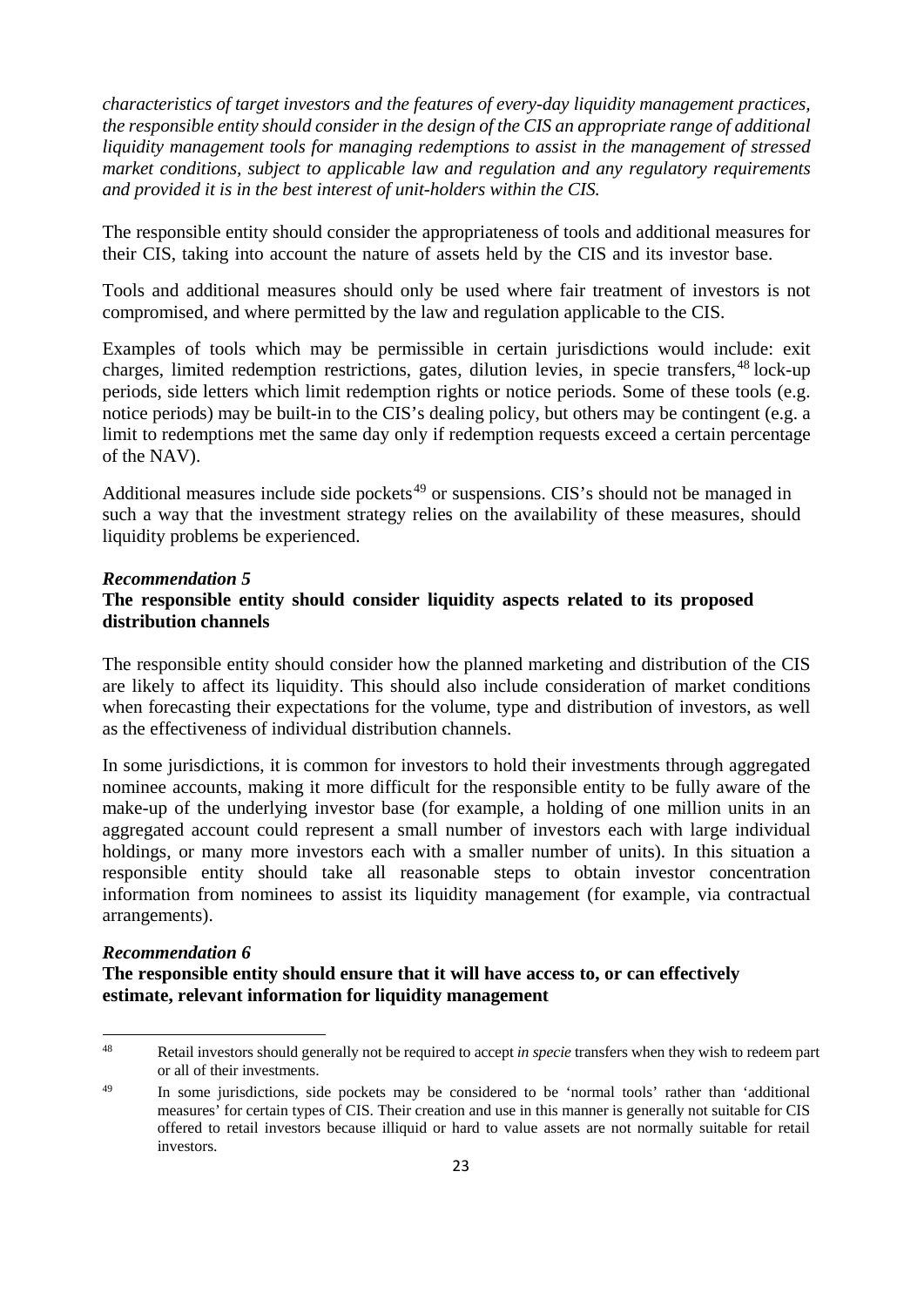The responsible entity should consider its information needs in order to effectively manage liquidity risk in the CIS, and whether it will be able to access that information during the life of the CIS. For example, where the CIS plans to invest in other CIS the responsible entity should be satisfied that it can obtain information about the underlying CISs' approaches to liquidity management and any other pertinent factors such as potential redemption restrictions used by the underlying CISs.

#### *Recommendation 7*

 $\overline{a}$ 

### **The responsible entity should ensure that liquidity risk and its liquidity risk management process are effectively disclosed to investors and prospective investors**

As part of the disclosures in a CIS's offering documents<sup>[50](#page-29-0)</sup> about the risks involved in investing in the CIS, there should be a proportionate and appropriate explanation of liquidity risk. This should include an explanation of why and in what circumstances it might crystallize; its significance and potential impact on the CIS and its unit-holders, and a summary of the process by which the responsible entity aims to mitigate the risk. For example, disclosure of what actions the responsible entity would take in the event of a liquidity problem would be useful information. The explanation should set out clearly how the investor could be affected. In some jurisdictions large unit-holder concentration risk may have to be disclosed.

Explanation of any tools or additional measures that could affect redemption rights (see Recommendation 17) should be included in the CIS's offering documents. The explanation should include what the tool or measure is, what effect its use will have on CIS liquidity/investor redemption rights and examples of when the tool or measure might be applied (if it is of a contingent nature). A responsible entity must take care to ensure that these descriptions are clear and comprehensible to investors.

The responsible entity must not consider disclosure of liquidity risk, and information about its liquidity risk management process, to be a substitute for the actual operation of an effective policy.

*The relevant disclosures concerning liquidity of the CIS should be properly designed taking into account the nature of the assets the CIS intends to invest in and the degree of sophistication of the investor profile.* 

Basic day-to-day liquidity information (for example, the dealing frequency of the CIS and how to buy/sell units) should be disclosed to investors. *Disclosures concerning liquidity have the potential to provide investors with information to determine whether their liquidity risk appetite matches the liquidity risk profile of the CIS. In particular, such disclosure is most likely to be beneficial where the CIS is invested in assets or instruments which have a record of significantly varying liquidity across the financial cycle or where there is insufficient historical evidence[51](#page-29-1) to assess whether liquidity will vary significantly across the financial cycle.*

<span id="page-29-0"></span><sup>&</sup>lt;sup>50</sup> The term 'offering documents' here refers to documents that are freely available to investors.

<span id="page-29-1"></span><sup>&</sup>lt;sup>51</sup> For example, where a particular asset has only come into existence in recent times, and therefore does not provide a sufficient period of historical evidence. A further example includes where an asset is primarily traded off market, and thus does not provide sufficient historical evidence of performance.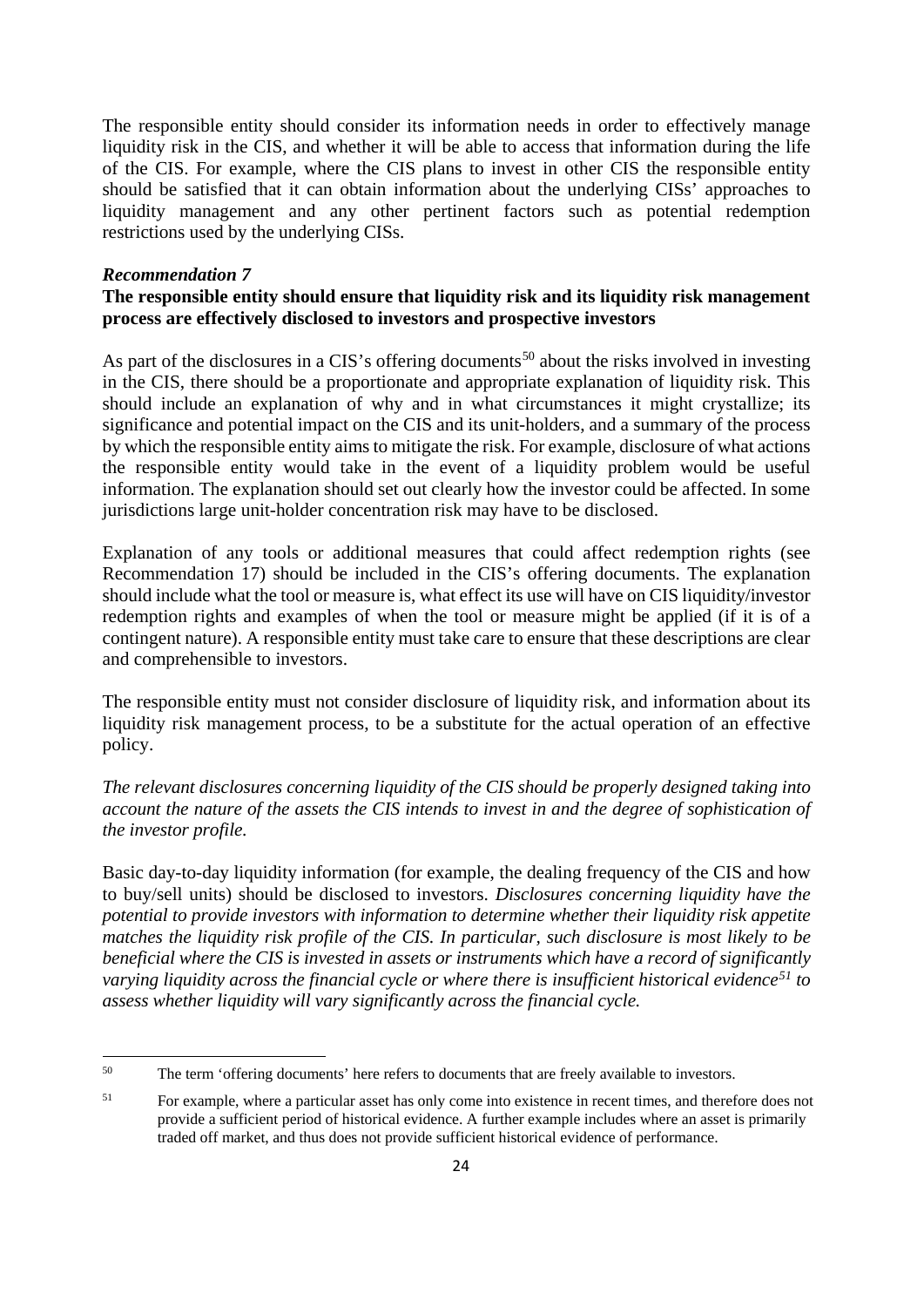*Additional disclosure requirements to investors may include one or more of the following:*

- *A clear 'liquidity risk' assessment in the initial offering documentation for the CIS setting out an assessment of the likely liquidity risk positioning of the CIS, including for example, the liquidity risks associated with the relevant market(s), sector(s), and/or asset class(es) invested in by the CIS;*
- *A commitment in the initial offering documentation to provide to investors on a periodic basis and where appropriate, on an aggregate basis, information regarding the investment portfolios of the CIS that may allow investors to assess the liquidity risk attached to the CIS e.g. holdings of various asset classes/types of securities, detailed holdings of individual securities;*
- *Disclosure in the CIS offering documents of the general approach the CIS will take in dealing with situations where it is under liquidity pressure from a heightened level of net redemption requests.*

*The disclosure of the liquidity of assets to investors may be transparently done by profiling the projected or actual asset portfolio/asset class(es) which the CIS is currently or expected to invest in. At the time of the launch of the CIS, disclosure of liquidity in the offering documents can be focused on the types of prospective assets targeted by the investment strategy. Thereafter it can be disclosed or reported based on the actual investment strategy and/or assets and instruments held by the CIS. While disclosure regarding liquidity should be balanced against maintaining confidentiality where this is in the interests of investors, sufficient detail should be disclosed to make investors aware of material liquidity risks.* 

*Where additional liquidity management tools (see Recommendation 17) are included in the design of a CIS, the details of how such liquidity management tools would operate, which groups and/or committees with designated responsibility would exercise their activation (and how) and what the activation of such tools would mean for investors should be set out for potential investors in the initial offering documentation. Furthermore, the CIS should explain why it considers these additional liquidity management tools to be appropriate in the relevant circumstances, and how the mechanisms of such tools have been designed to be fair to all investors. The liquidity management process and the liquidity management tools that may be employed by the CIS should be appropriately disclosed in the CIS's offering documents.* 

### **Day-to-day Liquidity Management Recommendations**

### *Recommendation 8*

### **The responsible entity's liquidity risk management process must be supported by strong and effective governance**

Governance is of paramount importance for an effective liquidity risk management process, as even the most sophisticated liquidity modeling and perfectly predicted cash flows can be made redundant by the lack of effective oversight or controls to deal with the information produced.

While governance structures for CIS differ across jurisdictions and, to an extent, with the size of the responsible entity, appropriate escalation procedures should be in place if problems are envisaged or identified.

Governance arrangements should also ensure that risks to the CIS are considered and managed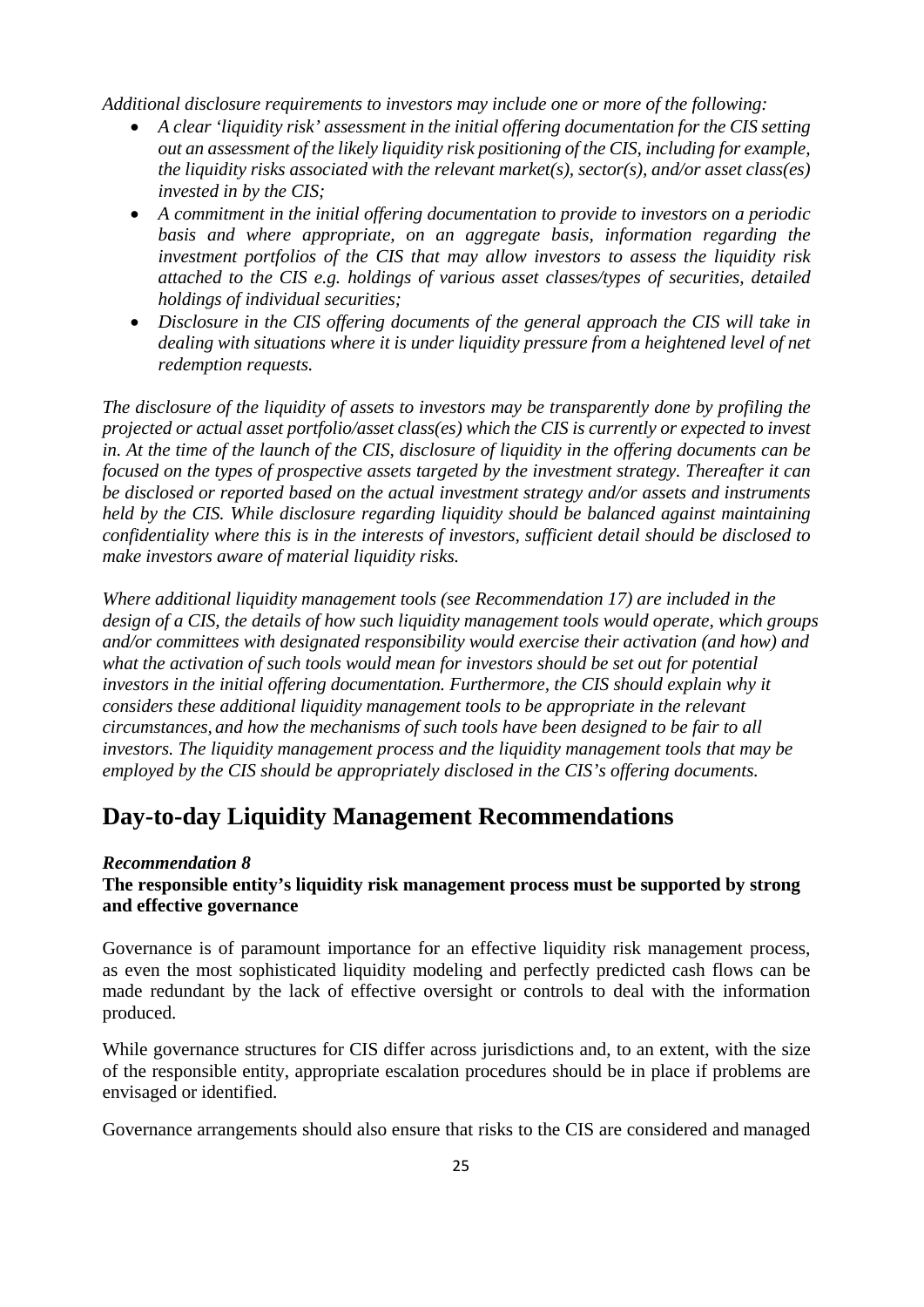as a whole (for example, as noted earlier, the inter-relationship between valuation and liquidity).

Again, related to the particular governance structure and size of the responsible entity, there should be an appropriate degree of independent oversight involved in reviews of the liquidity risk management process. [52](#page-31-0)

### *Recommendation 9* **The responsible entity should effectively perform and maintain its liquidity risk management process**

After a liquidity risk-management process is established pre-launch, it must be effectively performed and maintained during the life of the CIS. The remainder of the recommendations in this section set out some of the relevant considerations relating to such performance and maintenance.

In performing its liquidity risk management process, the responsible entity should take account of the investment strategy, liquidity profile and redemption policy of the CIS. The liquidity risk management process must also take account of obligations of the CIS other than investor redemptions (for example, delivery and payment obligations such as margin calls, obligations to counterparties and other creditors).

The liquidity risk management process could be performed as part of the wider riskmanagement arrangements adopted by the responsible entity, involving resource from its risk management and/or compliance functions (where relevant). Risk management and measurement arrangements that are more adaptive (rather than static) and systems that can rapidly alter underlying assumptions to reflect current circumstances are likely to be at the forefront of good liquidity risk management, as are those which utilize a wide range of information and different perspectives and those which incorporate varied scenario analysis in their performance.

Regular periodic reviews of the effectiveness of the liquidity risk management process should be undertaken by the responsible entity and the process should be updated as appropriate. An additional review and possible updates may also be necessitated by the occurrence of certain events. For example, if the CIS is to invest in a new type of asset or if the investor profile has changed materially (from that anticipated) – for example, if a CIS originally expected to have a large number of retail investors but in fact only attracts a small number of institutional investors each owning a significant share of the CIS – the policy should be reviewed and updated, if deemed appropriate.

### *Recommendation 10* **The responsible entity should regularly assess the liquidity of the assets held in the portfolio**

The liquidity risk management process should enable the responsible entity to regularly measure, monitor and manage the CIS's liquidity. The responsible entity should take into

<span id="page-31-0"></span><sup>&</sup>lt;sup>52</sup> This does not mean the responsible entity necessarily has to involve an external party in the review.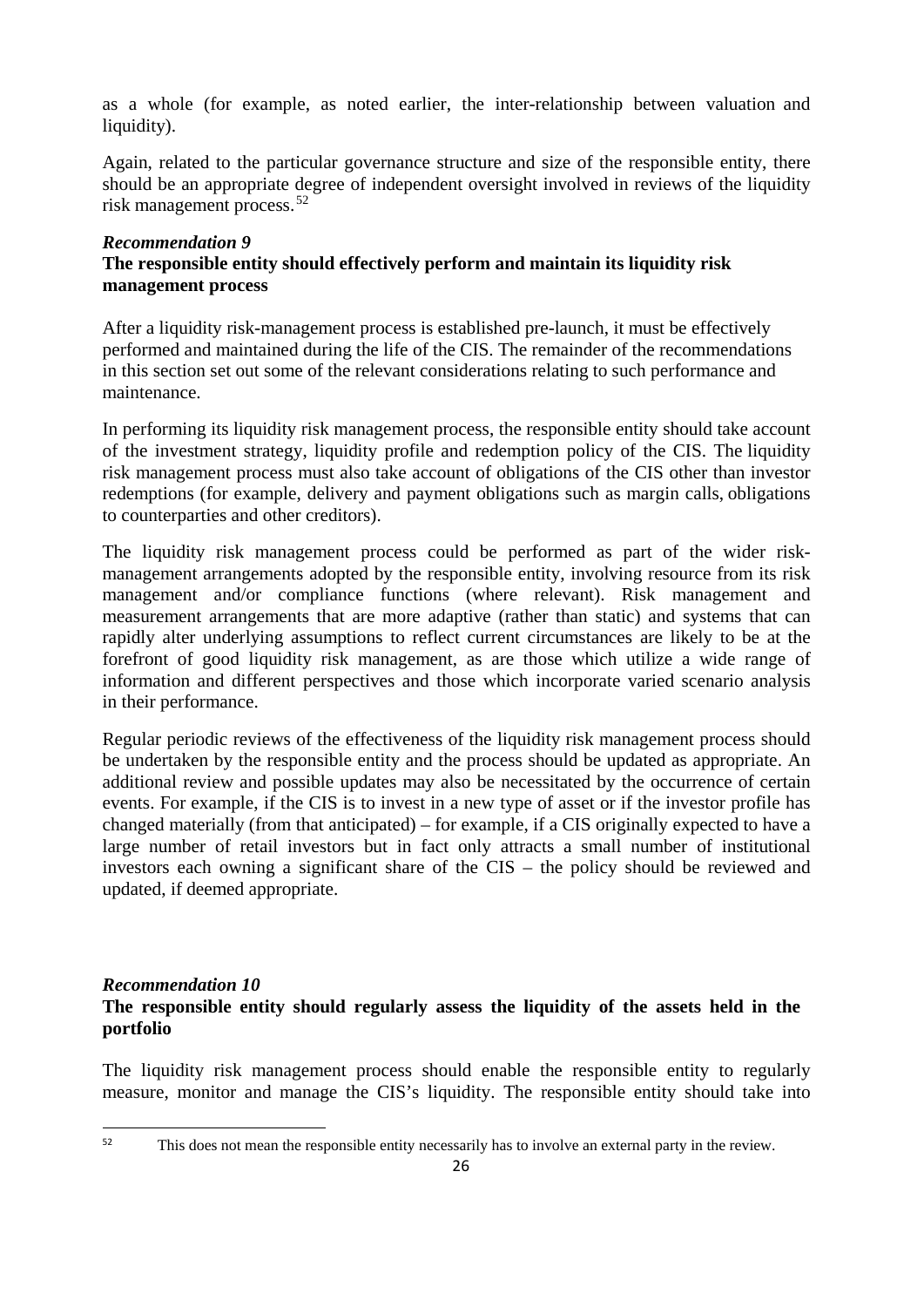account the interconnection of liquidity risk with other risk factors such as market risk or reputational risk. [53](#page-32-0)

The responsible entity should ensure compliance with defined liquidity limits and the CIS's redemption policy, whether these are set by national regulation, set out in the liquidity risk management process, detailed in the CIS's documentation or other internal thresholds.

The liquidity assessment of the CIS's assets should consider obligations to creditors, counterparties and other third parties. The time to liquidate assets and the price at which liquidation could be effected should form part of the assessment of asset liquidity, as should financial settlement lags and the dependence of these on other market risks and factors.

### *Recommendation 11* **The responsible entity should integrate liquidity management in investment decisions**

The responsible entity should consider the liquidity of the types of instruments it intends to purchase or to which the CIS could be exposed,<sup>[54](#page-32-1)</sup> as well as liquidity effects of the investment techniques/strategies it uses, before transacting; [55](#page-32-2) and the impact that the transaction or techniques/strategies will have on the overall liquidity of the CIS. Responsible entities should only carry out transactions if the investment or technique/strategy employed does not compromise the ability of the CIS to comply with its redemption obligations or other liabilities.

The assessment of liquidity risk includes the consideration of the type of asset and where applicable trading information (for example, volumes, transaction sizes and number of trades, issue size) as well as an analysis, for each type of asset, of the number of days it would take the responsible entity to sell the asset without materially moving the market prices.

For OTC securities other information may be more meaningful in delivering comparable analysis, such as the quantity and quality of secondary market activity, buy/sell spreads and the sensitivities of the price and spreads.

Liquidity risk management must also consider collateral arrangements (for example, to take account of the risk of deterioration in the quality of collateral received from a counterparty in a derivative transaction, if it were to become illiquid). The liquidity "quality" of securities accepted as collateral should be evaluated on an ongoing basis, in light of collateral arrangements actually in place (for example, segregation of collateral accounts, unavailability of collateral for investment purposes, haircut thresholds and so on). With respect to derivative transactions, the responsible entity should ensure that the quantity of liquid assets is sufficient to meet settlement of margin calls.

The responsible entity should take exceptional care if utilizing tools such as temporary borrowing to manage liquidity. Not only will the CIS incur a financial cost for this, but if the temporary borrowing does not solve the problem then the CIS may need to suspend or windup and it will at this point be leveraged, potentially with exacerbated problems. Investors in

<span id="page-32-0"></span><sup>53</sup> It is accepted that some risk factors are difficult or impossible to specify quantitatively.

<span id="page-32-1"></span><sup>&</sup>lt;sup>54</sup> For some derivatives the settlement asset could be less liquid than the derivative, so this should also be considered.

<span id="page-32-2"></span><sup>55</sup> Some investment strategies would preclude detailed analysis before every individual transaction, but application of the liquidity risk management process should provide reasonable assurance that the investment decisions are consistent with the CIS's overall liquidity profile.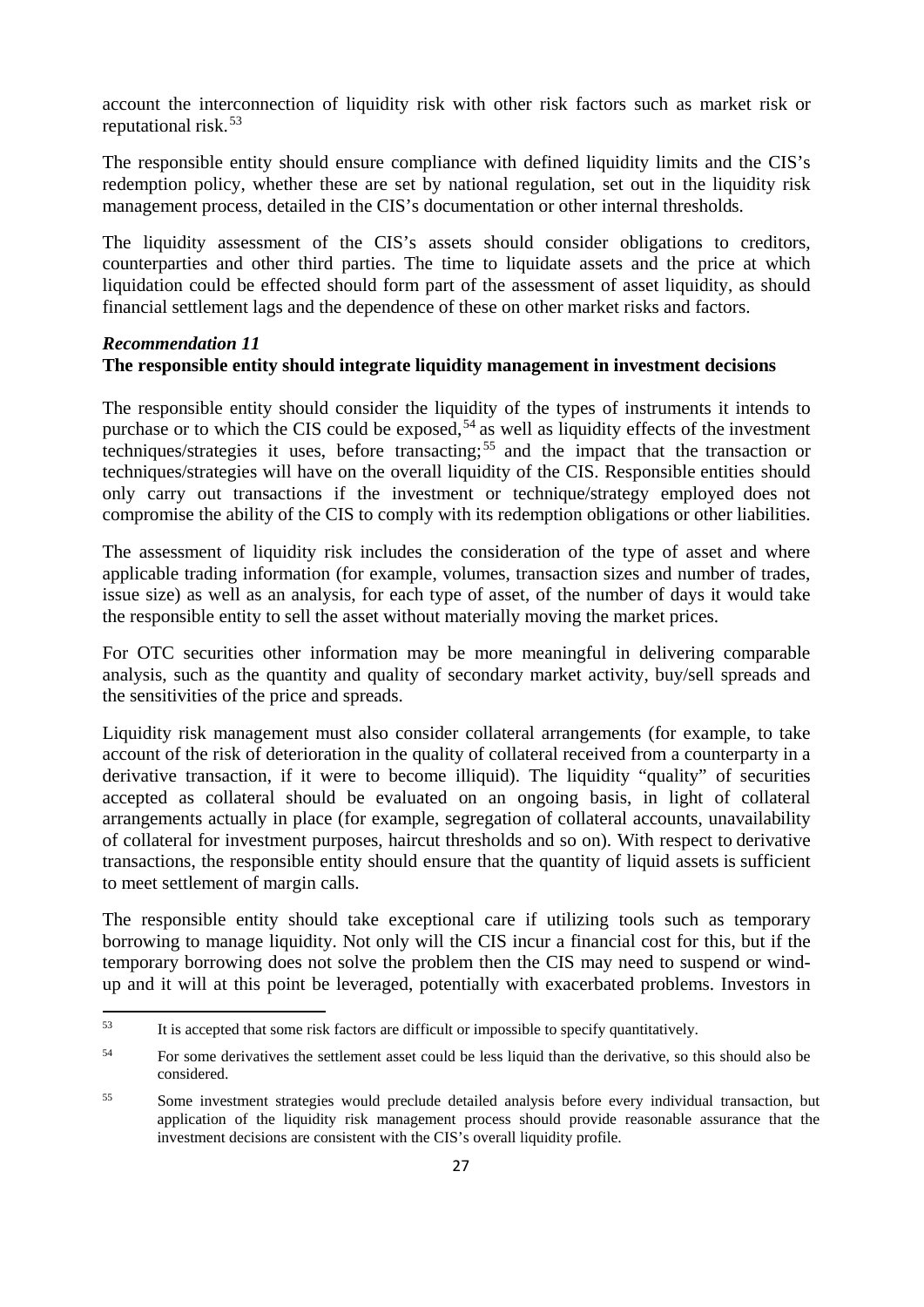the CIS that benefit from the borrowing (by being able to redeem) may not be the ones paying the costs of it (remaining unit-holders). However, there may be some cases where inflows can be predicted with some certainty (e.g., if there are substantial regular monthly contributions into the CIS), which mitigate the risks involved with temporary borrowing.

Where a CIS is winding-up, the responsible entity should consider liquidity issues, along with any legal requirements or relevant conditions set out in the CIS's constituting documents, and balance the early return of proceeds to investors with the need to secure a fair price for the CIS's assets.

### *Recommendation 12*

### **The liquidity risk management process should facilitate the ability of the responsible entity to identify an emerging liquidity shortage before it occurs**

The liquidity risk management process should aim to assist the responsible entity in identifying liquidity pressures before they crystallize, thus enabling it to take appropriate action respecting the principle of fair treatment of investors. *During stressed market conditions, the responsible entity should ensure that the interests of investors are safeguarded and CIS investors are being treated fairly.[56](#page-33-0) As such, the responsible entity should seek to maintain the investment strategy and attempt to maintain alignment between the funds' investment strategy and its liquidity profile taking into account investors' best interests, including ensuring that remaining investors are not left with a disproportionate share of potentially illiquid assets. One such step could involve the monitoring and management of large redemptions by investors to the extent reasonably practicable.*

Retail investors, in particular, will have a general expectation that, in normal circumstances, the CIS will be able to meet redemption requests on the standard terms set out in its offering documents. While the use of additional measures may enable a liquidity issue to be "managed", by restricting investor redemption rights, it is preferable to avoid this if possible. Where a responsible entity has a choice as to whether to apply an additional measure – or a tool - that could affect redemption rights at all, or which of several tools or measures to apply, it must make this decision in the best interests of unit-holders (see Recommendation 17).

Responsible entities should make best efforts to manage future cash flows so as to assist with liquidity management (for example, it may be possible to negotiate a pre-notice period with brokers before changes in margin call formulas become effective, or to negotiate longer periods for repo agreements).

### *Recommendation 13*

**The responsible entity should be able to incorporate relevant data and factors into its liquidity risk management process in order to create a robust and holistic view of the possible risks**

In performing the liquidity risk management process, the responsible entity should consider

<span id="page-33-0"></span> <sup>56</sup> Of relevance is the 'IOSCO Principles for the Valuation of Collective Investment Schemes', May 2013, available at: http://www.iosco.org/library/pubdocs/pdf/IOSCOPD413.pdf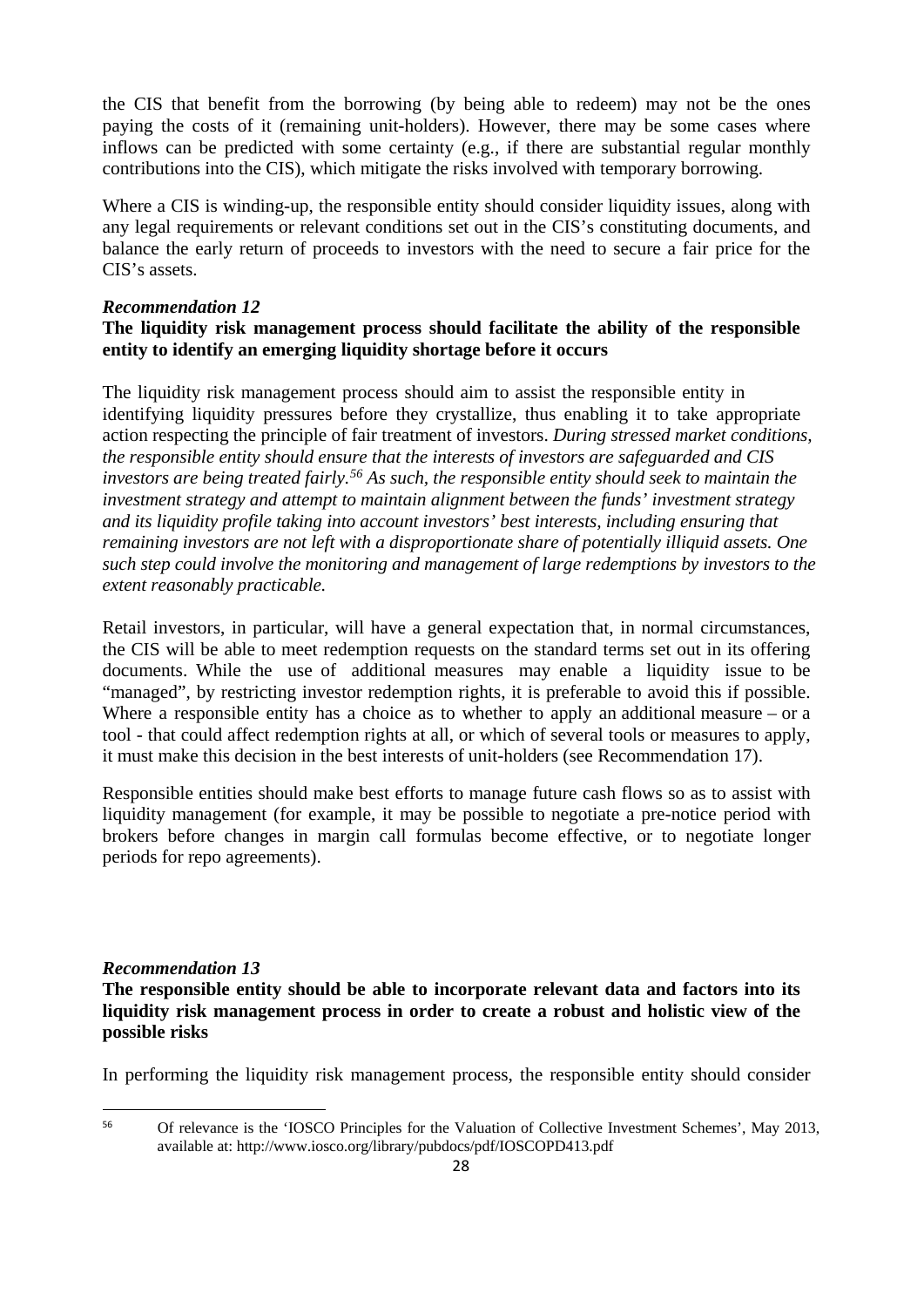quantitative and qualitative factors to seek to ensure that in all but exceptional circumstances the CIS can meet its liabilities as they fall due.

Key information should be taken into account which, where known or available or subject to sensible estimate, could improve the capability to predict liquidity risk. Consistent and verifiable statistical methods can be used to generate data and scenarios where appropriate – scenarios can relate to the behavior of investors and/or the CIS assets.<sup>[57](#page-34-0)</sup>

*One of the key challenges in liquidity management is taking appropriate account of the uncertainty in future investor behavior both in normal market conditions and, in particular, in stressed markets. The more that a responsible entity knows about its investor base, the better able it will be to anticipate future behavior and to plan accordingly for this. While acknowledging that there are operational hurdle[s58](#page-34-1) that impede responsible entities from accessing information, such entities should make reasonable efforts to understand their investor base. This involves at least considering the marketing and distribution channels of the CIS, and analyzing the historical redemption patterns of different types of investors.* 

*As large and unexpected redemptions are a key source of liquidity risk, in combination with other data, for example historical fund flows, this investor information would allow estimates of the pattern(s) of subscriptions and redemptions and identification of realistic stress scenarios when performing the liquidity assessment by the responsible entity, such as a sudden withdrawal by investors (especially institutional investors) holding a significant portion of the funds to meet their own liquidity requirements, or a pattern of withdrawal by a category/type of investors to be identified.*

*This investor base knowledge could include investor profiles of the various types of investors which may allow the responsible entity to understand why investors are investing in the CIS, their risk appetite and in what circumstances they may wish to redeem. The responsible entity should conduct assessments of the characteristics of the investor base in a CIS, analyse the potential impact that these characteristics have on the level of redemptions under different scenarios and take this into account in liquidity management for the CIS.* 

*Data on liabilities such as collateral needs and potential margin calls, should be assessed alongside potential redemption demands.*

Where possible, responsible entities should interact with relevant intermediaries to secure prenotification about removal from a "best-buy" list or similar.

While ensuring the fair treatment of all investors, and no preferential disclosure to select investors, [59](#page-34-2) a responsible entity could keep up-to-date with investors who have a large unitholding in the CIS regarding whether they intend to make significant redemptions. However, this should be done in a way that avoids any conflicts of interest between the responsible entity and

<span id="page-34-0"></span><sup>57</sup> <sup>57</sup> For example, the responsible entity may consider whether publicity about the relatively poor performance of a CIS compared to its peer group might lead to an increase in redemption requests and/or a decrease in new subscriptions.

<span id="page-34-1"></span><sup>58</sup> Examples of operational hurdles include third party distribution channels (e.g. use of platforms) and the use of nominee structures.

<span id="page-34-2"></span><sup>&</sup>lt;sup>59</sup> Certain jurisdictions may permit investment funds to enter into different contractual arrangements with different investors.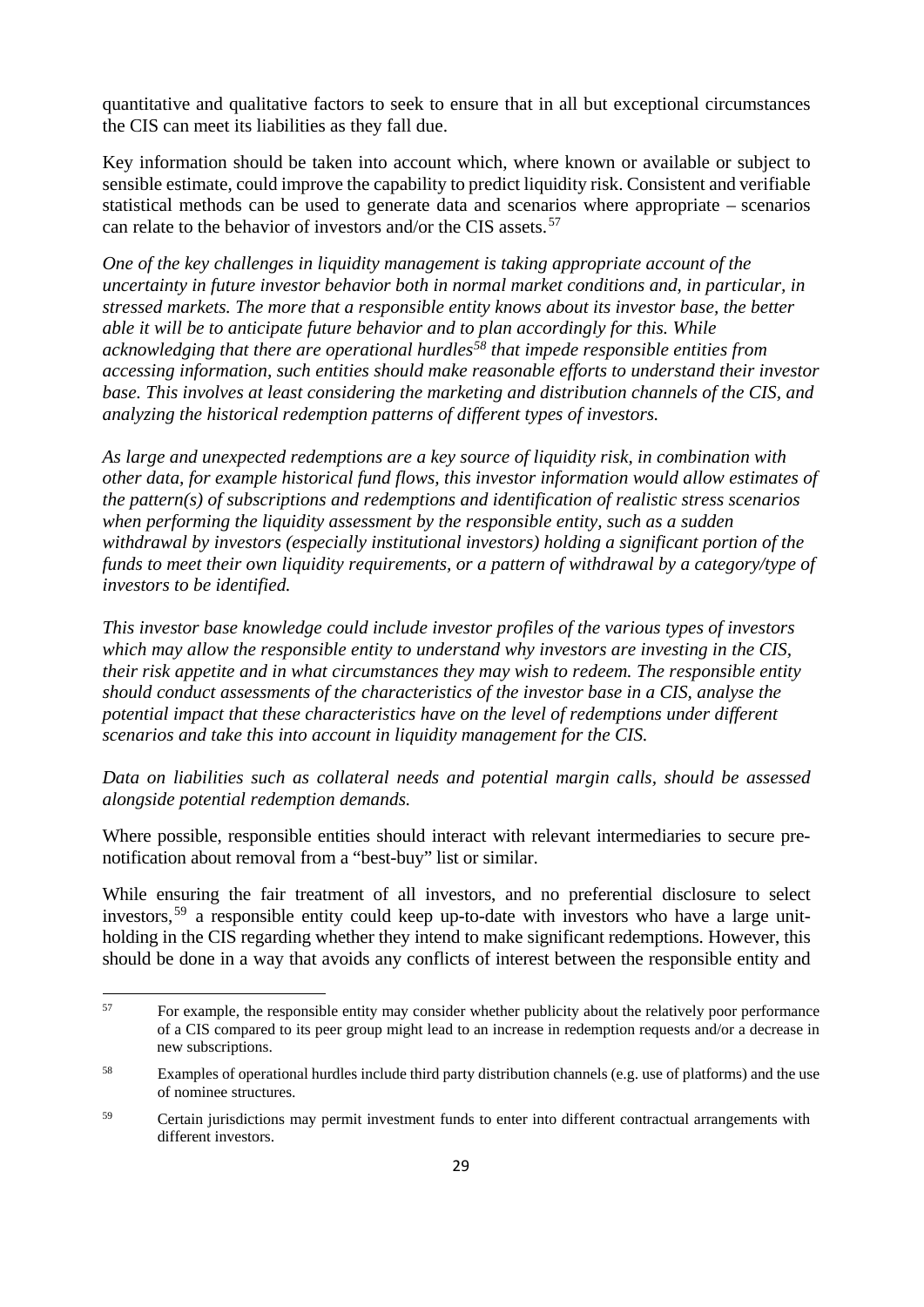such investors - that cannot be properly managed - from arising.

### *Recommendation 14 The responsible entity should conduct ongoing liquidity assessments in different scenarios, which could include fund level stress testing, in line with regulatory guidance.*

*Stress testing can assess how the liquidity profile of, or redemption levels of, a CIS can change when faced with various stressed events and market situations. It is an important component of a responsible entity's liquidity risk management process. Stress testing should support and strengthen the ability of the responsible entities in managing liquidity risk appropriately in the best interests of investors. Specifically, stress testing can be used by responsible entities to assess the liquidity characteristics of the CIS's assets relative to the CIS's anticipated redemption flows under stressed market conditions and to tailor the CIS's asset composition, liquidity risk management, and contingency planning accordingly. Stress testing can enable responsible entities to pre-empt and respond promptly to the threat of a liquidity or redemption shock.*

*Given the diversity of the CIS universe, stress testing arrangements, as further set out below, should be appropriate for the size, investment strategy, underlying assets and investor profile of the CIS, taking into account other relevant market and regulatory factors.[60](#page-35-0) For instance, fund level stress tests may not be required where this would be disproportionate taking into account the size, investment strategy, nature of the underlying assets and investor profile of the CIS.* 

*Stress testing should be supported by strong and effective governance. In particular, the performance and oversight of stress testing should be sufficiently independent from the portfolio management function. Responsible entities should maintain appropriate documentation of stress testing and should be able to provide the relevant information to authorities upon request.*

*Appropriate stress testing should be carried out based on normal and stressed scenarios (for example, atypical redemption requests). Scenarios should include backward-looking historical scenarios and forward looking hypothetical scenarios, and could be based on parameters calculated using statistical techniques or concrete stress events.* 

*Stress testing should be based on reliable and up-to-date information. Stress testing scenarios should be appropriate to the CIS. For example, the responsible entity could analyze the number of days that it would take to sell assets and meet liabilities in the stressed scenarios simulated, taking into account where practical and appropriate the expected behavior of other market participants (e.g. the behavior of other CIS managed by the same responsible entity) in the same conditions, any known inter-fund relationships such as inter-fund lending arrangements, and any actions the responsible entity would take (e.g. imposition of contingent liquidity management tools). In respect of collateral, stress testing could be used to demonstrate that the quantity of liquid assets is sufficient to meet settlement of margin calls on derivatives positions.*

*Responsible entities could also conduct stress testing related to other market risks and factors. For example, it may be appropriate to assess the impact of a credit rating downgrade of a security held by the CIS as one factor, as such a downgrade can affect the security's liquidity and that of the CIS. Reputational risk from a problem with another aspect of the responsible entity's business, or problems experienced in a similar CIS run by another entity, could also*

<span id="page-35-0"></span>**<sup>.</sup>** <sup>60</sup> For example, stress testing would be more important and relevant to CIS with less liquid underlying assets and open-ended CIS with daily dealing arrangements.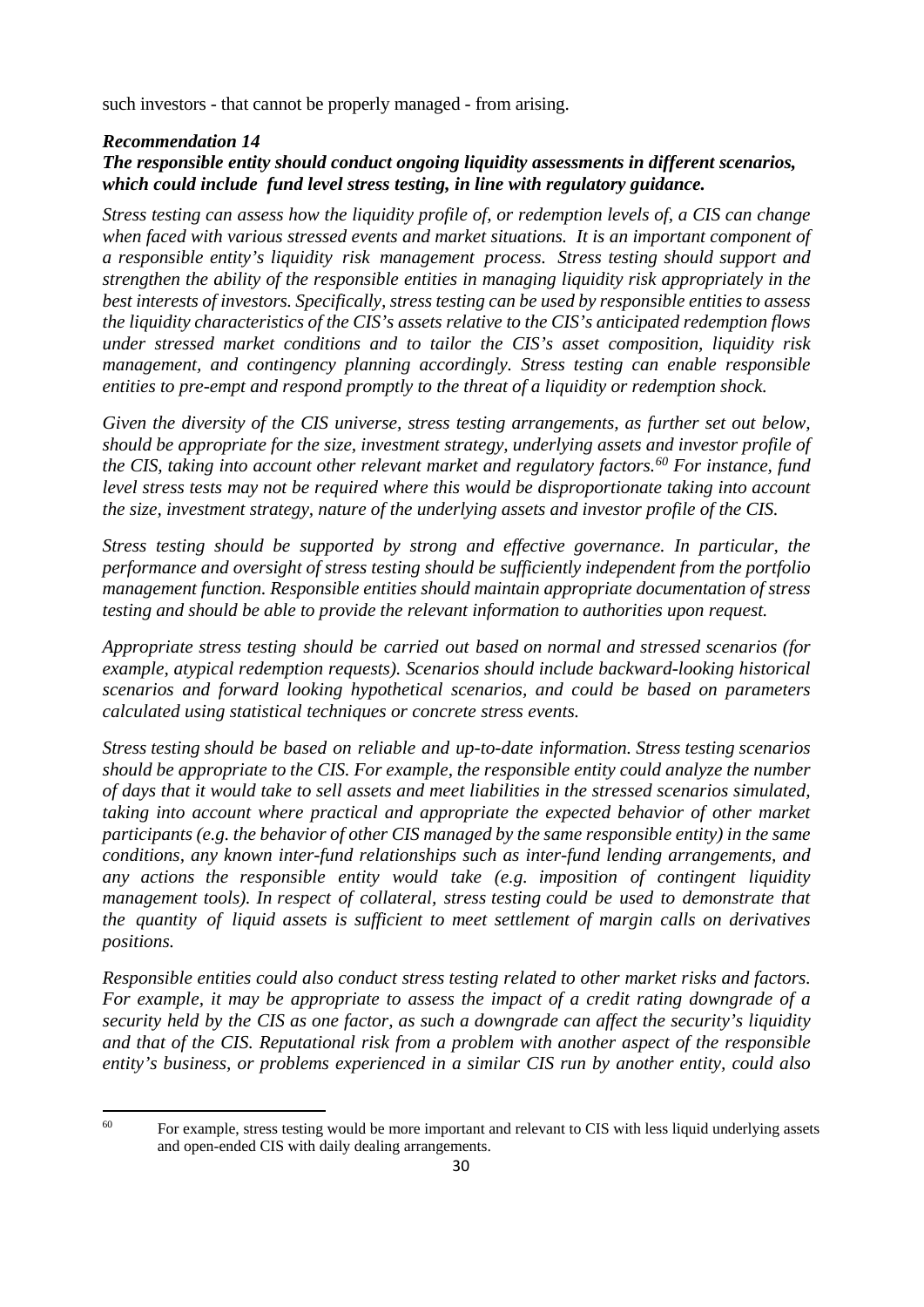*cause unexpected redemption requests.*

*It is also useful to conduct stress tests which start from the assumption that the responsible entity has been obliged to implement additional liquidity management tools, which then identifies situations where this might occur and which works through the consequence of operating in those situations. This approach has the potential to improve the understanding of the circumstances in which the CIS may need to resort to additional measures, but it may not be appropriate for all CIS.* 

*Feedback from any real situations experienced ("back-testing") should be used to improve the quality of output from future stress testing.*

*Stress testing results have the potential to contribute, as appropriate, into all stages of the CIS's product life cycle, including in the product design stage when determining the dealing and distribution arrangements and asset composition, and in performing investment and liquidity risk management (e.g. in calibrating holdings of liquid assets and other investments, and the use of different liquidity risk management tools and contingency planning) on an ongoing basis.*

*Stress testing should be carried out at a frequency relevant to the specific CIS, especially in anticipation of reasonably foreseeable stressed market conditions to which the CIS would be sensitive.*

### *Recommendation 15*

### **The responsible entity should ensure appropriate records are kept, and relevant disclosures made, relating to the performance of its liquidity risk management process**

As part of performing their liquidity risk management process, responsible entities should be able to demonstrate (to their regulator, for example) that robust liquidity arrangements are in place and that they work effectively.

In order to support the successful implementation of and adherence to the process it should be effectively documented and communicated across the responsible entity's business. Such documentation should be reviewed as needed, and at least annually in any event. Regular reporting requirements may require risk disclosures, for example in the CIS's annual report, and in some cases it may be appropriate to detail liquidity risks or issues in this context.

Where there has been a material change to liquidity risk either in level (that is, in the markets relevant to the CIS's portfolio), the responsible entity's approach or, for example, if the responsible entity is planning to introduce a new tool or additional measure (see Recommendation 4) that could affect redemption rights or change the CIS's dealing policy, the responsible entity should inform investors appropriately. In some jurisdictions this may require (prior) approval by the regulator and/or existing investors.

Where an additional measure is applied (e.g., the imposition of a side pocket), existing and potential investors must be informed in an appropriate manner, and kept informed over time (for example, by material on the responsible entity's website). In some jurisdictions, regulators must also be informed and/or must approve the application of any such measures (in advance).

### *Contingency Planning Recommendations*

*Recommendation 16*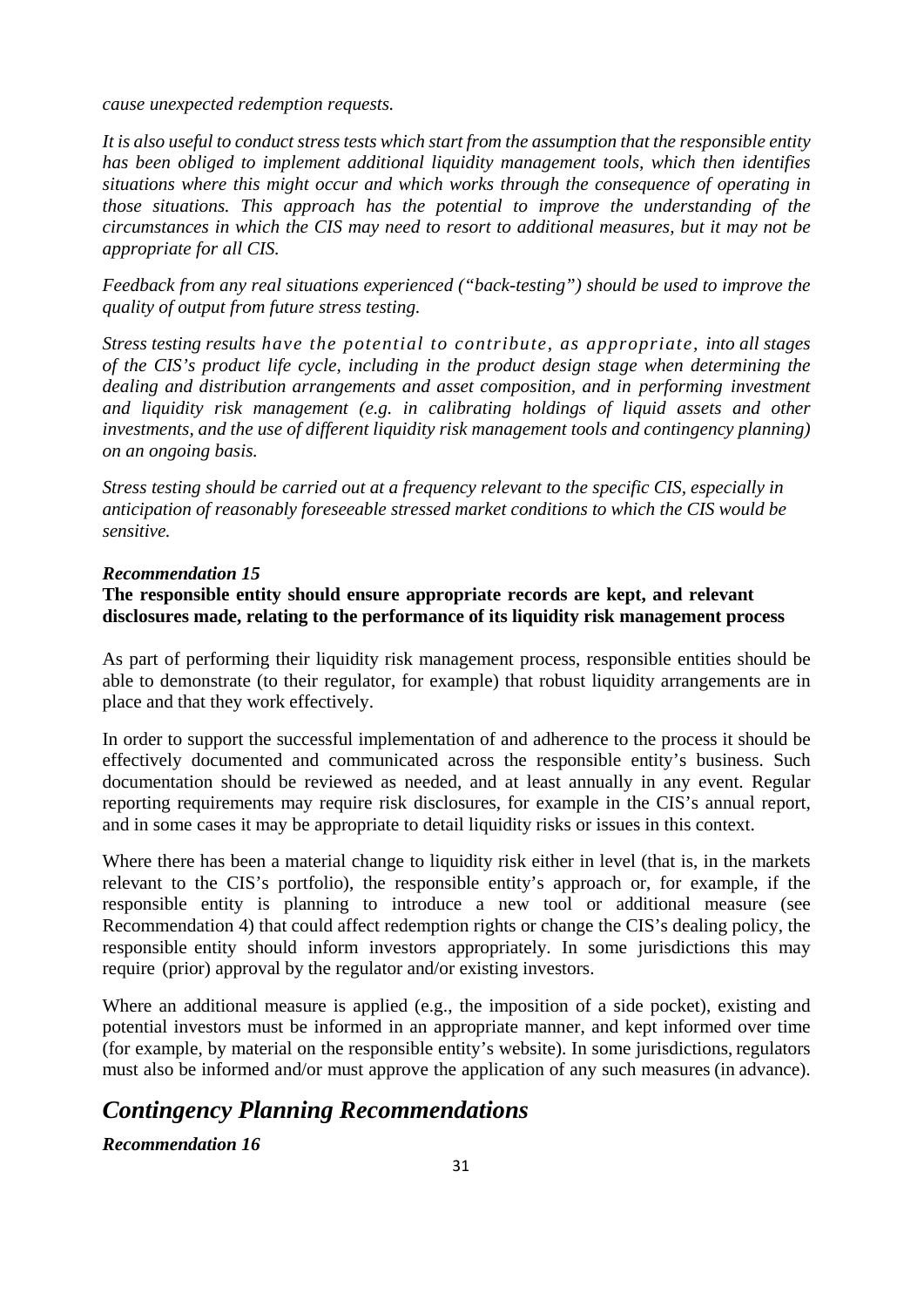### *The responsible entity should put in place and periodically test contingency plans with an aim to ensure that any applicable liquidity management tools can be used where necessary, and if being activated, can be exercised in a prompt and orderly manner*

*The testing of operational capacity should be such that to the extent possible and on a reasonable basis, the CIS can use all liquidity management tools, including in stressed market conditions, that will allow for the continued orderly management of the CIS and maintain investor confidence in the management of the CIS.* 

*Having included the appropriate mechanisms in the design of the CIS, the responsible entities should engage in sufficient contingency planning to ensure that any additional liquidity management tool that the CIS can use under applicable law and regulation can be exercised in a prompt and orderly manner. To this end, the responsible entities should plan for such events having regard to whether:* 

- *a) the operational capacity exists to implement and unwind any such tools in a transparent, fair and orderly manner to the best interest of investors;*
- *b) in those jurisdictions where relevant, the operational capacity continues to exist to exercise such tools at short notice if required by a relevant authority to do so;*
- *c) the legal basis for the exercise of every tool disclosed in the CIS documentation continues to be assured by the responsible entity to the satisfaction of the relevant decision makers;*
- *d) the escalation process for the implementation of any such tools can be conducted in a prompt and orderly manner;*
- *e) there continues to be procedural clarity as to who is responsible for initiating consideration of and deciding on the exercise any such tools;*
- *f) there are policies in place as to when the tools will be actively considered and that these policies are documented, clear, accessible to relevant decision makers, continue to be aligned with the nature of the CIS and to be understood clearly by relevant decision makers. These policies should take into account applicable law and regulation and be sufficiently detailed to make the governance of and responsibility for the relevant decisions clear;*
- *g) the capacity exists to keep investors and relevant authorities well informed promptly of developments and, if needed in that jurisdiction, all necessary information should be provided at short notice to seek consent from relevant authorities for the use of such tools.*

*Through such a procedure, responsible entities will establish a reasonable level of internal assurance regarding the policies and procedures in place for triggering and applying such additional liquidity management tools.*

### *Recommendation 17*

*The responsible entity should consider the implementation of additional liquidity management tools to the extent allowed by local law and regulation, in order to protect investors from unfair treatment, amongst other things, or prevent the CIS from diverging significantly from its investment strategy* 

*Additional liquidity risk management tools, provided that such tools are permitted in the relevant jurisdiction and contained within the CIS constitutional document, can provide valuable assistance in the management of stressed market conditions. There are a number of considerations, related to the specific market conditions and the characteristics of the fund and its investors, to be taken into account when assessing whether to use these tools.* 

*In-kind redemptions and in-specie redemptions facilitate the exit of investors from the CIS without the responsible entity having to liquidate the assets or to deplete cash held by the CIS in*